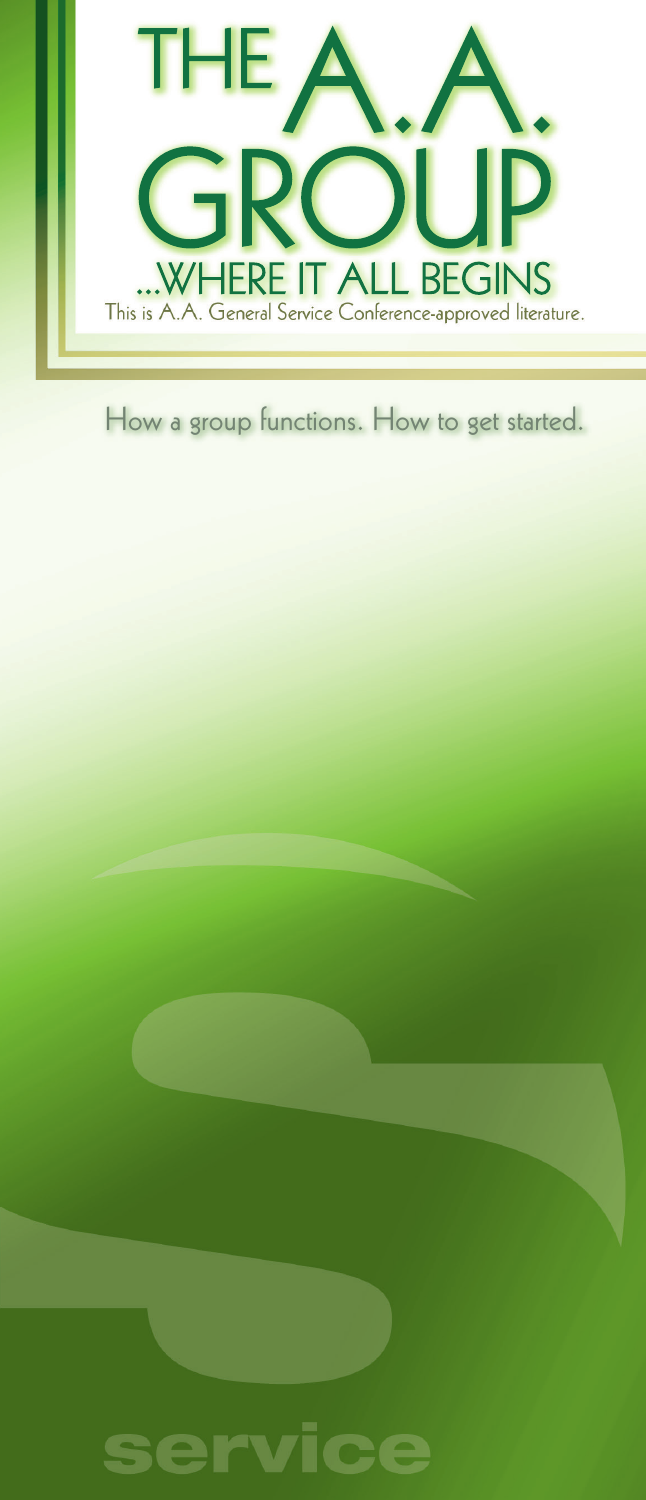*ALCOHOLICS ANONYMOUS®* is a fellowship of men and women who share their experience, strength and hope with each other that they may solve their common problem and help others to recover from alcoholism.

• The only requirement for membership is a desire to stop drinking. There are no dues or fees for A.A. membership; we are self-supporting through our own contributions.

• A.A. is not allied with any sect, denomination, politics, organization or institution; does not wish to engage in any controversy; neither endorses nor opposes any causes.

• Our primary purpose is to stay sober and help other alcoholics to achieve sobriety.

> *Copyright © by A.A. Grapevine, Inc.; reprinted with permission*

#### Copyright © 1965; 1990, 2005 Completely Revised 1990

#### Alcoholics Anonymous World Services, Inc. 475 Riverside Drive New York, NY 10115

#### *Mail address:* Box 459, Grand Central Station New York, NY 10163

www.aa.org

85M — 7/15 (PAH)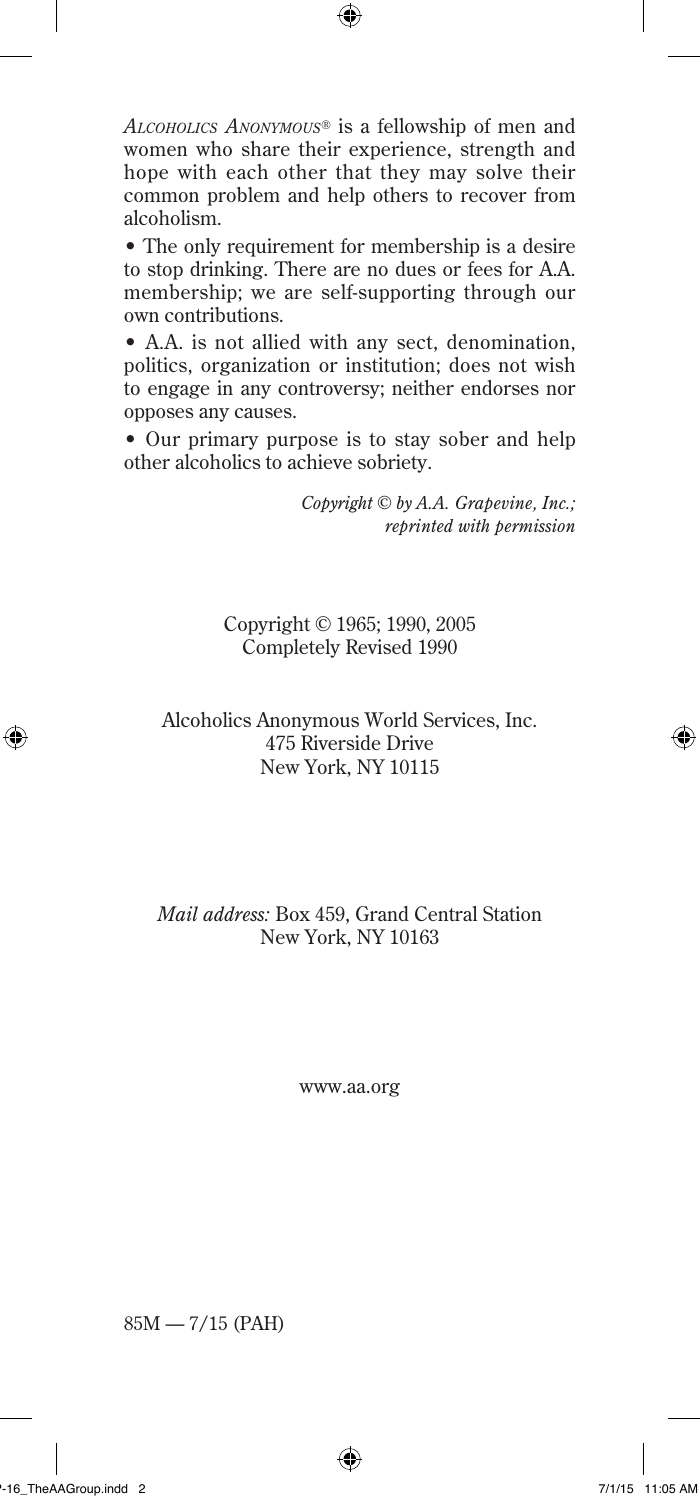# **The A.A. Group**

…Where it all begins

How a group functions How to get started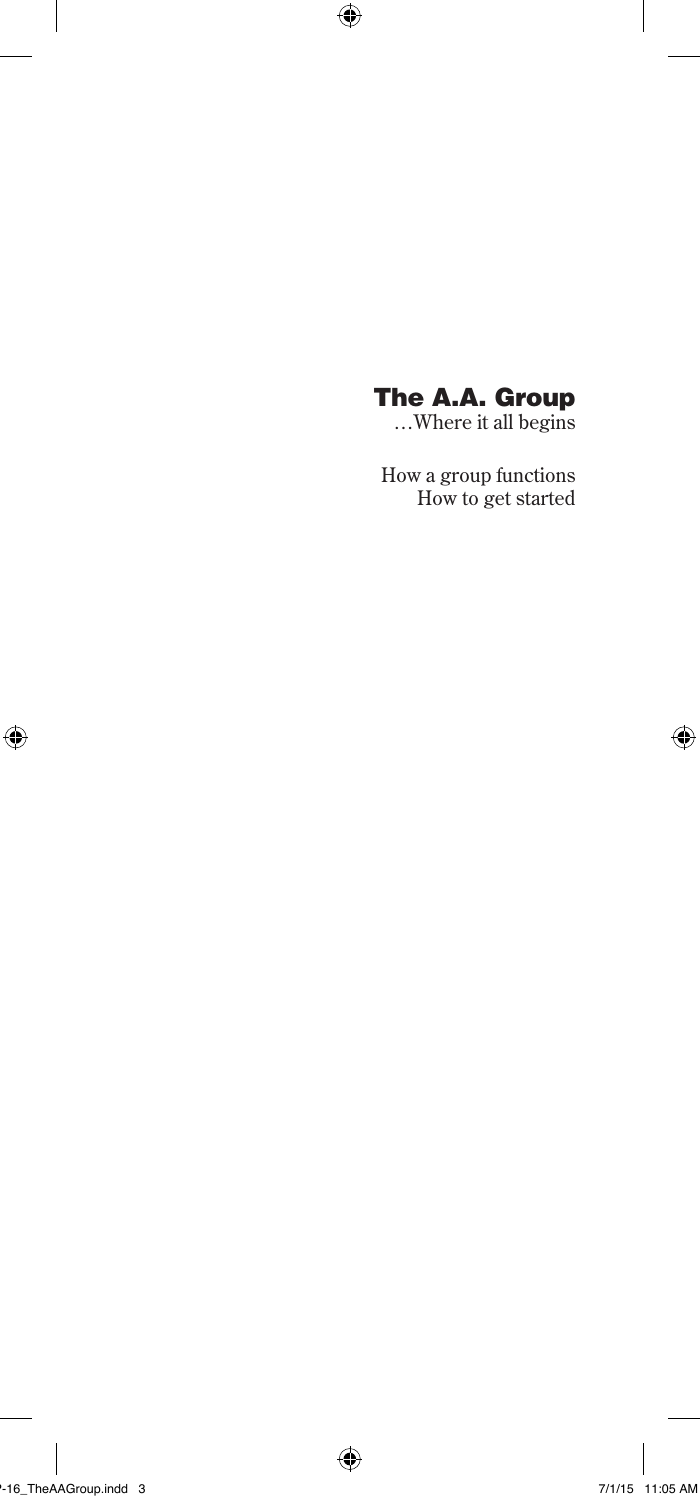#### **Contents**

| <b>How to Use This Pamphlet</b><br>A.A.'s Single Purpose |  |
|----------------------------------------------------------|--|
|                                                          |  |
| <i><b>Introduction</b></i>                               |  |
|                                                          |  |

#### *The Group . . . Where A.A.'s Service Structure Begins*

| What is an A.A. group?                                  | 12 |
|---------------------------------------------------------|----|
| Is there a difference between a                         |    |
| meeting and a group?                                    | 12 |
| How do you become an A.A. group member?                 | 13 |
| The difference between open<br>and closed A.A. meetings | 13 |
| What kinds of meetings do A.A. groups hold?             | 13 |
| Suggested A.A. meeting procedures                       | 15 |
| The A.A. Home Group                                     | 15 |
| Self-support: The Seventh Tradition                     | 16 |
| Coffee, tea and fellowship                              | 16 |

#### *How an A.A. Group Functions*

| How to start a new A.A. group                | 17 |
|----------------------------------------------|----|
| Naming an A.A. group                         | 17 |
| What do A.A. group members do?               | 18 |
| What trusted servants (officers) do we need? | 19 |
| Service structure inside the A.A. group      | 19 |
| Chairperson                                  | 20 |
| Secretary                                    | 20 |
| Treasurer                                    | 21 |
| General service representative (G.S.R.)      | 22 |
| Intergroup (central office) representative   | 22 |
| Grapevine/La Viña representative             |    |
| (GvR/RVL)                                    | 23 |
| Literature chairperson                       | 23 |
| Why have a steering committee?               | 23 |
| How can newcomers be reached and helped?     | 24 |

#### *The A.A. Group's Relations with Others in the Community*

| How service committee                |     |  |
|--------------------------------------|-----|--|
| representatives serve A.A.           | 25  |  |
| Corrections committee liaison        | 25  |  |
| Treatment committee liaison          | 25  |  |
| Public Information committee liaison | 26. |  |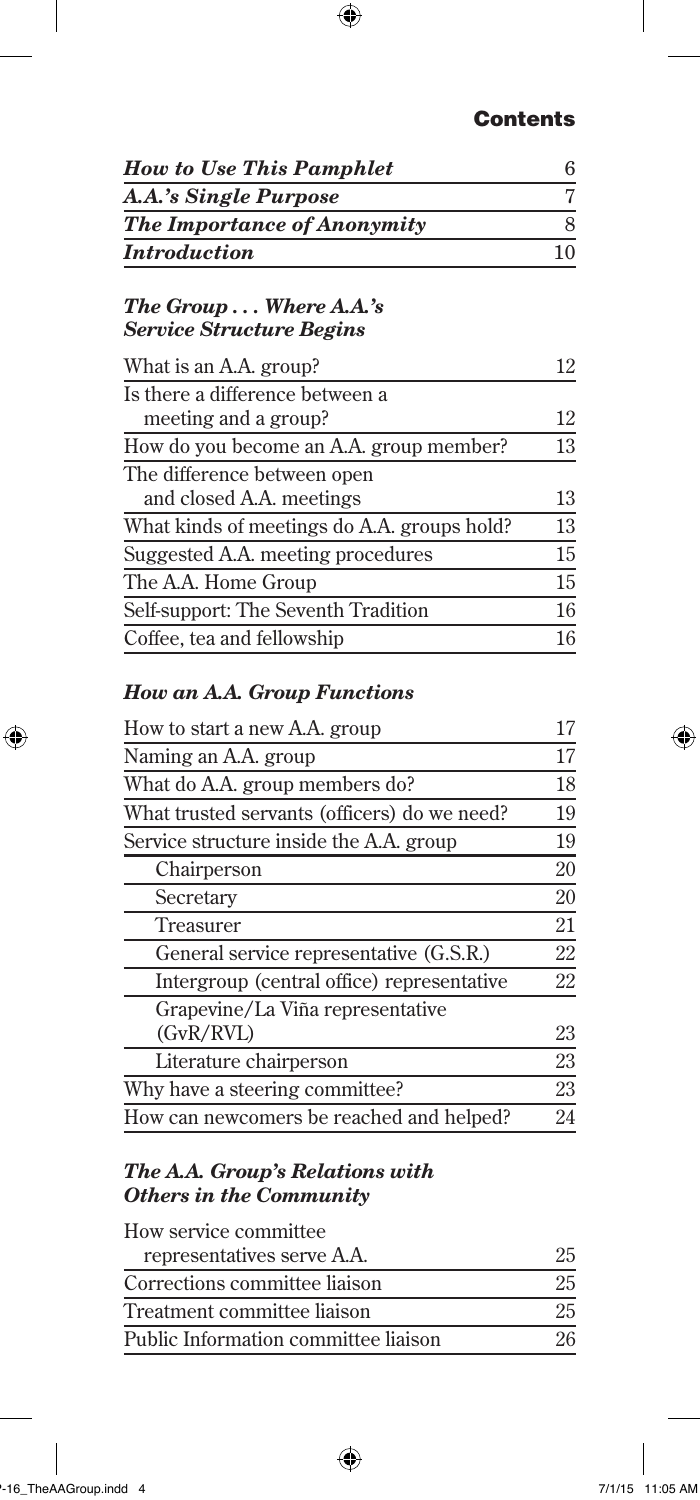| Cooperation with the Professional      |    |  |
|----------------------------------------|----|--|
| Community committee liaison            | 26 |  |
| Special Needs committee representative | 27 |  |

# *Principles Before Personalities*

| The principle of rotation                  |    |
|--------------------------------------------|----|
| What is an informed A.A. group conscience? | 28 |
| A.A. group inventory                       | 29 |
| A.A. business meetings                     |    |
| About those A.A. group problems            | 30 |

## *How the A.A. Group Relates to A.A. as a Whole*

| What is the General Service Office (G.S.O.)?                | 32 |
|-------------------------------------------------------------|----|
| How the A.A. group fits into the structure                  |    |
| of the Fellowship                                           | 32 |
| What gets done at your G.S.O.?                              | 33 |
| Who is "in charge" at G.S.O.?                               | 33 |
| Who is "in charge" at the A.A. Grapevine?                   | 34 |
| How "decisions" affecting A.A. are made                     | 34 |
| How are A.A. World Services supported?                      | 34 |
| Your A.A. dollar: the services it pays for                  | 35 |
| How can A.A. groups help G.S.O.?                            | 35 |
| What is available from your G.S.O.?                         | 36 |
| What is an intergroup (central office)?                     |    |
| How does it function?                                       | 37 |
| What does an intergroup (central office) do?                | 38 |
| What A.A. Does Not Do<br>A.A. and Alcoholism                | 39 |
| Cooperation but not affiliation                             | 39 |
| A.A. and other organizations                                | 40 |
| <b>More Questions</b><br>and Answers About A.A.             | 40 |
| <b>The Twelve Steps of</b><br><b>Alcoholics Anonymous</b>   | 42 |
| <b>The Twelve Traditions</b><br>of Alcoholics Anonymous     | 43 |
| <b>The Twelve Traditions—Long Form</b>                      | 44 |
| <b>The Twelve Concepts</b><br>for World Service — Long Form | 47 |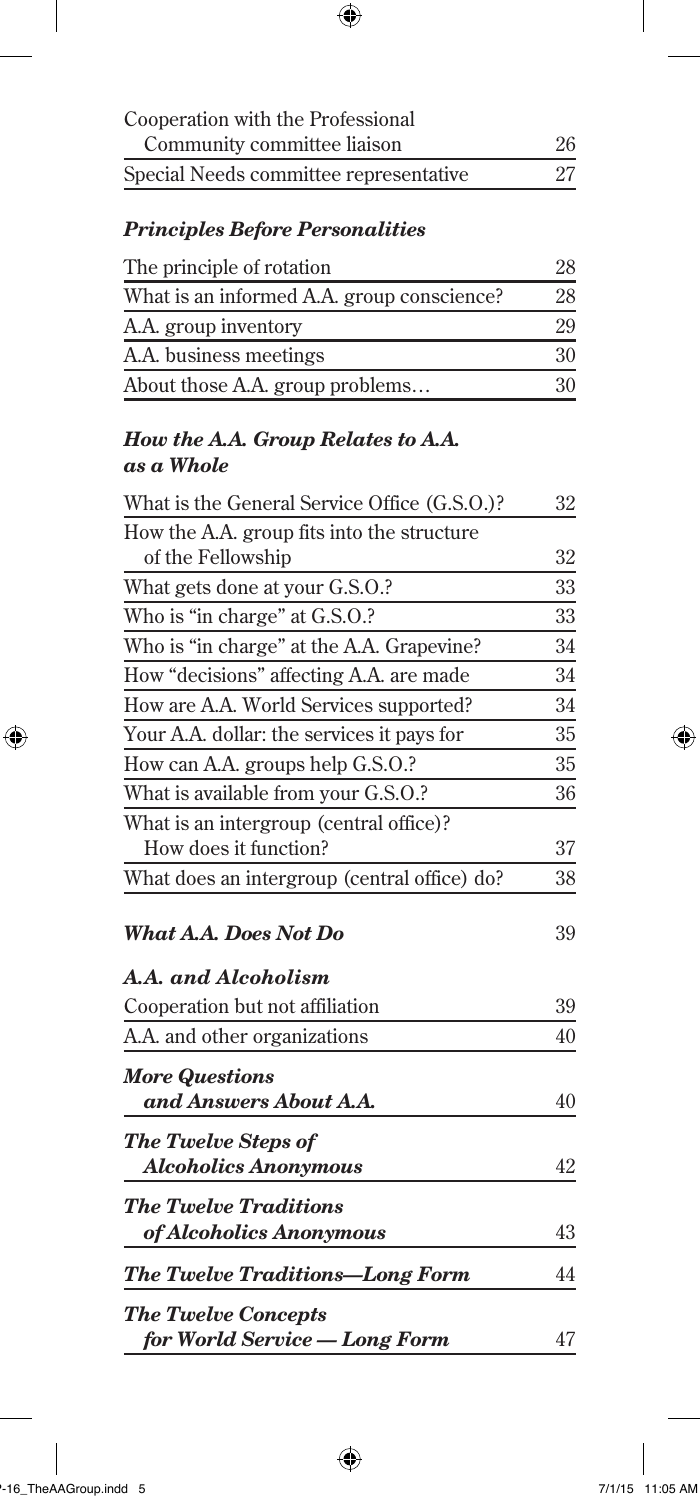#### **How To Use This Pamphlet**

This pamphlet is designed as a handy information tool and suggested guide for an A.A. group. It serves as a complement to *The A.A. Service Manual,* the A.A. Group Handbook and other literature (see inside back cover), which cover specific group matters at greater depth.

Designed for easy reference, the pamphlet covers four main areas: what an A.A. group is; how a group functions; group relations with others in the community; and how the group fits into the structure of A.A. as a whole.

The table of contents details the group-related subjects covered in the body of the pamphlet. If you have further questions, please contact the General Service Office (G.S.O.) of A.A., which stands ready to help in every way it can.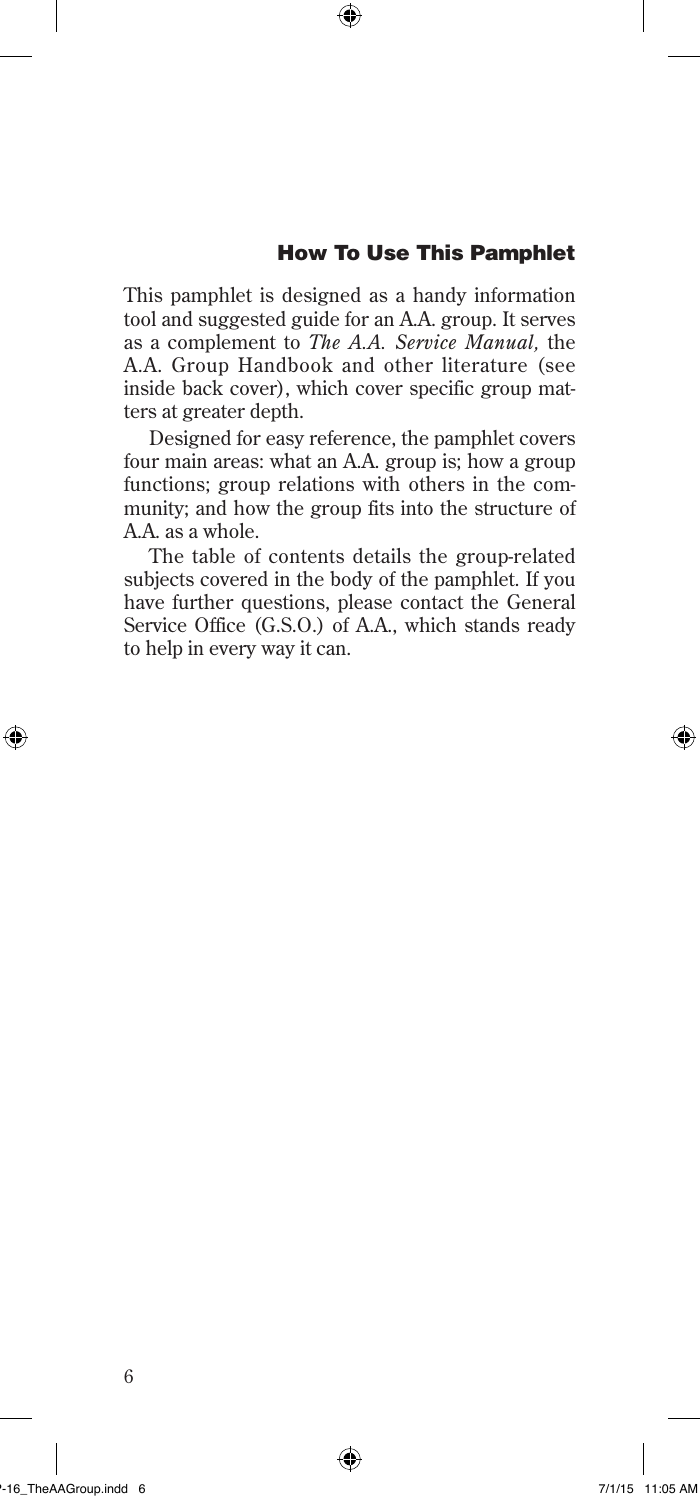#### **A.A.'s Single Purpose**

Tradition Five: *Each group has but one primary purpose—to carry its message to the alcoholic who still suffers.*

"There are those who predict that A.A. may well become a new spearhead for a spiritual awakening throughout the world. When our friends say these things, they are both generous and sincere. But we of A.A. must reflect that such a tribute and such a prophecy could well prove to be a heady drink for most of us—that is, if we really came to believe this to be the real purpose of A.A., and if we commenced to behave accordingly.

"Our Society, therefore, will prudently cleave to its single purpose: the carrying of the message to the alcoholic who still suffers. Let us resist the proud assumption that since God has enabled us to do well in one area we are destined to be a channel of saving grace for everybody."

*A.A. co-founder Bill W., 1955*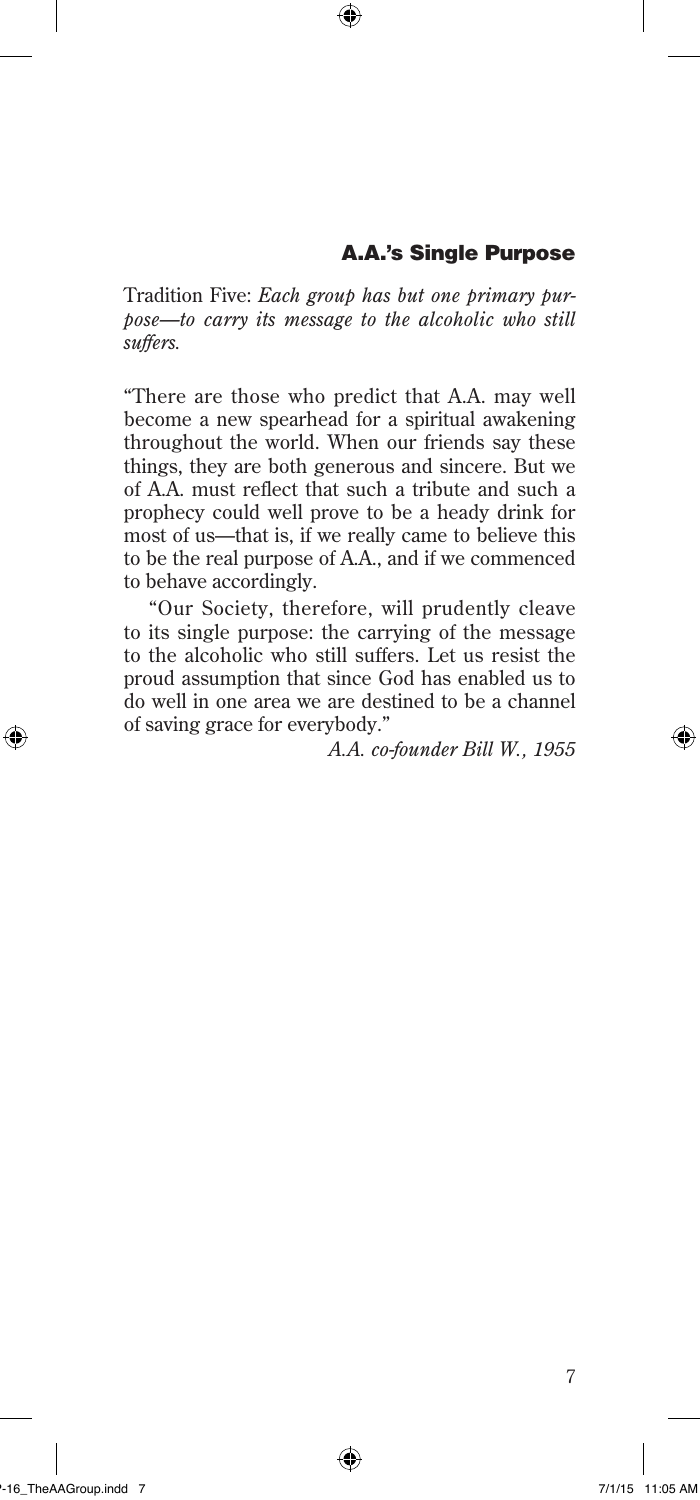#### **The Importance of Anonymity**

Tradition Twelve: *Anonymity is the spiritual foundation of all our Traditions, ever reminding us to place principles before personalities.* 

What is the purpose of anonymity in A.A.? Why is it often referred to as the greatest single protection the Fellowship has to assure its continued existence and growth?

At the level of press, television, radio, film, and the Internet, anonymity stresses the equality in A.A. of all its members. It puts the brake on our easily inflatable egos, our misplaced conviction that violating our anonymity will help someone, and our desire for personal recognition or control. Most importantly, the Anonymity Tradition reminds us that it is the A.A. message, not the messenger, that counts.

At the personal level, anonymity assures privacy for all members, a safeguard often of special significance to newcomers who may hesitate to seek help in A.A. if they have any reason to believe their alcoholism may be exposed publicly.

In theory, the anonymity principle seems clear, but putting it into effect is not always easy. Following are some general guidelines culled from A.A. group experience that may be helpful.

#### *Maintaining Anonymity at the Public Level*

When appearing on radio, television, film or on the Internet as A.A. members, we refrain from showing our faces or revealing our last names. In printed articles, on websites or email, we are identified by our first names and last initials only.

We use our first names and last initials only when speaking as A.A. members at non-A.A. meetings. (See the A.A. pamphlet "Speaking at Non-A.A. Meetings.")

We do not put "A.A." on envelopes sent through the mails, not even on correspondence directed to A.A. entities. On material to be posted on A.A. bulletin boards and printed on A.A. programs that the general public might see, we omit all members' last names and identifying titles, such as "Reverend," "Professor," or "Sergeant."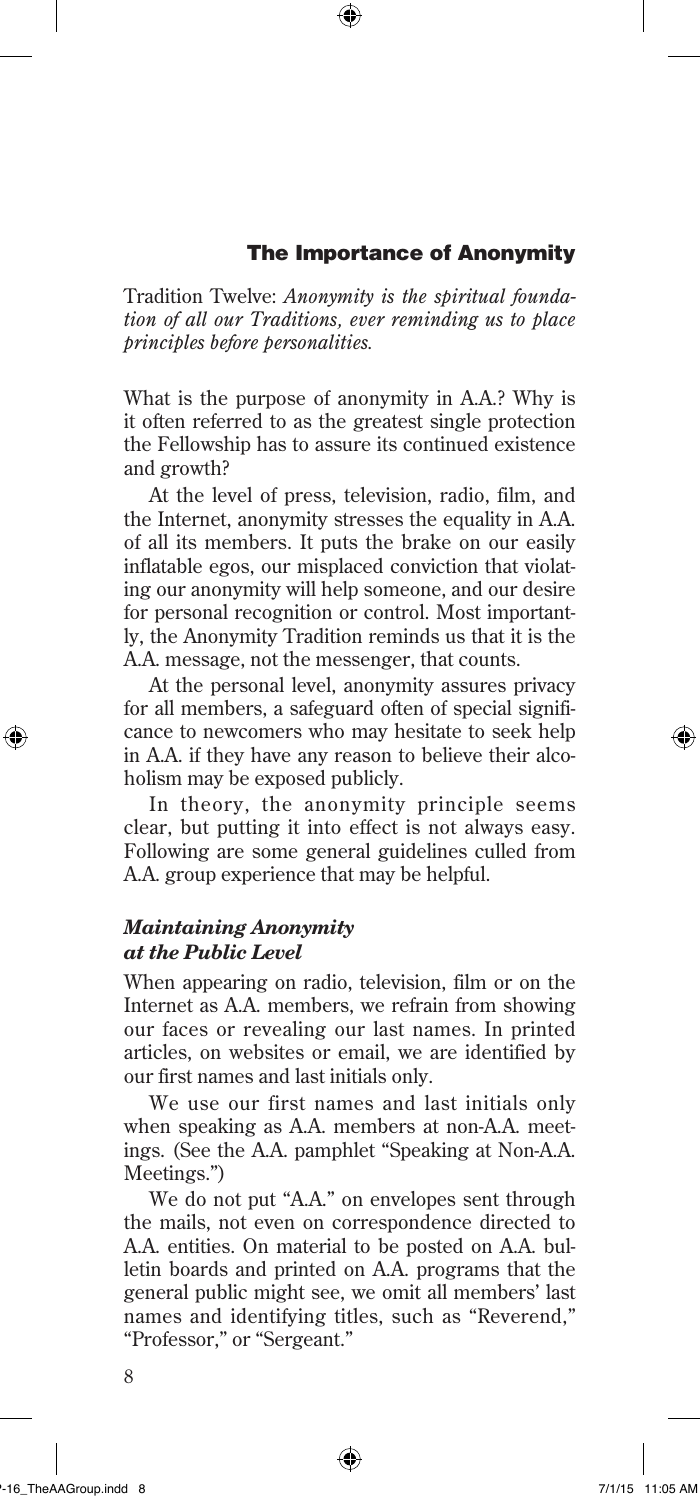#### *Understanding Anonymity at the A.A. Group Level*

We may use last names within our group. At the same time, we respect the right of other members to maintain their own anonymity however they wish, and as closely as they wish. Some groups keep a list of names and telephone numbers volunteered by their members, and may provide phone lists—but for the eyes of the group members only.

We repeat no one's personal sharing made in A.A. meetings. The word "anonymous" in our name is a promise of privacy. Besides, the only story of recovery we can truly share is our own.

In our personal relationships with nonalcoholics—and with those we think might have a problem with alcohol—we may feel free to say that we are recovering alcoholics (without divulging the names of other A.A. members), although discretion is recommended. Here our openness may help to carry the message.

We refrain from videotaping that special A.A. talk or meeting which might receive exposure at the public level. And, as the 1980 General Service Conference recommended, it is wiser that talks by A.A. members be given in person, in view of the temptation when videotaping to place personalities before principles and thus encourage the development of a "star" system in Alcoholics Anonymous.

For more information about this important Tradition, see the A.A. pamphlet "Understanding Anonymity."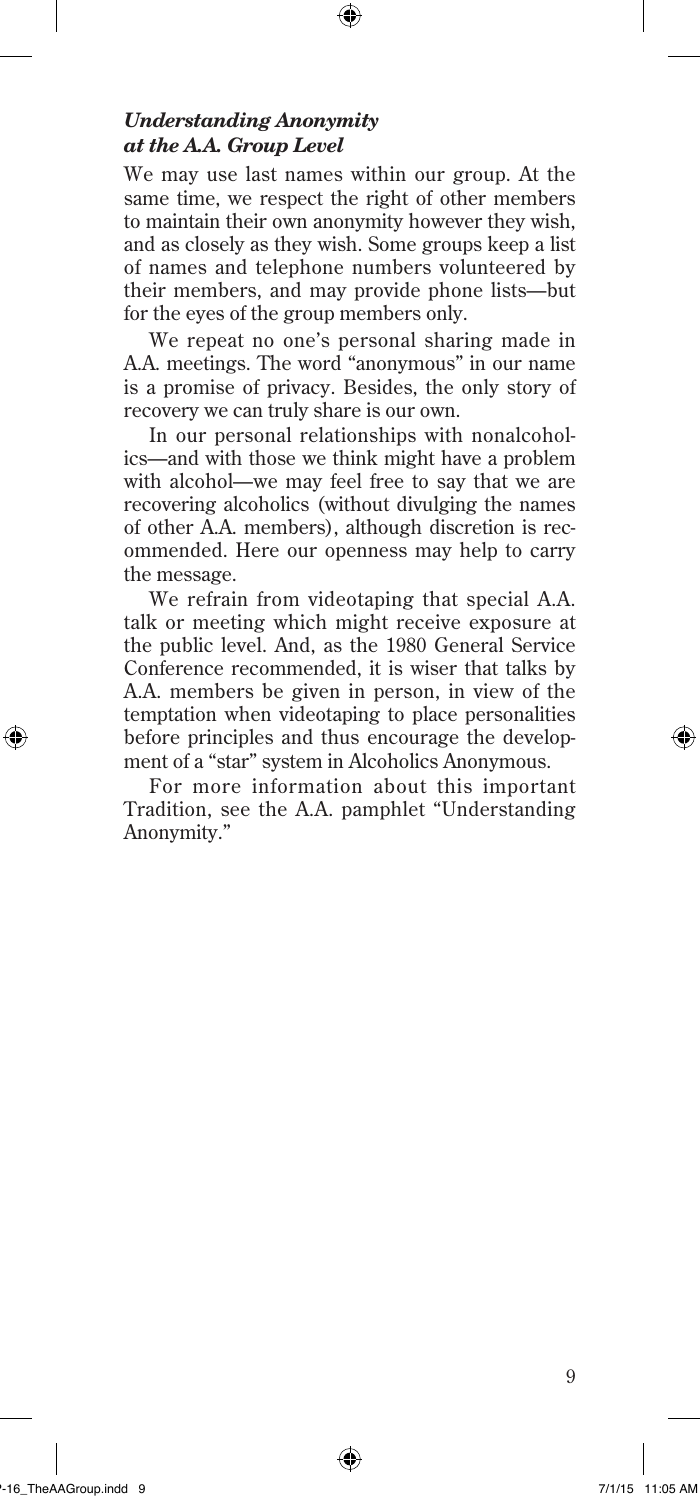#### **Introduction**

As it says in Concept I:

*The final responsibility and the ultimate authority for A.A. world services should always reside in the collective conscience of our whole Fellowship.*

#### *The A.A. Group—the Final Voice of the Fellowship*

"Alcoholics Anonymous has been called an upsidedown organization because "the ultimate responsibility and final authority for world services resides with the groups—rather than with the trustees, the General Service Board or the General Service Office in New York."

"Twelve Concepts For World Service Illustrated"

The entire structure of A.A. depends upon the participation and conscience of the individual groups, and how each of these groups conducts its affairs has a ripple effect on A.A. everywhere. Thus, we are ever individually conscious of our responsibility for our own sobriety and, as a group, for carrying the A.A. message to the suffering alcoholic who reaches out to us for help.

A.A. has no central authority, minimal organization, and a handful of Traditions instead of laws. As co-founder Bill W. noted in 1960, "We obey [the Twelve Traditions] willingly because we ought to and because we want to. Perhaps the secret of their power lies in the fact that these life-giving communications spring out of living experience and are rooted in love."

A.A. is shaped by the collective voice of its local groups and their representatives to the General Service Conference, which works toward unanimity on matters vital to the Fellowship. Each group functions independently, except in matters affecting other groups or A.A. as a whole.

A.A.'s essential group work is done by alcoholics who are themselves recovering in the Fellowship, and each of us is entitled to do our A.A. service in the way we think best within the spirit of the Traditions. This means that we function as a democracy, with all plans for group action approved by the majority voice. No single individual is appointed to act for the group or for Alcoholics Anonymous as a whole.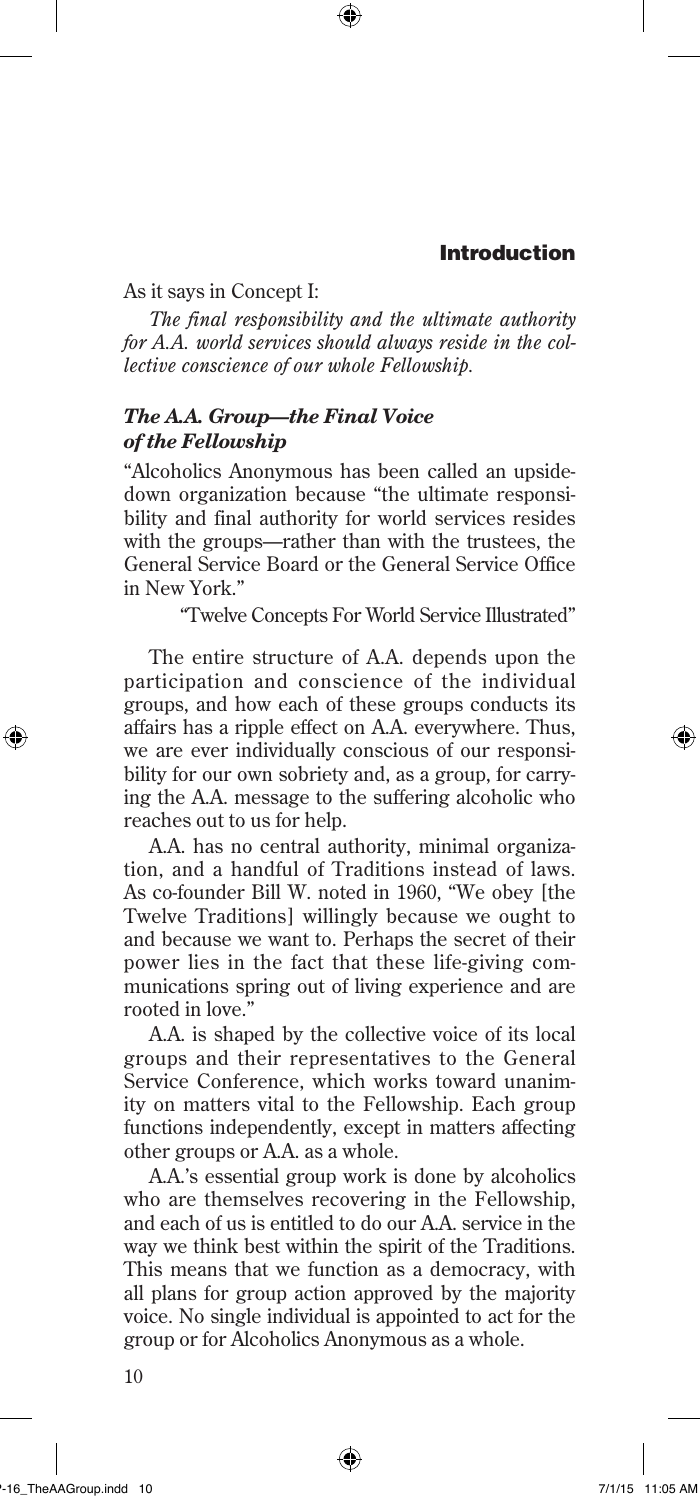Each group is as unique as a thumbprint, and approaches to carrying the message of sobriety vary not just from group to group but from region to region. Acting autonomously, each group charts its own course. The better informed the members, the stronger and more cohesive the group—and the greater the assurance that when a newcomer reaches out for help, the hand of A.A. always will be there.

Most of us cannot recover unless there is a group. As Bill said, "Realization dawns on each member that he is but a small part of a great whole. . . . He learns that the clamor of desires and ambitions within him must be silenced whenever these could damage the group. It becomes plain that the group must survive or the individual will not."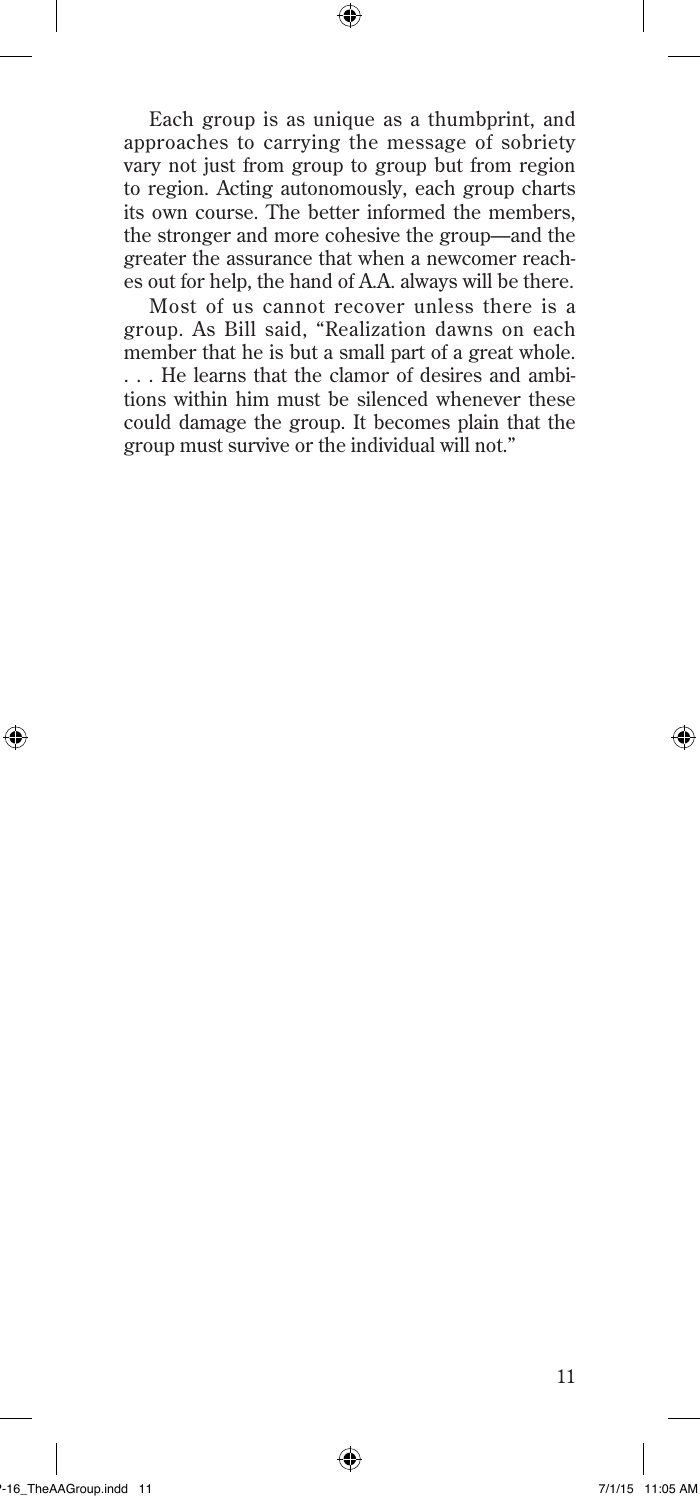### **The Group… Where A.A.'s Service Structure Begins**

#### *What is an A.A. Group?*

As the long form of Tradition Three clearly states, "Our membership ought to include all who suffer from alcoholism. Hence we may refuse none who wish to recover. Nor ought A.A. membership ever depend upon money or conformity. Any two or three alcoholics gathered together for sobriety may call themselves an A.A. group, provided that, as a group, they have no other affiliation."

Further clarification of an A.A. group may be found in the *Twelve Concepts for World Service,*  Concept Twelve, Warranty Six:

- no penalties to be inflicted for nonconformity to A.A. principles;
- no fees or dues to be levied—voluntary contributions only;
- no member to be expelled from A.A.—membership always to be the choice of the individual;
- each A.A. group to conduct its internal affairs as it wishes—it being merely requested to abstain from acts that might injure A.A. as a whole; and finally
- that any group of alcoholics gathered together for sobriety may call themselves an A.A. group provided that, as a group, they have no other purpose or affiliation.

Some A.A.s come together as specialized A.A. groups—for men, women, young people, doctors, gays and others. If the members are all alcoholics, and if they open the door to all alcoholics who seek help, regardless of profession, gender or other distinction, and meet all the other aspects defining an A.A. group, they may call themselves an A.A. group.

#### *Is There a Difference Between a Meeting and a Group?*

Most A.A. members meet in A.A. groups as defined by the long form of our Third Tradition (see page 44). However, some A.A. members hold A.A. meetings that differ from the common understanding of a group. These members simply gather at a set time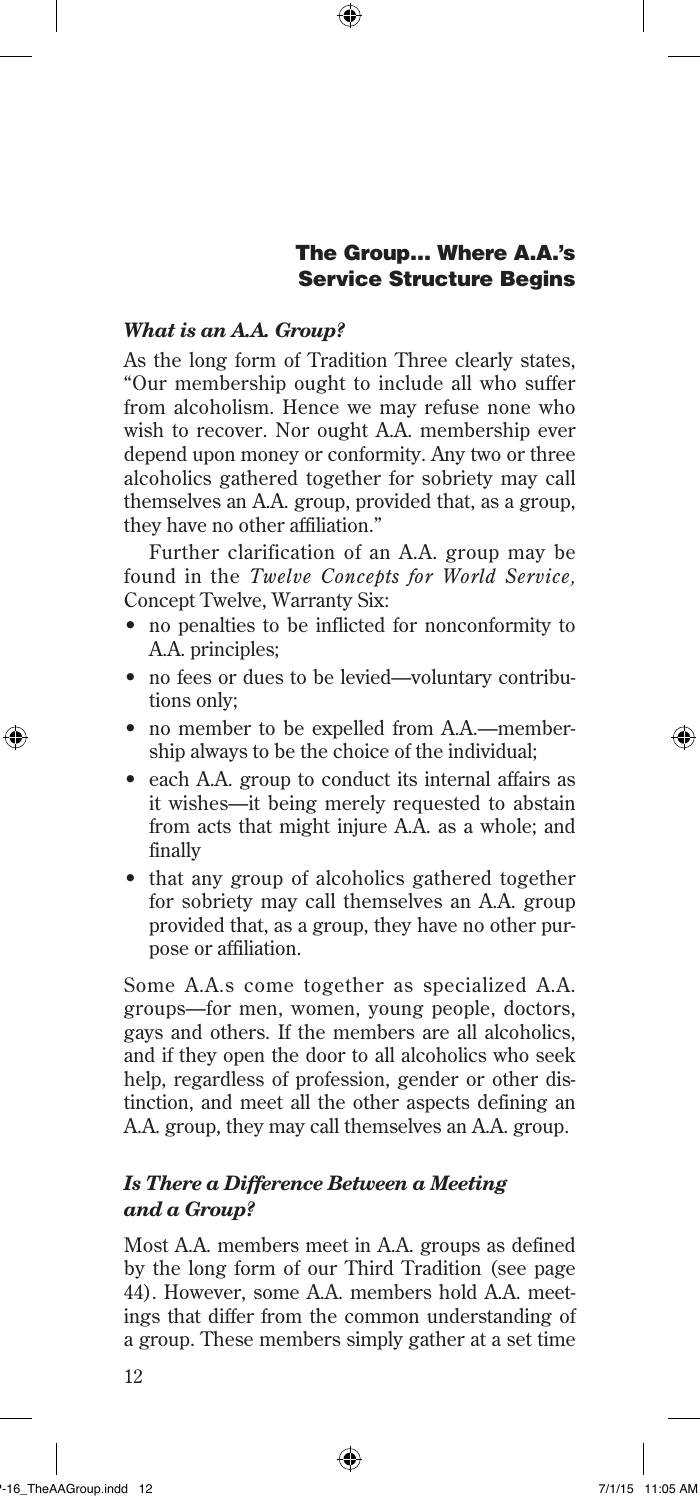and place for a meeting, perhaps for convenience or other special situations. The main difference between meetings and groups is that A.A. groups generally continue to exist outside the prescribed meeting hours, ready to provide Twelfth Step help when needed.

A.A. groups are encouraged to register with G.S.O., as well as with their local offices: area, district, intergroup or central office. A.A. meetings can be listed in local meeting lists.

#### *How Do You Become an A.A. Group Member?*

"The only requirement for A.A. membership is a desire to stop drinking." (Tradition Three) Thus, group membership requires no formal application. Just as we are members of A.A. if we say we are, so are we members of a group if we say we are.

#### *The Difference Between Open and Closed A.A. Meetings*

The purpose of all A.A. group meetings, as the Preamble states, is for A.A. members to "share their experience, strength and hope with each other that they may solve their common problem and help others to recover from alcoholism." Toward this end, A.A. groups have both open and closed meetings.

*Closed meetings* are for A.A. members only, or for those who have a drinking problem and "have a desire to stop drinking."

*Open meetings* are available to anyone interested in Alcoholics Anonymous' program of recovery from alcoholism. Nonalcoholics may attend open meetings as observers.

At both types of meetings, the A.A. chairperson may request that participants confine their discussion to matters pertaining to recovery from alcoholism.

Whether open or closed, A.A. group meetings are conducted by A.A. members who determine the format of their meetings.

#### *What Kinds of Meetings Do A.A. Groups Hold?*

"Each group should be autonomous," our Fourth Tradition says, "except in matters affecting other groups or A.A. as a whole." So, predictably, each meeting held by our thousands of groups has its own imprint.

The most common kinds of A.A. meetings are:

*1. Discussion.* Whether closed or open, an A.A. member serving as "leader" or "chair" opens the meeting, using that group's format and selects a topic for discussion.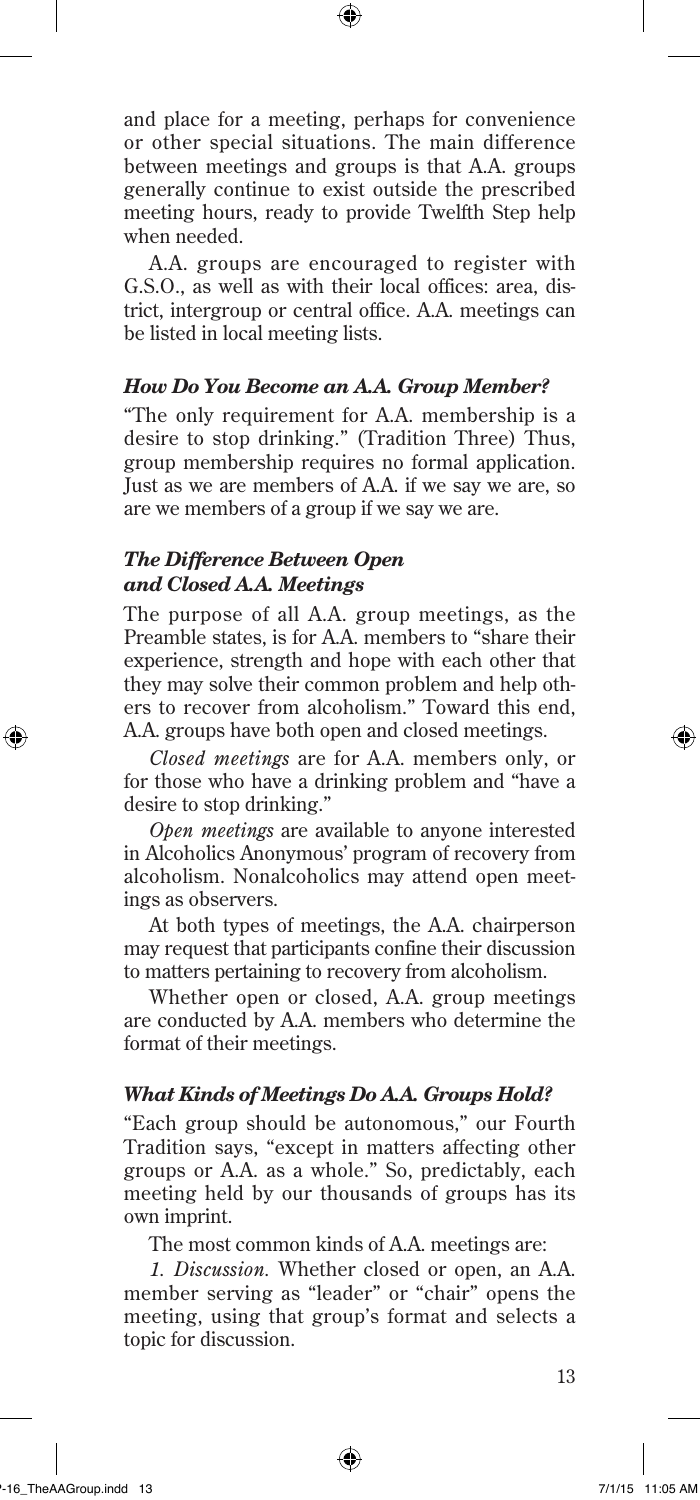Background for many topic meetings derives from A.A. literature, such as *Alcoholics Anonymous* (Big Book), *Twelve Steps and Twelve Traditions, As Bill Sees It, Daily Reflections,* and from the A.A. Grapevine. A few specific topic suggestions may include:

- attitude
- defects of character
- fear
- freedom through sobriety
- gratitude
- higher power
- honesty
- humility
- making amends
- resentments
- sponsorship
- surrender
- the tools of recovery
- tolerance
- willingness

*2. Speaker.* One or more members selected beforehand "share," as described in the Big Book, telling what they were like, what happened and what they are like now.

Depending upon the group conscience for general guidelines, some groups prefer that members who speak have a minimum period of continuous sobriety. Speaker meetings often are "open" meetings.

*3. Beginners.* Usually led by a group member who has been sober awhile, these are often question-and-answer sessions to help newcomers. Beginners meetings may also follow a discussion format, or focus on Steps One, Two, and Three. (A Guide for Leading Beginners Meetings is available from G.S.O.)

4. *Step, Tradition or Big Book.* Because the Twelve Steps are the foundation of personal recovery in A.A., many groups devote one or more meetings a week to the study of each Step in rotation; some discuss two or three Steps at a time. These same formats may be applied to group meetings on the Big Book or the Twelve Traditions. Many groups make it a practice to read aloud pertinent material from the Big Book or *Twelve Steps and Twelve Traditions* at the beginning of the meeting.

In addition to the meetings described above, groups also hold the following kinds of meetings:

*Business*. Some groups schedule special sessions throughout the year, apart from regular meetings, for reports from group officers to discuss group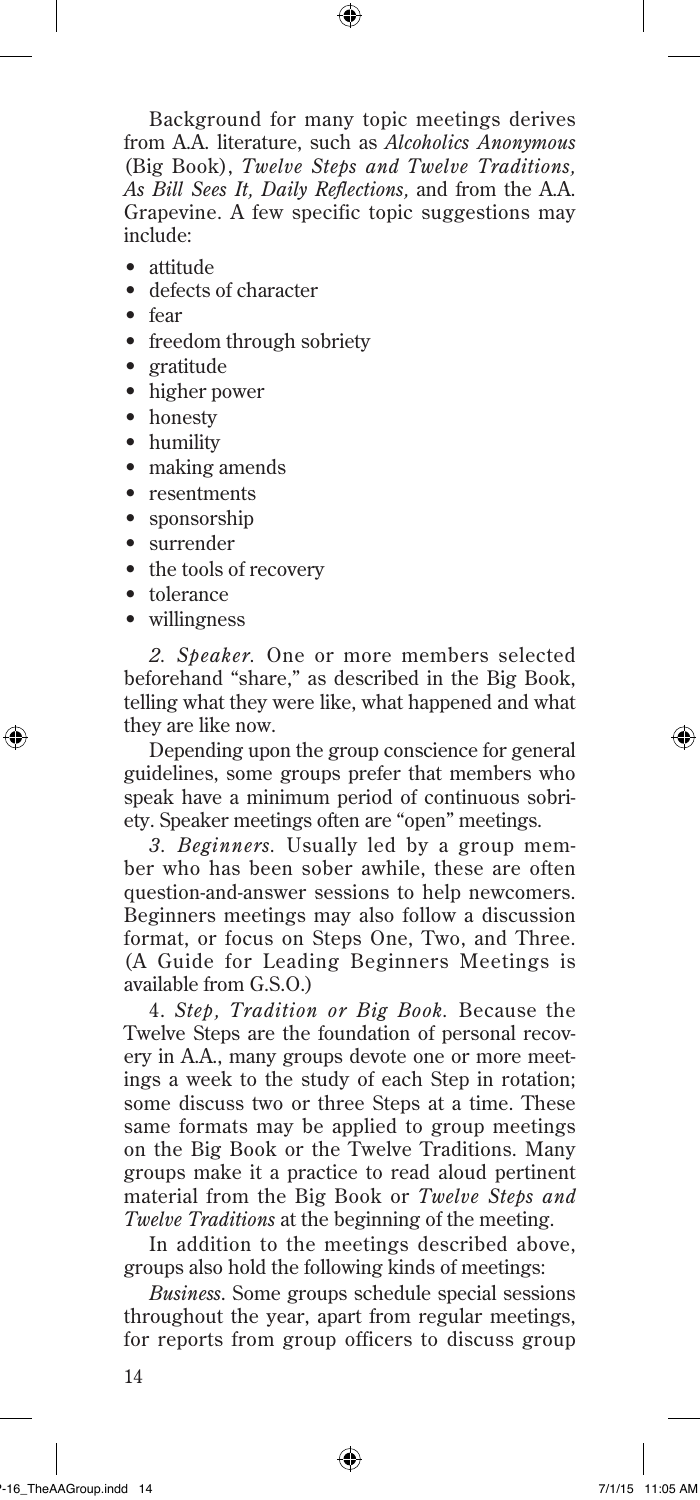affairs and obtain group guidance. Group officers usually are elected at such meetings. (See section on Business Meetings, p. 30.)

*Group Inventory.* These are meetings at which members work toward understanding how well the group is fulfilling its primary purpose. (See section on Group Inventory, p. 29.)

*Service*. These are general information meetings about service; they may also function as a forum for delegate reports or other communications.

*A.A. Grapevine/La Viña.* These are meetings where A.A. topics from the A.A. Grapevine or La Viña may be discussed.

#### *Suggested A.A. Meeting Procedures*

No one type or format is the best for an A.A. meeting, but some work better than others.

The chairperson usually opens the meeting with the A.A. Preamble and a few remarks. Some call for a moment of silence and/or recite the Serenity Prayer. Others have a reading from the Big Book—frequently a portion of Chapter 5 ("How It Works") or Chapter 3 ("More About Alcoholism"). At many group meetings, a chapter, or a part of a chapter, from *Twelve Steps and Twelve Traditions* is read aloud. Having different members or visiting A.A.s do the reading helps newcomers especially to feel they are sharing in group life.

The chairperson may stress the importance of preserving the anonymity of A.A. members outside the meeting room and further caution attendees to "leave any confidences you hear in these rooms behind when you go." (Wallet cards and a display placard on the subject, as well as the pamphlet "Understanding Anonymity" are available from G.S.O.)

Many meetings close with members joining in a moment of silence followed by a prayer, or perhaps by reciting the Responsibility Declaration or other A.A. text.

#### *The A.A. Home Group*

Traditionally, most A.A. members through the years have found it important to belong to one group which they call their "Home Group." This is the group where they accept service responsibilities and try to sustain friendships. And although all A.A. members are usually welcome at all groups and feel at home at any of these meetings, the concept of the "Home Group" has still remained the strongest bond between the A.A. member and the Fellowship.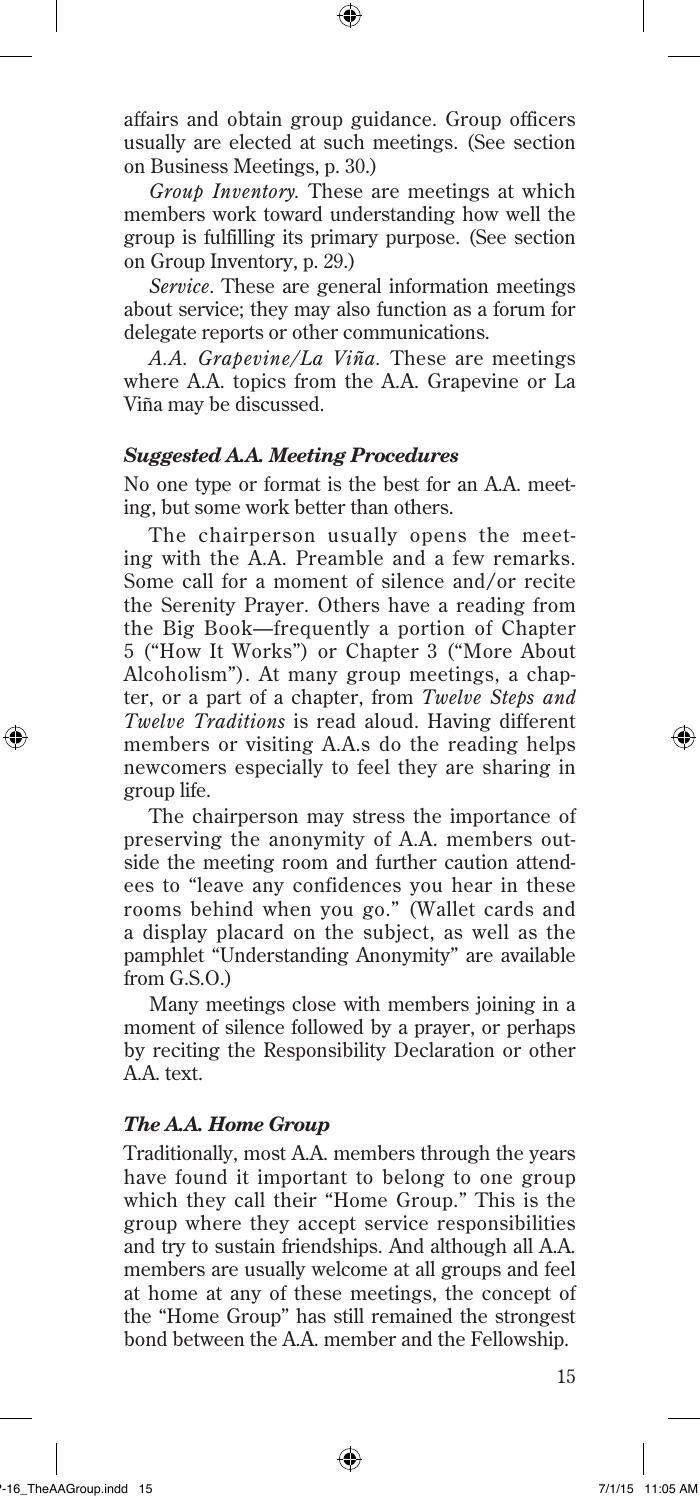With membership comes the right to vote upon issues that might affect the group and might also affect A.A. as a whole—a process that forms the very cornerstone of A.A.'s service structure. As with all group-conscience matters, each A.A. member has one vote; and this, ideally, is voiced through the home group.

Over the years, the very essence of A.A. strength has remained with our home group, which, for many members, becomes our extended family. Once isolated by our drinking, we find in the home group a solid, continuing support system, friends and, very often, a sponsor. We also learn firsthand, through the group's workings, how to place "principles before personalities" in the interest of carrying the A.A. message.

Talking about her own group, a member says: "Part of my commitment is to show up at my homegroup meetings, greet newcomers at the door, and be available to them—not only for them but for me. My fellow group members are the people who know me, listen to me, and steer me straight when I am off in left field. They give me their experience, strength and A.A. love, enabling me to 'pass it on' to the alcoholic who still suffers."

#### *Self-support: The Seventh Tradition*

There are no dues or fees for membership in A.A., but we do have expenses such as rent, refreshments, A.A. Conference-approved literature, meeting lists and contributions to services provided by the local intergroup (central office), district and area, and the General Service Office of A.A. In keeping with the Seventh Tradition a group may "pass the basket" for contributions, and members are encouraged to participate.

#### *Coffee, Tea and Fellowship*

Many A.A. members report that their circle of A.A. friends has widened greatly as the result of coffee and conversation before and after meetings.

Most groups depend upon their members to prepare for each meeting, serve the refreshments, and clean up afterward. You often hear A.A. members say that they first felt "like members" when they began making coffee, helping with the chairs, or cleaning the coffeepot. Some newcomers find that such activity relieves their shyness and makes it easier to meet and talk to other members.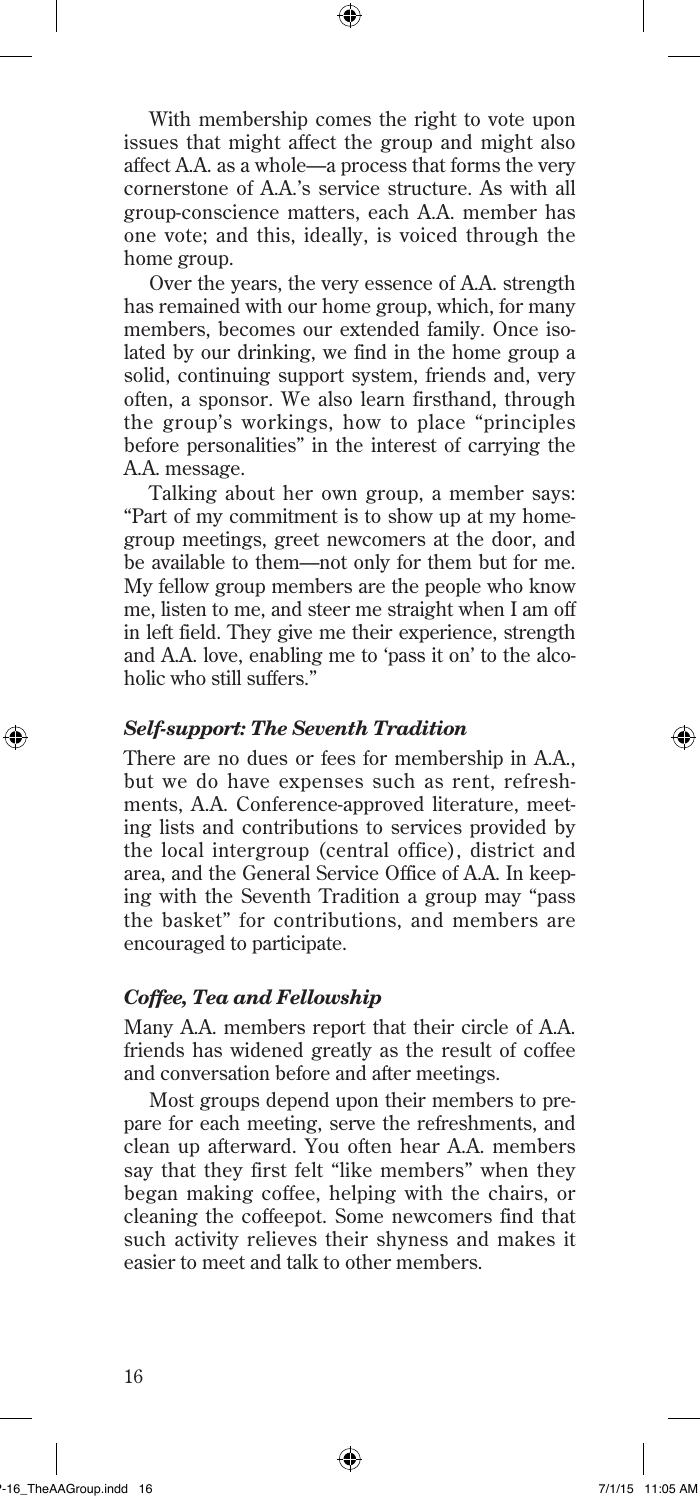#### **How an A.A. Group Functions**

Tradition Four: *Each group should be autonomous except in matters affecting other groups or A.A. as a whole.*

#### *How to Start a New A.A. Group*

Reasons for starting a new group vary, but the ways to go about it are basically the same.

Important to establishing an A.A. group is the need for one as expressed by at least two or three alcoholics; the cooperation of other A.A. members; a meeting place; a coffeepot; A.A. literature and meeting lists; and other supplies.

Once the group is off to a good start, it would be helpful to announce its presence to neighboring groups; your local intergroup (central) office, if there is one; your district and area committees; and the General Service Office. These sources can provide much support.

Contact G.S.O. for copies of the New Group Form, which should be completed and returned for the new group to be registered. Each new group receives a complimentary handbook and a small supply of literature at no charge when it registers with G.S.O. (one of the many services made possible by the regular support of other A.A. groups and individual members). The New Group Form can be downloaded from our website (www.aa.org), or requested by mail at G.S.O., Box 459, Grand Central Station, New York, NY 10163.

#### *Naming an A.A. Group*

No matter how noble the activity or institution, experience has taught A.A. groups to carefully avoid any affiliation with or endorsement of any enterprise outside A.A.

Tradition Six: *An A.A. group ought never endorse, finance, or lend the A.A. name to any related facility or outside enterprise, lest problems of money, property, and prestige divert us from our primary purpose.*

Even the appearance of being linked to any organization, club, political or religious institution needs to be avoided.

Therefore, an A.A. group that meets in a correctional or treatment facility or a church should take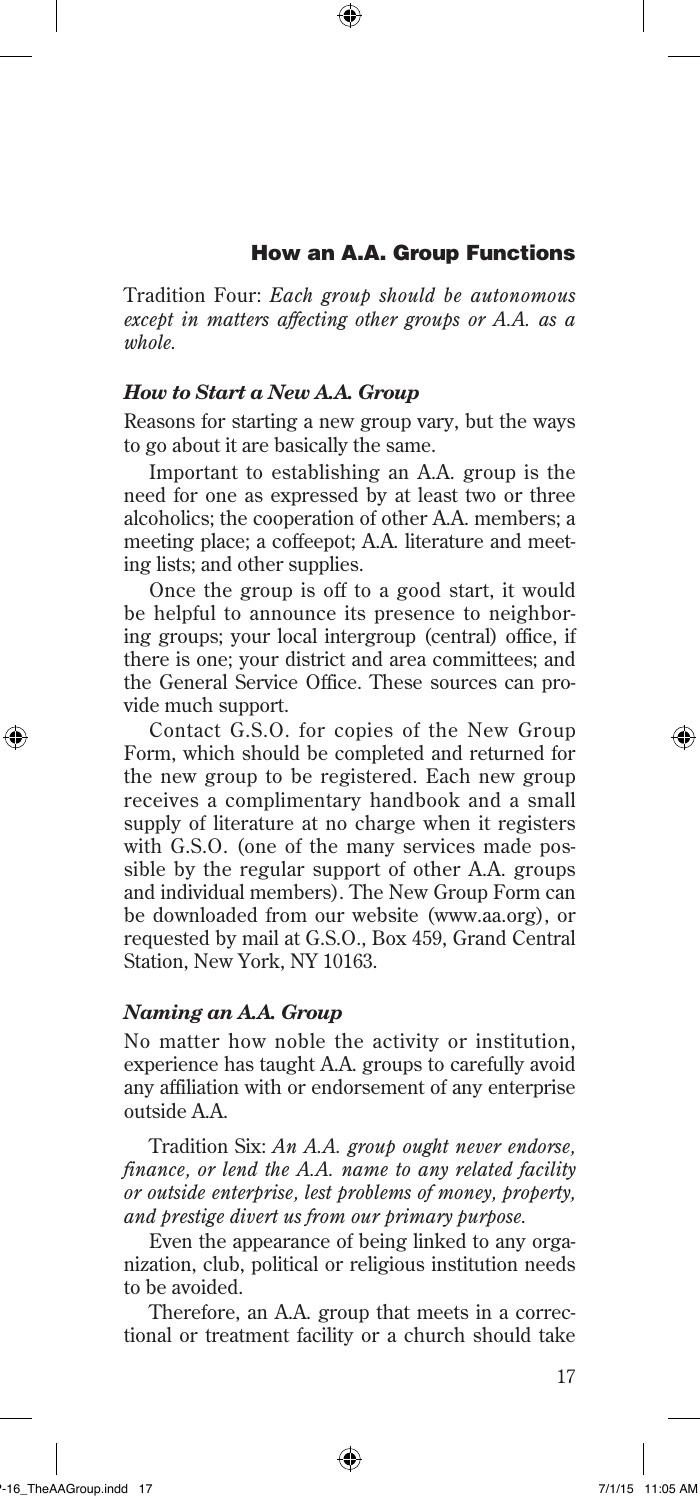care not to use the institution's name, but to call itself something quite different. This makes it clear that the A.A. group is not affiliated with the hospital, church, prison, treatment facility, or whatever, but simply rents space there for meetings.

Our A.A. group conscience, as voiced by the General Service Conference, has recommended that "family" meetings, "double trouble" and "alcohol and pill" meetings not be listed in our A.A. directories. The use of the word "family" might also invite confusion with Al-Anon Family Groups, a fellowship entirely separate from A.A.

The primary purpose of any A.A. group is to carry the A.A. message to *alcoholics*. Experience with alcohol is one thing all A.A. members have in common. It is misleading to hint or give the impression that A.A. solves other problems or knows what to do about drug addiction.

There has also been a recommendation by the A.A. General Service Conference suggesting that no A.A. group be named after any actual person, living or dead, A.A. or non-A.A. That is one way we can "place principles before personalities."

#### *What Do A.A. Group Members Do?*

"I am responsible . . . when anyone, anywhere, reaches out for help, I want the hand of A.A. always to be there. And for that I am responsible." In short, when newcomers walk into our meeting rooms, we want A.A. to be there for them as it was for us something we can do continuously only if we function as a group.

But, for a group to keep going, all kinds of service must be done. It is through the combined efforts and ongoing commitment of group members that:

- A meeting place is provided and maintained.
- Programs are arranged for the meetings.
- Seventh Tradition contributions are collected, and properly allocated and spent.
- A.A. Conference-approved literature is on hand.
- A.A. Grapevine and La Viña literature and lists of local group meetings are available.
- Refreshments are available.
- Assistance in finding A.A. meetings is given to alcoholics in the area.
- Calls for help are answered.
- Group problems are aired and resolved.
- Continuing contact is sustained with the rest of A.A.—locally, through the intergroup (central office), district and area's general service struc-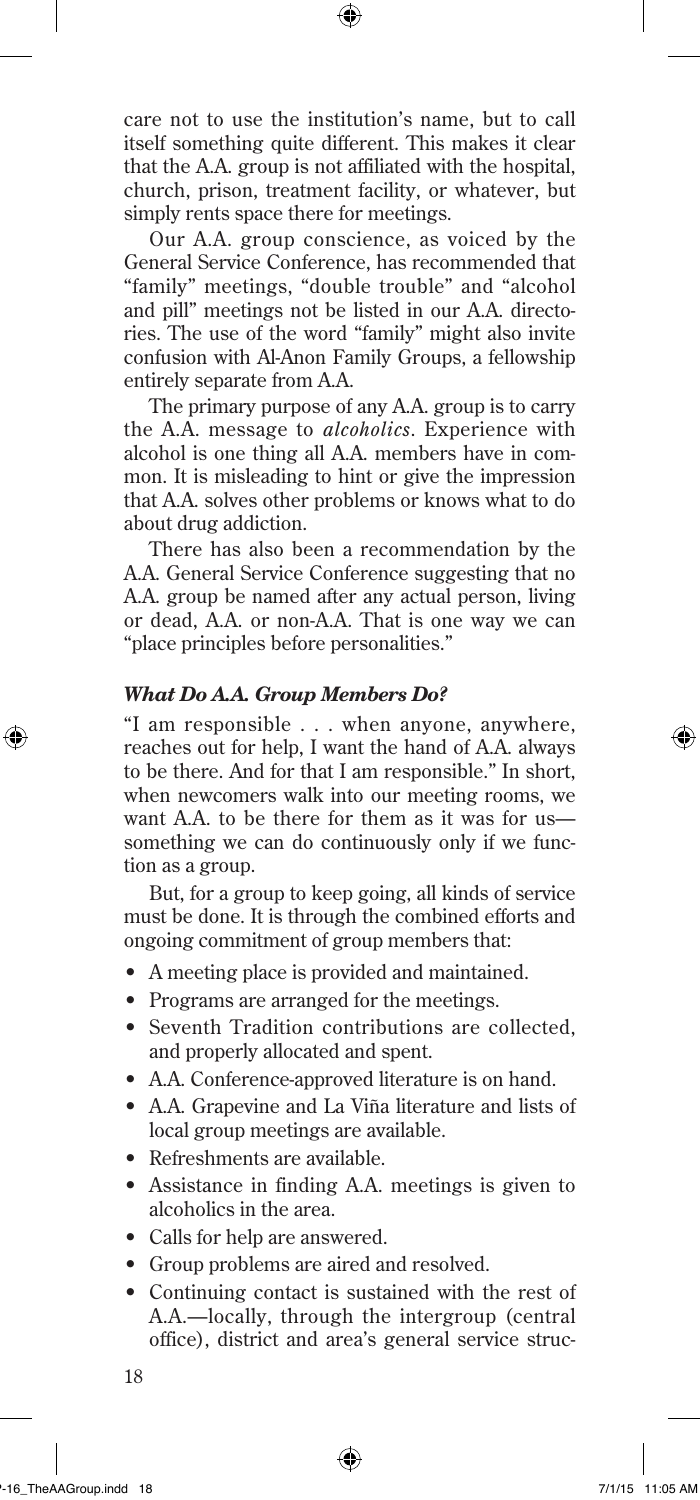ture; and nationally and internationally, through the General Service Office in New York.

#### *What Trusted Servants (Officers) Do We Need?*

It takes member participation to ensure that group service work is done. Most of us agree that A.A. ought never be "organized." However, without endangering our commitment to preserve our spiritual and democratic Fellowship, we can "create service boards or committees directly responsible to those they serve." (Tradition Nine) In A.A. groups, these trusted servants are sometimes called "officers" and usually are chosen by the group for limited terms of service. As Tradition Two reminds us, "Our leaders are but trusted servants; they do not govern."

Each group determines the minimum length of sobriety for A.A. members to be eligible for any position (or office). The general guideline might be stable sobriety of six months to a year, or longer.

These service positions may have titles. But titles in A.A. do not bring authority or honor; they describe services and responsibilities. And it has



**SERVICE STRUCTURE INSIDE THE A.A. GROUP**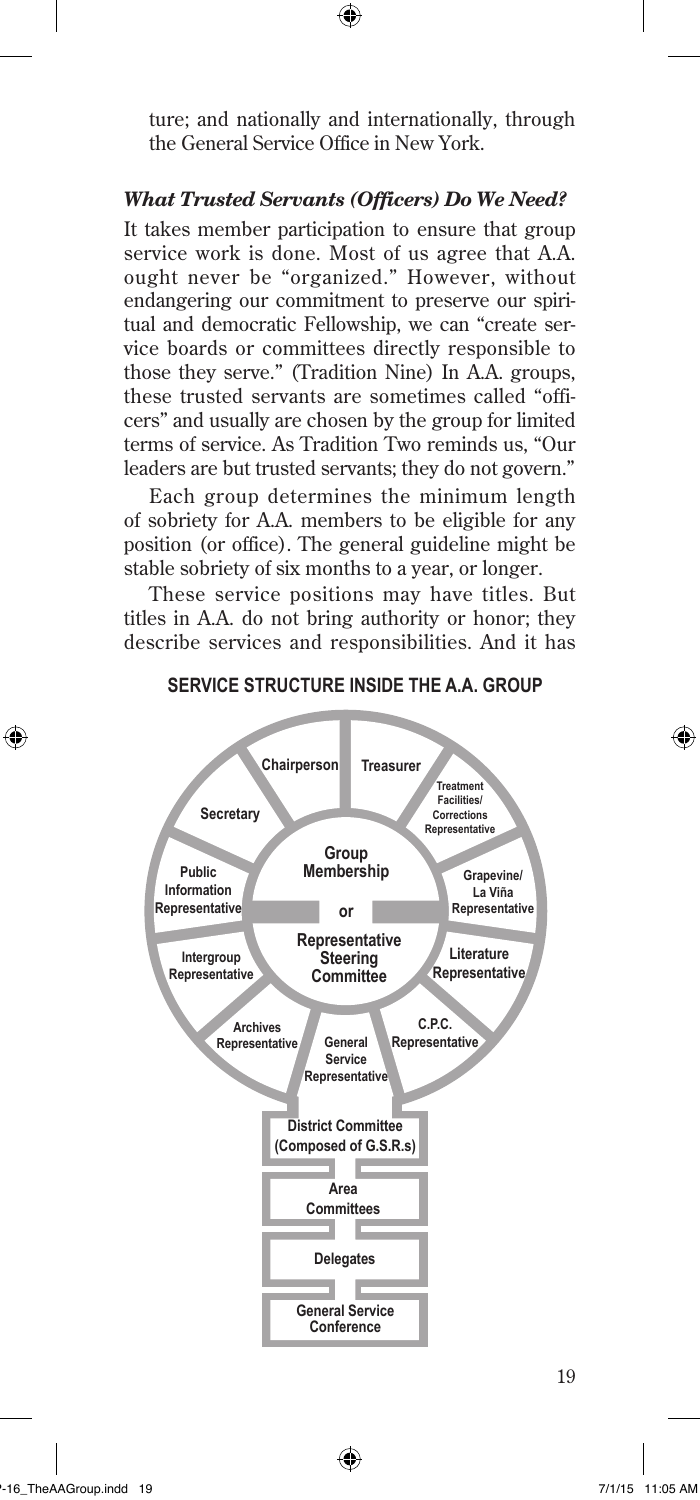generally been found that giving members service positions solely to help them stay sober does not work; instead, the group's welfare is of primary concern in choosing officers. At election time, a review of Traditions One and Two can be helpful.

Individual groups have many ways of making sure that the necessary services are performed with a minimum of organization. The chart on p. 19 shows possibilities for service at the group level.

Some groups have positions that do not appear on this chart, such as greeter, archivist, special needs representative, and liaison to a meeting facility. Following are the offices established by numerous groups in order to serve the group "at home" and in the community at large.

*Chairperson:* Group chairpersons serve for a specified period of time (usually six months to a year). Experience suggests that they should have been sober awhile, at least a year; and ideally, they have held other group offices first.

The chairperson coordinates activities with other group officers—and with those members who assume the responsibility for literature, hospitality, coffeemaking, programming individual meetings within the group, and other vital functions.

The more informed that chairpersons—and other group officers—are about A.A. as a whole, the better they function. By keeping Tradition One firmly in mind and encouraging members to become familiar with all the Traditions, they will help to ensure a healthy A.A. group.

*Secretary:* Like chairpersons, secretaries need to be good all-around group servants. For groups that have no chairpersons, they may perform the tasks associated with that position. While each group has its own procedures, the secretary is generally expected to:

- Announce and/or mail information about important A.A. activities and events.
- Maintain minutes of business meetings.
- Maintain and update a strictly confidential file of names, addresses, and telephone numbers of group members (subject to each member's approval); and know which members are available to visit still-suffering alcoholics (Twelfth Step calls).
- Keep a record of members' sobriety dates, if the group so wishes.
- Maintain a bulletin board for posting A.A. announcements, bulletins and newsletters.
- Make certain that the General Service Office and other service entities are informed, in writing, of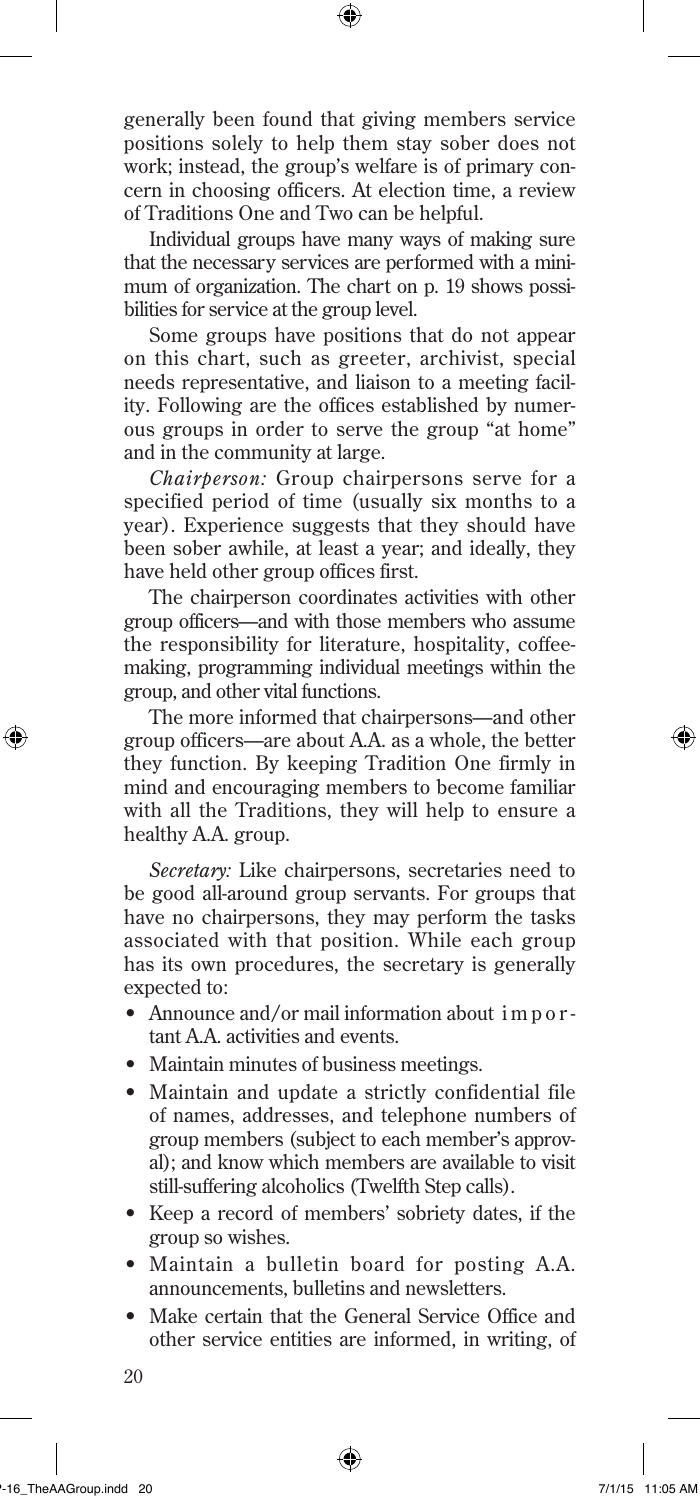any changes of address, meeting place or group officers.

- Accept and assign calls for Twelfth Step help (unless there is a Twelfth Step chairperson for this task).
- Share with group members the mail from other groups and the intergroup (central office), unless this is done by the intergroup representative.

*Treasurer:* A.A. groups are fully self-supporting through their members' voluntary contributions. Passing the basket at meetings usually covers the group's monetary needs, with enough left over so the group can do its fair share of supporting the local intergroup (central office), the general service district and area offices, and the General Service Office.

Group funds ordinarily are earmarked for such expenses as:

- Rent.
- A.A. literature.
- Local meeting lists, usually purchased from your nearest intergroup (central office), general service district or area committee.
- Coffee and refreshments.
- Support of all A.A. service entities, usually on a monthly or quarterly basis.

Treasurers generally maintain clear records (a ledger is helpful) and keep their groups informed about how much money is taken in and how it is spent. They may make periodic reports to the group and post financial statements quarterly. Problems can be avoided by keeping group funds in a separate group bank account that requires two signatures on each check. The flyer "The A.A. Group Treasurer" offers many other helpful suggestions.

A.A. experience clearly shows that it is not a good idea for a group to accumulate large funds in excess of what is needed for rent and other expenses. It is wise, though, to keep a prudent reserve in case an unforeseen need arises (an amount to be determined by the group conscience). Group troubles also may arise when extra-large donations—in money, goods or services— are accepted from one member.

The Conference-approved pamphlet "Self-Support—Where Money and Spirituality Mix" makes suggestions as to how groups may support A.A. services.

Additionally, G.S.O., area and sometimes district committees and your local intergroup accept contributions from individual A.A. members. A.A. members are free to contribute whatever they wish, within the limits set by A.A. service entities. The maxi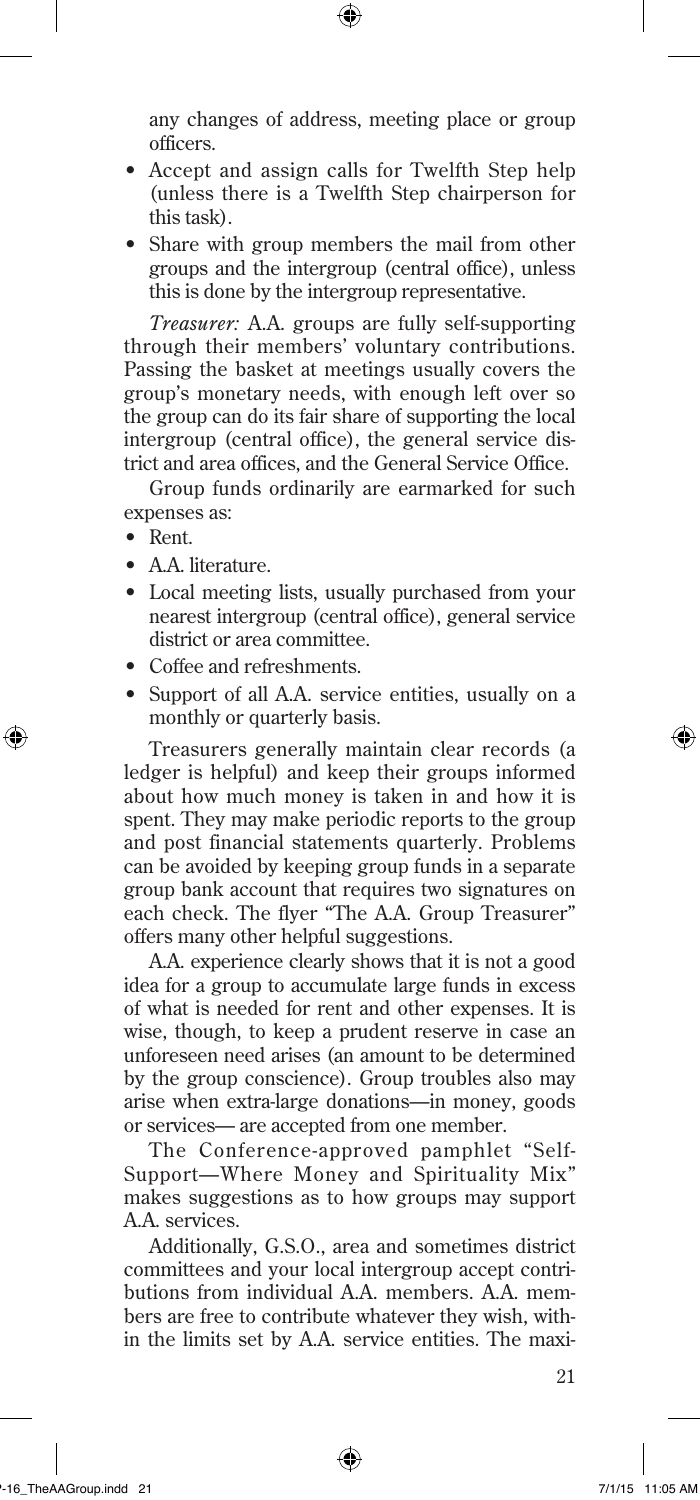mum individual contribution to the General Service Office is \$3,000 annually. Bequests or in –memoriam contributions of not more than \$5,000 are acceptable on a one-time basis, but only from A.A. members. Check with other A.A. service entities for the maximum yearly contributions they accept.

Some members celebrate their A.A. anniversaries by sending a gratitude gift to the General Service Office for its world services. With this "Birthday Plan," some members send one dollar for each year of sobriety, while others use the figure \$3.65, a penny a day, for each year. Other members give more, but not in excess of \$3,000 per year. For additional information, talk to your general service representative or contact G.S.O.

*General service representative (G.S.R.):* Working via the district and area committees, the G.S.R. is the group's link with the General Service Conference, through which U.S. and Canadian groups share their experience and voice A.A.'s collective conscience. Sometimes called "the guardians of the Traditions," G.S.R.s become familiar with A.A.'s Third Legacy our spiritual responsibility to give service freely. Usually elected to serve two-year terms, they:

- Represent the group at district meetings and area assemblies.
- Keep group members informed about general service activities in their local areas.
- Receive and share with their groups all mail from the General Service Office, including the newsletter *Box 4-5-9*, which is G.S.O.'s primary tool for communicating with the Fellowship.

G.S.R.s also may assist their groups in solving a variety of problems, especially those related to the Traditions. In serving their groups, they can draw on all the services offered by G.S.O. (see p. 33).

An alternate G.S.R. is elected at the same time in the event that the G.S.R. may be unable to attend all district and area meetings. Alternate G.S.R.s should be encouraged to share the responsibilities of the G.S.R. at the group, district and area levels. (See *The A.A. Service Manual,* Chapter 2, "The Group and its G.S.R*.,"* for further information.)

*Financial Support:* Current experience indicates that many groups provide financial support for their general service representatives to attend service functions.

*Intergroup (central office) representative:* In the many locations where an intergroup (or central office association) has been formed, each group usually elects an intergroup representative, who participates in business meetings with other such representatives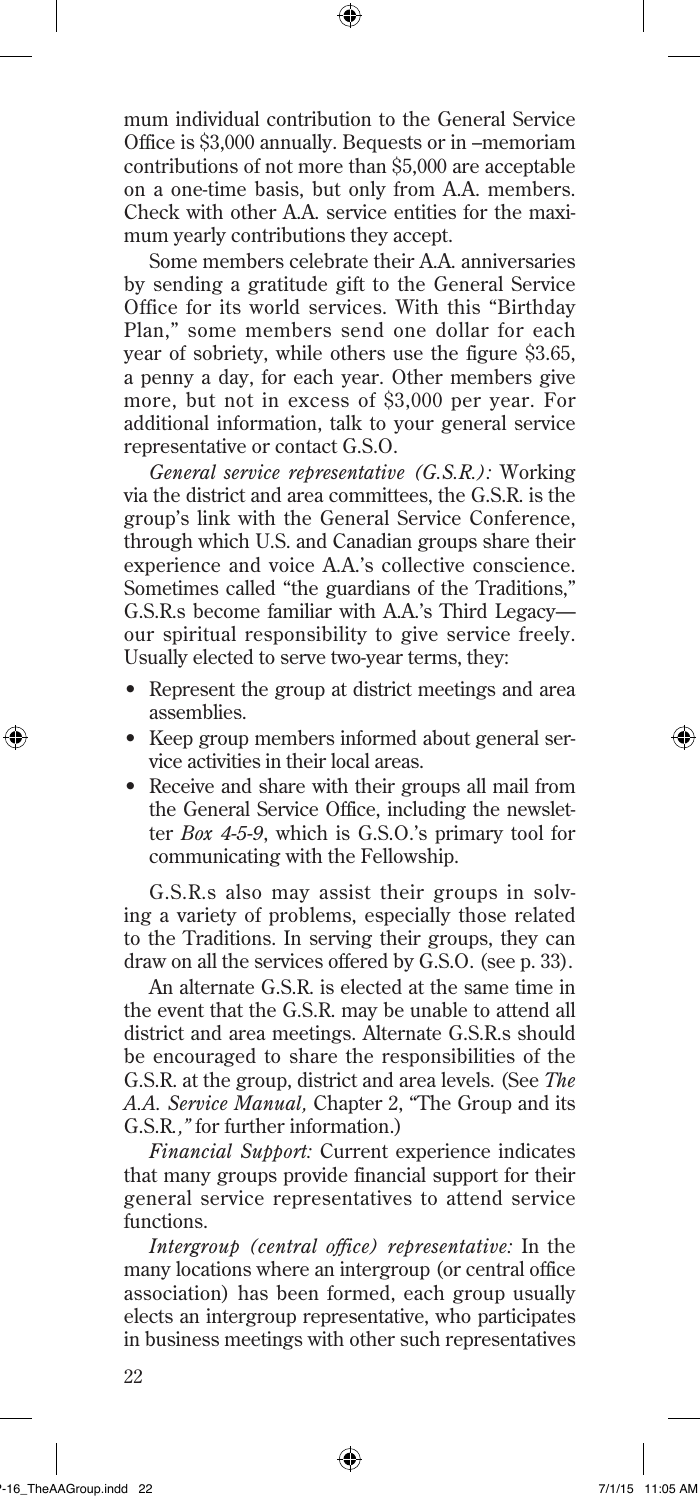several times a year to share their groups' experience in carrying the A.A. message. The intergroup representative tries to keep the group well-informed about what the local intergroup is doing.

*A.A. Grapevine/La Viña representative (GvR/RLV):* The job of the GvR and RLV is to familiarize members with the Fellowship's international journal, The A.A. Grapevine, and its bi-monthly Spanish-language magazine La Viña, and the enhancements to sobriety the magazines offer. The magazines contain articles written by A.A. members based upon their personal experiences; discussion topics; regular features, and a calendar of special A.A. events.

GvRs and RLVs participate in the activities of their area's Grapevine committee, announce the arrival of new magazines at the group each month, encourage members to submit articles and illustrations, and explain how members can order their own subscriptions. In some groups, the GvR and RLV positions are combined.

A new GvR or RLV should send his/her name, address, group name and group service number to: Grapevine, 475 Riverside Drive, New York, NY 10115, or e-mail gvrc@aagrapevine.org Attn: GVR/RLV Coordinator. Representatives will then receive quarterly mailings containing order forms for the magazine and for books, audio and other Grapevine items. GVRs and RLVs can also register online at the Grapevine website: www.aagrapevine.org. Make out magazine subscription checks to the Grapevine, Inc.

*Literature representative:* The group's literature representative makes certain that A.A. Conferenceapproved books and pamphlets, ordered from the General Service Office, or purchased from the local intergroup (central office), are on hand for meetings and properly displayed.

Group literature representatives can obtain information on their responsibilities by writing to the literature coordinator at G.S.O. Regular communications are sent to literature representatives from G.S.O. The A.A. Guideline for Literature Committees is also a valuable resource.

For A.A. literature and subscriptions to the A.A. newsletter *Box 4-5-9,* checks should be made out to A.A. World Services, Inc. Many A.A. groups purchase bulk subscriptions to *Box 4-5-9* (in units of 10) for distribution to their members, thus providing them regular communication with A.A. in the U.S., Canada and countries throughout the world.

#### *Why Have a Steering Committee?*

Some groups have steering committees. At steer-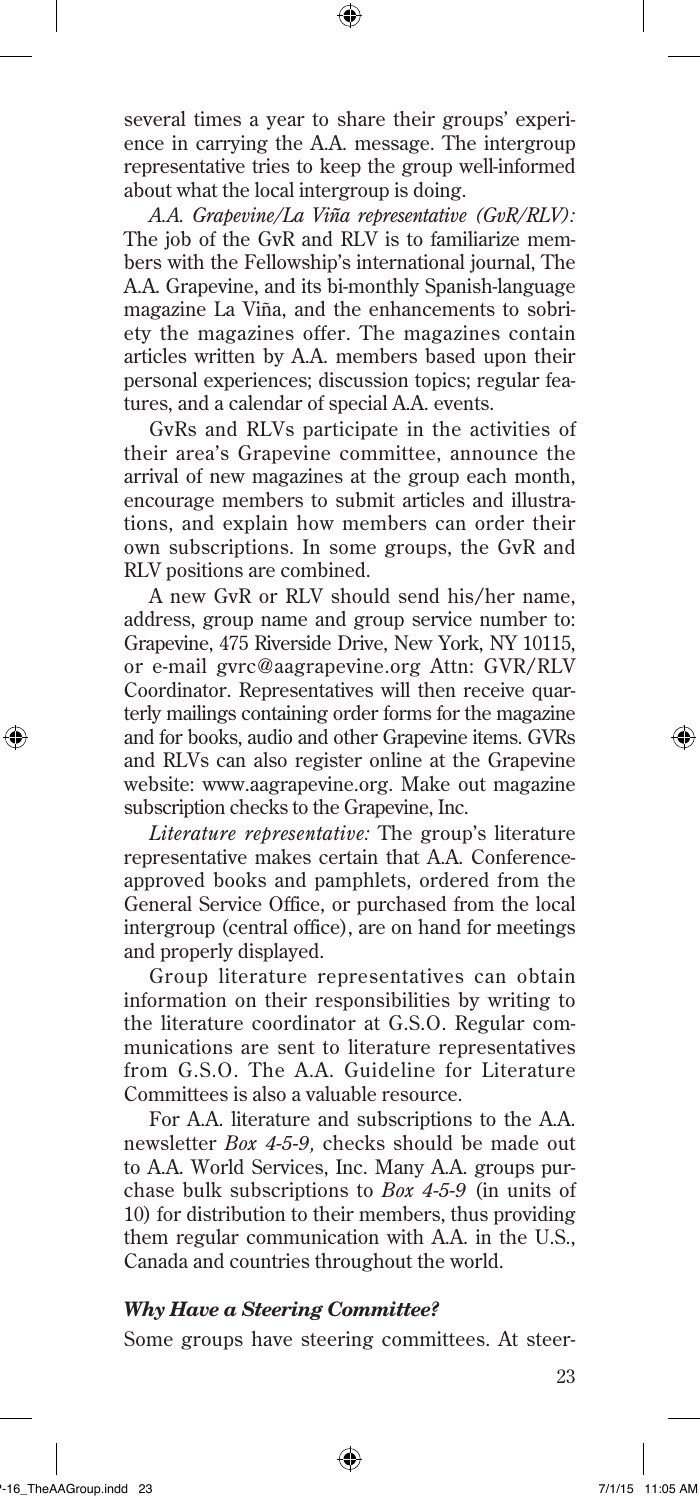ing committee meetings, questions related to group practices, selecting a slate of candidates for office, and other group issues often are tackled first by the steering committee (or group service committee), which goes to the group for its members' group-conscience decision. In many cases, the officers and/or past officers make up the committee, which usually meets at regularly scheduled times.

For a small group, a steering committee composed of three to five members has been found to work well. For larger groups, 12 or more members provide a better cross-section of group experience and can share the workload more easily. In some groups, a rotating committee (with members rotated on and off periodically) serves the same purpose as a steering committee.

#### *How Can Newcomers be Reached and Helped?*

Naturally, alcoholics cannot be helped by A.A. unless they know A.A. exists, and where to find it. So it is a good idea for groups in smaller towns to communicate their meeting place and times to public agencies. Along with such a notice, it is helpful to distribute the flyer "A.A. at a Glance" or the pamphlet "Alcoholics Anonymous in Your Community."

In large urban areas, the central office, intergroup, or district meeting list of all groups can be used for this purpose.

Should an A.A. group let the public know how to obtain information on open A.A. meetings? Some groups do, but for only one reason—to let the community know of the availability of help for alcoholics through our program. Such small notices are usually placed in community service sections of the local newspaper to let people know how to get in touch with nearby A.A. meetings, if they so desire.

A typical notice might look like this: **Faced with a Drinking Problem? Perhaps Alcoholics Anonymous Can Help Write to P.O. Box 111 City, State, Zip Code or call (123) 123-4567 Weekly Meetings Open to the Public Civic Building, Tuesday at 8:00 p.m.**

Some groups keep lists of members available to do Twelfth Step work. Groups may have hospitality committees and/or greeters to make sure no new member, visitor or inquiring prospect goes unwelcomed.

Sponsors usually take the responsibility for helping newcomers find their way in A.A. Much help can be found in the A.A. pamphlet "Questions and Answers on Sponsorship."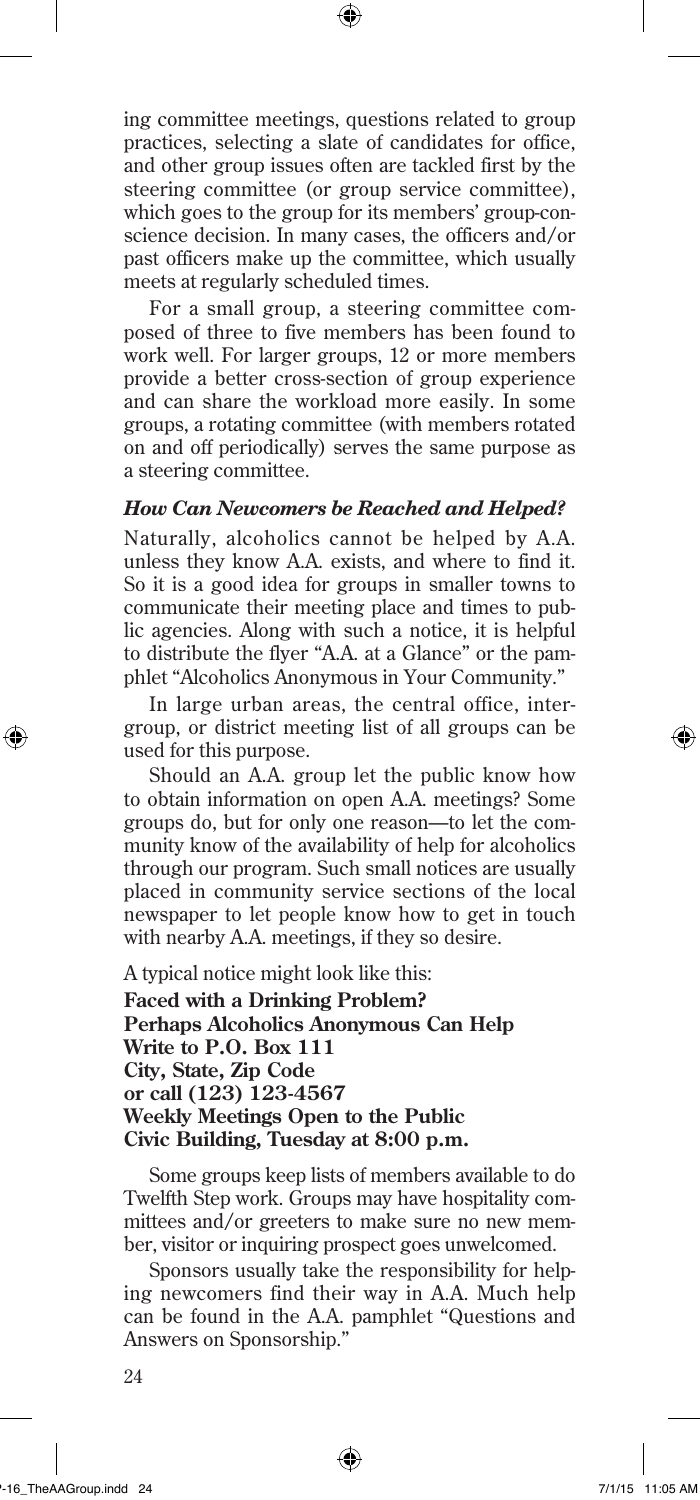#### **The A.A. Group's Relations With Others In The Community**

Tradition Eleven: *Our public relations policy is based on attraction rather than promotion; we need always maintain personal anonymity at the level of press, radio, and films.*

#### *How Service Committee Representatives Serve A.A.*

A.A. service committees, composed mainly of representatives, or liaisons, from area groups, shoulder major responsibility for carrying the A.A. message into the community and around the world (see *The A.A. Service Manual*). Each of these committees may serve as a resource for the community through our Sixth Tradition of cooperation but not affiliation.

To assist service committees in their local efforts, their counterparts at A.A. World Services—the trustees' and General Service Conference committees offer suggested guidelines to local committees when asked, with the help of the General Service Office.

#### *Corrections Committee Liaison*

Group Corrections representatives take part in local intergroup (central office), district or area Corrections committee meetings. They keep their home groups informed about local Twelfth-Step activities in nearby institutions and encourage group members to participate.

Corrections representatives, known in some areas as Hospitals and Institutions (H&I) representatives, take A.A. meetings into prisons and jails, where allowed by the correctional facility, to help alcoholic inmates recover and prepare for sober, fulfilling lives after release. As part of the temporary contact program known in some areas as Bridging the Gap, they may also serve as correspondents and as A.A. contacts when the inmates are released. The pamphlet "A.A. in Correctional Facilities" and the Corrections Workbook can be of help to A.A.s in corrections service work.

### *Treatment Committee Liaison*

Some groups have treatment representatives who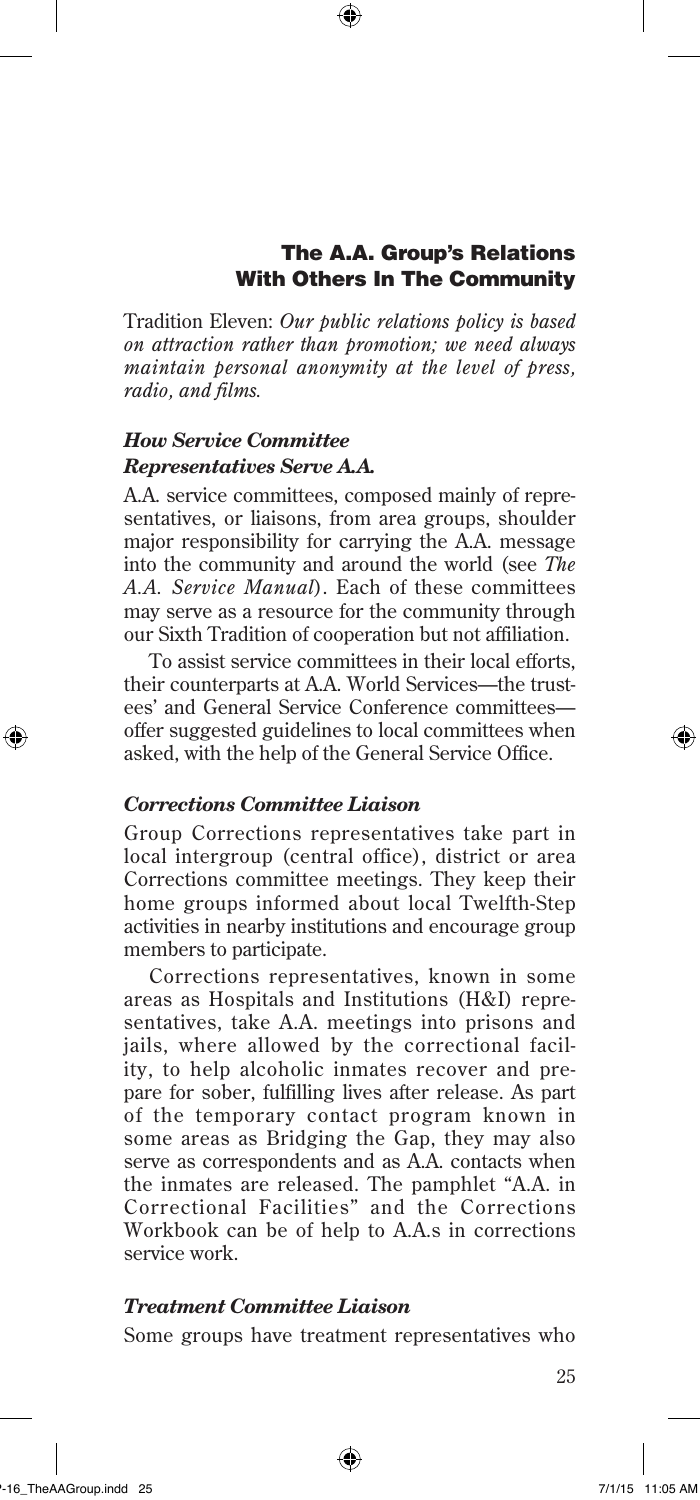serve as the group liaison with the local intergroup (central office), district or area treatment committee. They share this vital service work with home group members and encourage them to join in this responsibility.

Members of the Treatment committee, known in some areas as Hospitals and Institutions (H&I) representatives, work to help hospital and treatment center staffs better understand A.A., and to take the A.A. tools of recovery to alcoholics in treatment. As part of the Bridging the Gap program (Temporary Contact) Treatment committee members also may act as contacts when alcoholic patients are discharged.

The pamphlet "A.A. in Treatment Settings" and the Treatment Workbook can be of help to A.A.s in treatment service work.

#### *Public Information Committee Liaison*

Group Public Information representatives (P.I.) usually work with the local intergroup (central office), district or area P.I. committee to carry the A.A. message locally. They periodically inform their home groups of local activity and may arrange for group volunteers to participate in P.I. programs requested by schools, businesses, law-enforcement agencies and other organizations interested in the A.A. approach to recovery from alcoholism.

Most groups realize that alcoholics can't come to A.A. for help unless they know where we are. Using many suggested methods ranging from personal contact to public service announcements on radio and TV, groups and their members reach out, working within the framework of Tradition Eleven. Sometimes a small sign saying "A.A. meeting tonight" outside the meeting-place door points the way. And from A.A.'s earliest days, radio announcements and small newspaper announcements of A.A. meetings have been used to attract alcoholics in need of help.

The Public Information Workbook offers suggested guidelines in furthering this vital groupservice activity.

#### *Cooperation With The Professional Community Committee Liaison*

Group Cooperation with the Professional Community (C.P.C.) representatives, usually working with their local intergroup (central office), district or area C.P.C. committees, focus on cooperation but not affiliation with professionals in the com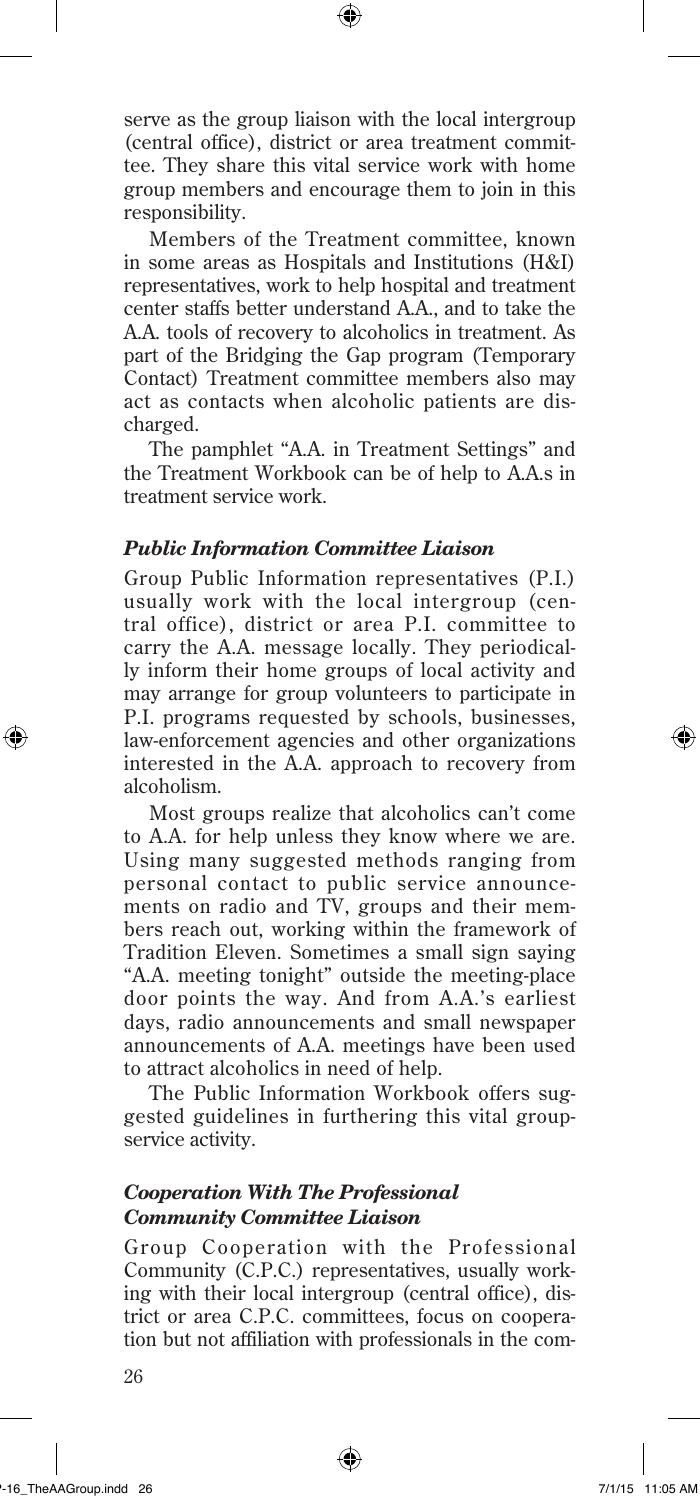munity—educators, physicians, the clergy, court officials and others who often are in contact with active alcoholics. They keep their home groups informed of area C.P.C. activities and, when appropriate, arrange for group volunteers to join together in carrying the A.A. message at professional meetings, seminars, and more. (In some groups, the functions of the C.P.C. and Public Information representatives are combined.)

The C.P.C. Workbook and the pamphlets "If You Are a Professional, Alcoholics Anonymous Wants to Work with You," "Members of the Clergy Ask About A.A.," and other pertinent literature can be of assistance to C.P.C. representatives in reaching out to professionals.

#### *Special Needs Committee Liaison*

The special needs representative may coordinate any needed assistance to those with special needs within their home group. Many special needs representatives find it beneficial to communicate with their intergroup (central office) when trying to reach those with special needs. Some areas or districts have special needs committees.

While there are no special A.A. members, many members have special needs. A.A.s who are blind or visually impaired may need help with transportation to a meeting. A deaf or hearing-impaired member may need a sign language interpreter, or special listening device, in order to hear what is being shared. A.A.s with special needs may also include those who are homebound, those who require a meeting with wheelchair access, or those who are unable to read. Conference-approved literature and other service material is available in various formats to accommodate those with special needs, such as Braille, large print, American Sign Language, or the spoken word on audiotape or compact disk. The service piece, "Serving Alcoholics with Special Needs" and the A.A. Guidelines "Carrying the A.A. Message to the Deaf Alcoholic" can provide direction and guidance for those interested in working with A.A.s with special needs.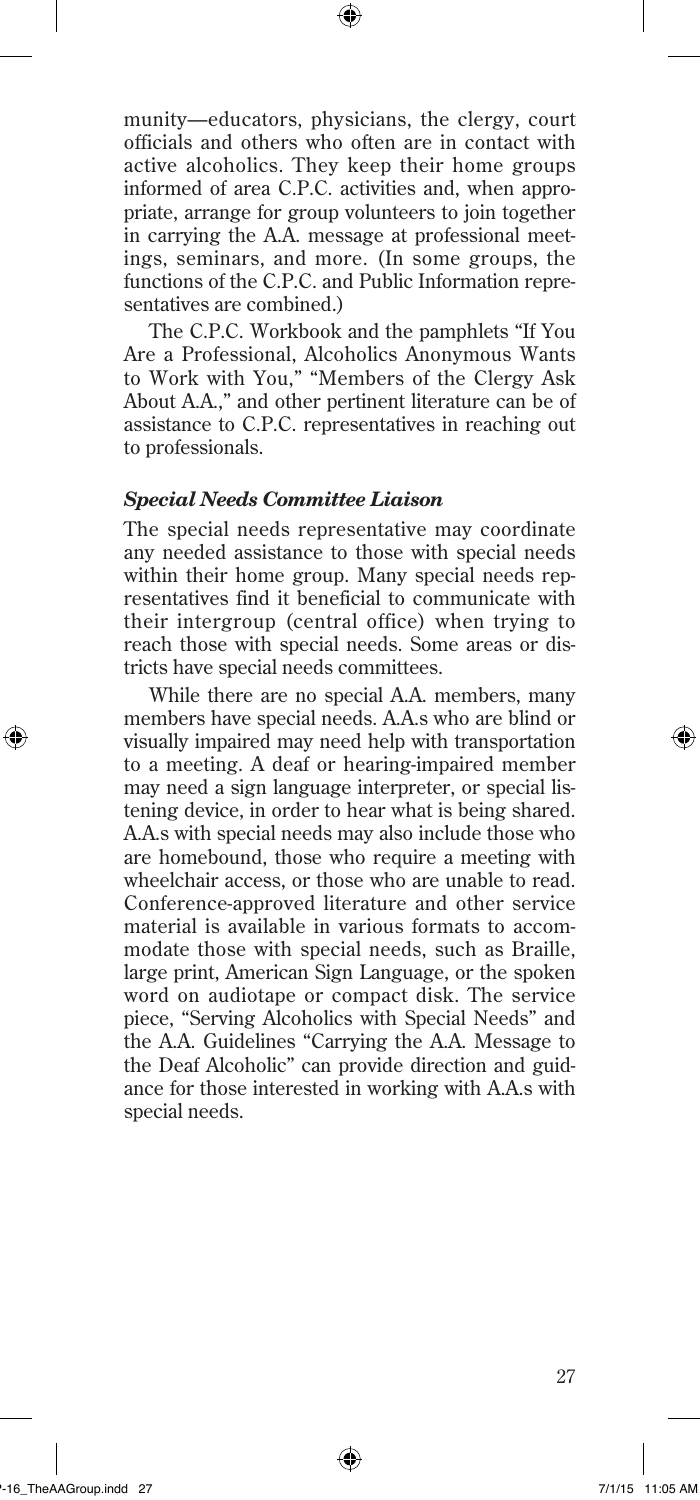#### **Principles Before Personalities**

Tradition *Two: For our group purpose, there is but one ultimate authority—a loving God as He may express Himself in our group conscience. Our leaders are but trusted servants; they do not govern.*

#### *The Principle of Rotation*

Traditionally, rotation ensures that group tasks, like nearly everything else in A.A., are passed around for all to share. Many groups have alternates to each trusted servant who can step into the service positions if needed.

To step out of an A.A. office you love can be hard. If you have been doing a good job, if you honestly don't see anyone else around willing, qualified, or with the time to do it, and if your friends agree, it's especially tough. But it can be a real step forward in growth—a step into the humility that is, for some people, the spiritual essence of anonymity.

Among other things, anonymity in the Fellowship means that we forgo personal prestige for any A.A. work we do to help alcoholics. And, in the spirit of Tradition Twelve, it ever reminds us "to place principles before personalities."

Many outgoing service position holders find it rewarding to take time to share their experience with the incoming person. Rotation helps to bring us spiritual rewards far more enduring than any fame. With no A.A. "status" at stake, we needn't compete for titles or praise—we have complete freedom to serve as we are needed.

#### *What is an Informed A.A. Group Conscience?*

The group conscience is the collective conscience of the group membership and thus represents substantial unanimity on an issue before definitive action is taken. This is achieved by the group members through the sharing of full information, individual points of view, and the practice of A.A. principles. To be fully informed requires a willingness to listen to minority opinions with an open mind.

On sensitive issues, the group works slowly—discouraging formal motions until a clear sense of its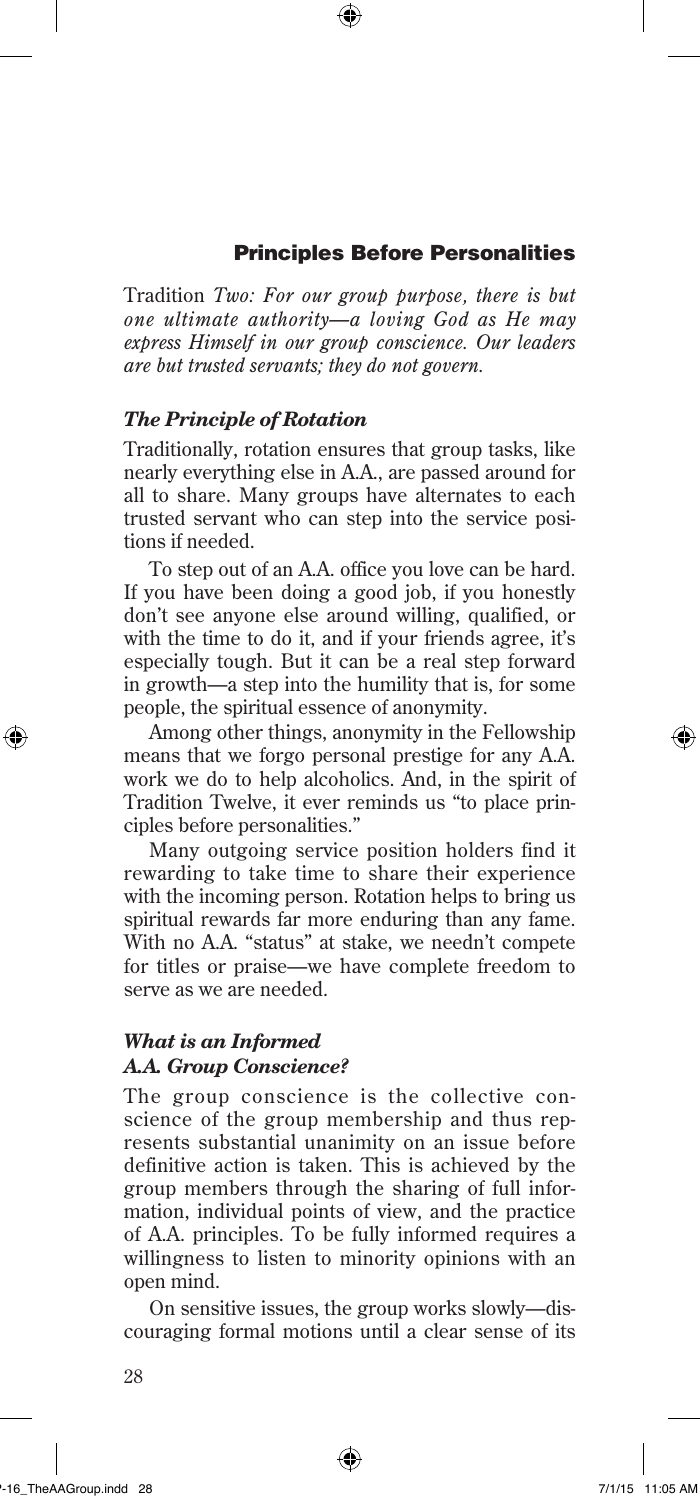collective view emerges. Placing principles before personalities, the membership is wary of dominant opinions. Its voice is heard when a well-informed group arrives at a decision. The result rests on more than a "yes" or "no" count—precisely because it is the spiritual expression of the group conscience. The term "informed group conscience" implies that pertinent information has been studied and all views have been heard before the group votes.

#### *A.A. Group Inventory*

Many groups periodically hold a "group inventory meeting" to evaluate how well they are fulfilling their primary purpose: to help alcoholics recover through A.A.'s suggested Twelve Steps of recovery. Some groups take inventory by examining our Twelve Traditions, one at a time, to determine how well they are living up to these principles.

The following questions, compiled from A.A. shared experience, may be useful in arriving at an informed group conscience. Groups will probably wish to add questions of their own:

- 1. What is the basic purpose of our group?
- 2. What more can our group do to carry the message?
- 3. Is our group attracting alcoholics from different backgrounds? Are we seeing a good crosssection of our community, including those with special needs?
- 4. Do new members stick with us, or does the turnover seem excessive? If so, why? What can we as a group do to retain members?
- 5. Do we emphasize the importance of sponsorship? How effectively? How can we do it better?
- 6. Are we careful to preserve the anonymity of our group members and other A.A.s outside the meeting rooms? Do we also leave what they share at meetings behind?
- 7. Does our group emphasize to all members the value of keeping up with the kitchen, set-up, clean-up and other housekeeping chores that are essential for our Twelfth Step efforts?
- 8. Are all members given the opportunity to speak at meetings and to participate in other group activities?
- 9. Mindful that holding office is a great responsibility not to be viewed as the outcome of a popularity contest, are we choosing our officers with care?
- 10. Are we doing all we can to provide an attractive and accessible meeting place?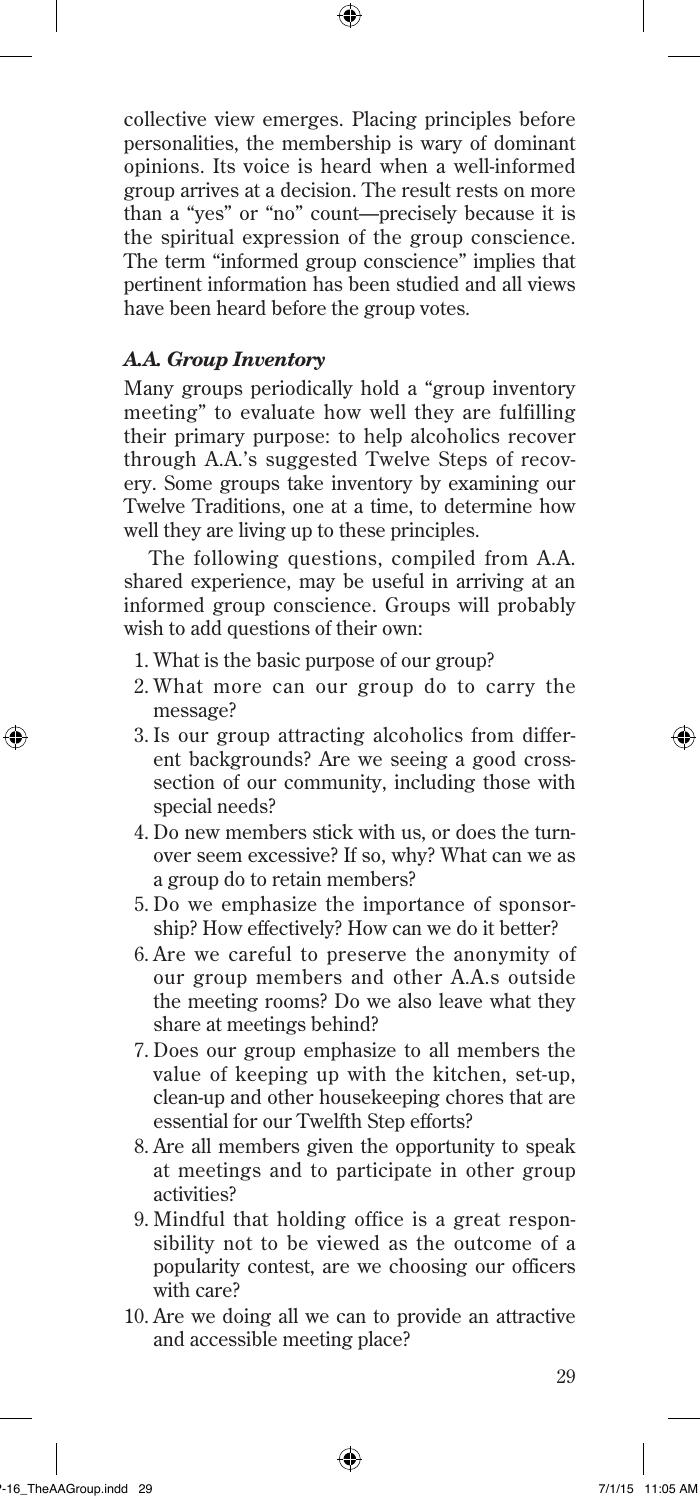- 11. Does our group do its fair share toward participating in the purpose of A.A.—as it relates to our Three Legacies of Recovery, Unity, and Service?
- 12. What has our group done lately to bring the A.A. message to the attention of professionals in the community—the physicians, clergy, court officials, educators, and others who are often the first to see alcoholics in need of help?
- 13. How is our group fulfilling its responsibility to the Seventh Tradition?

#### *A.A. Business Meetings*

In most groups, the chairperson or another officer calls the business meeting, which ordinarily is held on a monthly or quarterly basis.

While some groups may occasionally permit nonmembers to attend, the group may request that only home group members participate or vote. The order of business may include: electing new officers; scheduling meetings; receiving and discussing the treasurer's periodic financial reports; hearing progress reports from the general service representative and other group servants; and apportioning excess funds among the local intergroup, G.S.O. and the area and district treasuries.

Before a vote is taken, it is essential that the members be given all facts relevant to the subject at hand. In many cases, a few members may be asked to look into the pros and cons of the issue and present them at the meeting. Arriving at an informed group conscience in big matters or small is a process that may take some time. But it is important that the minority, or dissenting, views be heard along with those of the majority. In some instances, they may even turn the tide.

Business meetings generally are scheduled before or after the group's regular meeting. They tend to be informal, but custom varies from group to group. Some groups have tried observing Robert's Rules of Order, a parliamentary procedure for running smooth meetings, only to find that many members are inexperienced in the procedures and feel too intimidated to speak up. Besides, there is the spiritual nature of our Fellowship, embodied in our Traditions and Concepts, which give ample guidance.

#### *About Those A.A. Group Problems…*

Group problems are often evidence of a healthy, desirable diversity of opinion among the group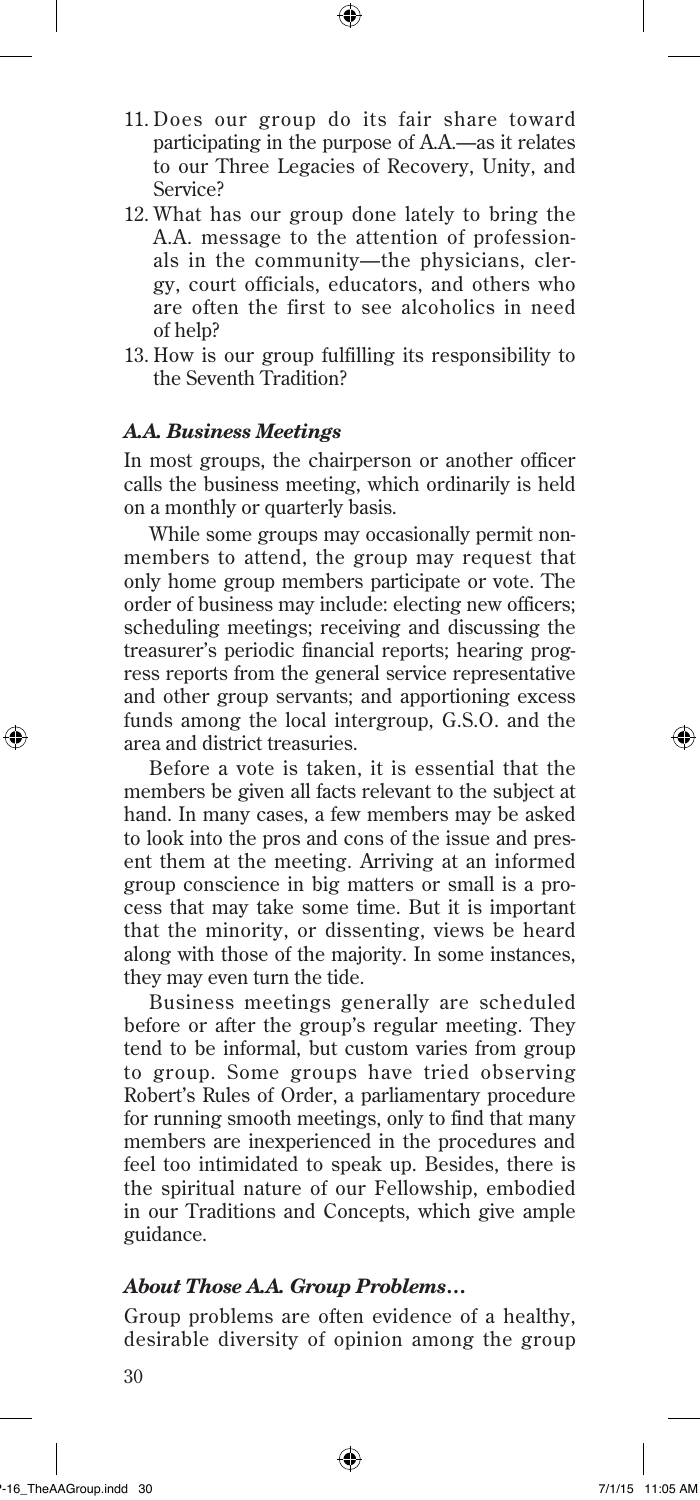members. They give us a chance, in the words of Step Twelve, to "practice these principles in all our affairs."

Group problems may include such common A.A. questions as: What should the group do about members who return to drinking? How can we boost lagging attendance at meetings? How can we get more people to help with group chores? What can we do about one member's anonymity break, or another's attempts to attract the romantic interest of newcomers? How can we get out from under those old-timers who insist they know what's best for the group? And how can we get more of the old-timers to share their experience in resolving group dilemmas?

Almost every group problem can be solved through the process of an informed group conscience, A.A. principles, and our Twelve Traditions. Some groups find that their G.S.R. or D.C.M. can be helpful. For all involved, a good sense of humor, cooling-off periods, patience, courtesy, willingness to listen and to wait plus a sense of fairness and trust in a "Power greater than ourselves"—have been found far more effective than legalistic arguments or personal accusations.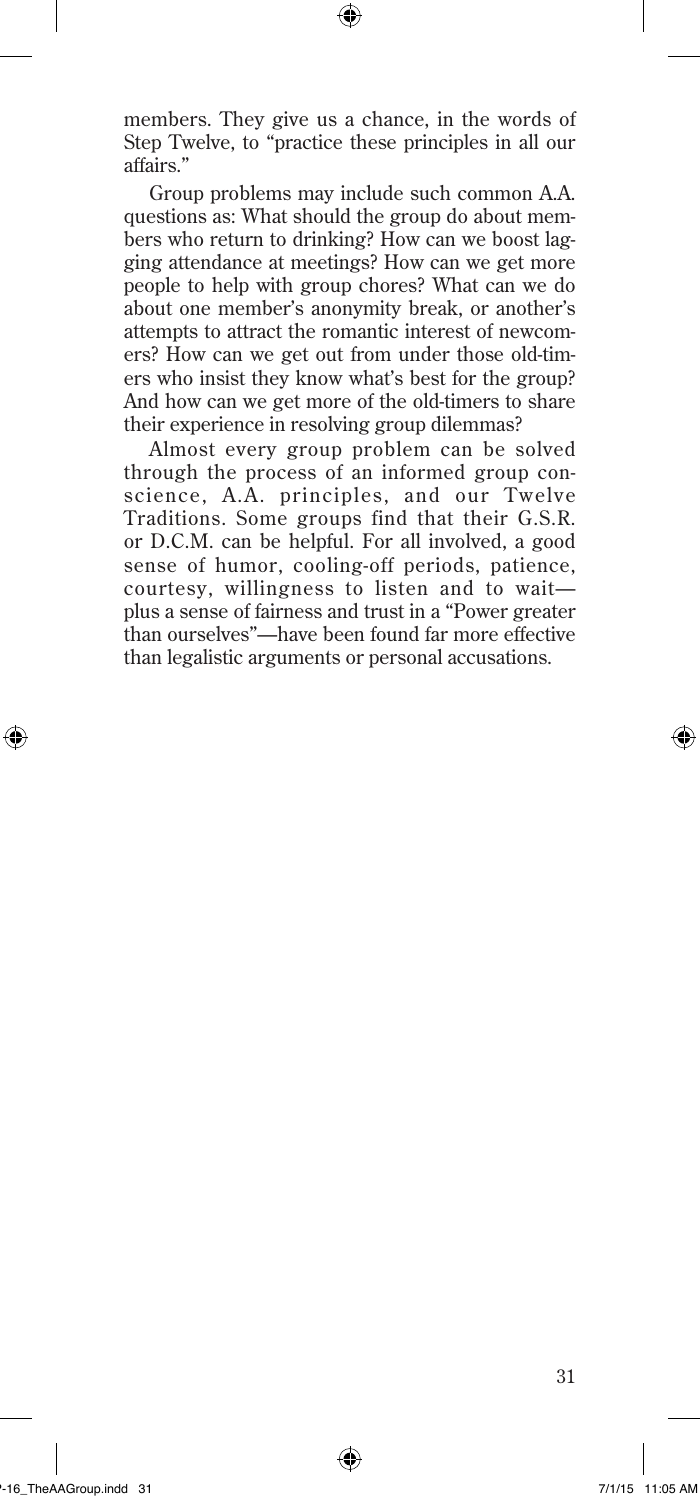#### **How the A.A. Group Relates To A.A. as a Whole**

Tradition One: *Our common welfare should come first; personal recovery depends upon A.A. unity.*

#### *What is the General Service Office?*

The General Service Office is a repository for A.A.'s shared experience. It fulfills our primary purpose by: (1) providing service, information and experience to groups worldwide; (2) publishing literature; (3) supporting the activities of the General Service Board of A.A.; and (4) carrying forward recommendations of the General Service Conference.

G.S.O.'s history dates back to 1938, when the about-to-be-published book, *Alcoholics Anonymous,* provided a name for the small society known only as the Alcoholic Foundation. The Foundation's rapidly expanding office soon served as the focal point for questions about A.A. from around the world, and in time became the General Service Office as we know it today.

The former Alcoholic Foundation is now called the General Service Board of Alcoholics Anonymous.



#### **HOW THE A.A. GROUP FITS INTO** THE STRUCTURE OF THE FELLOWSHIP (United States & Canada)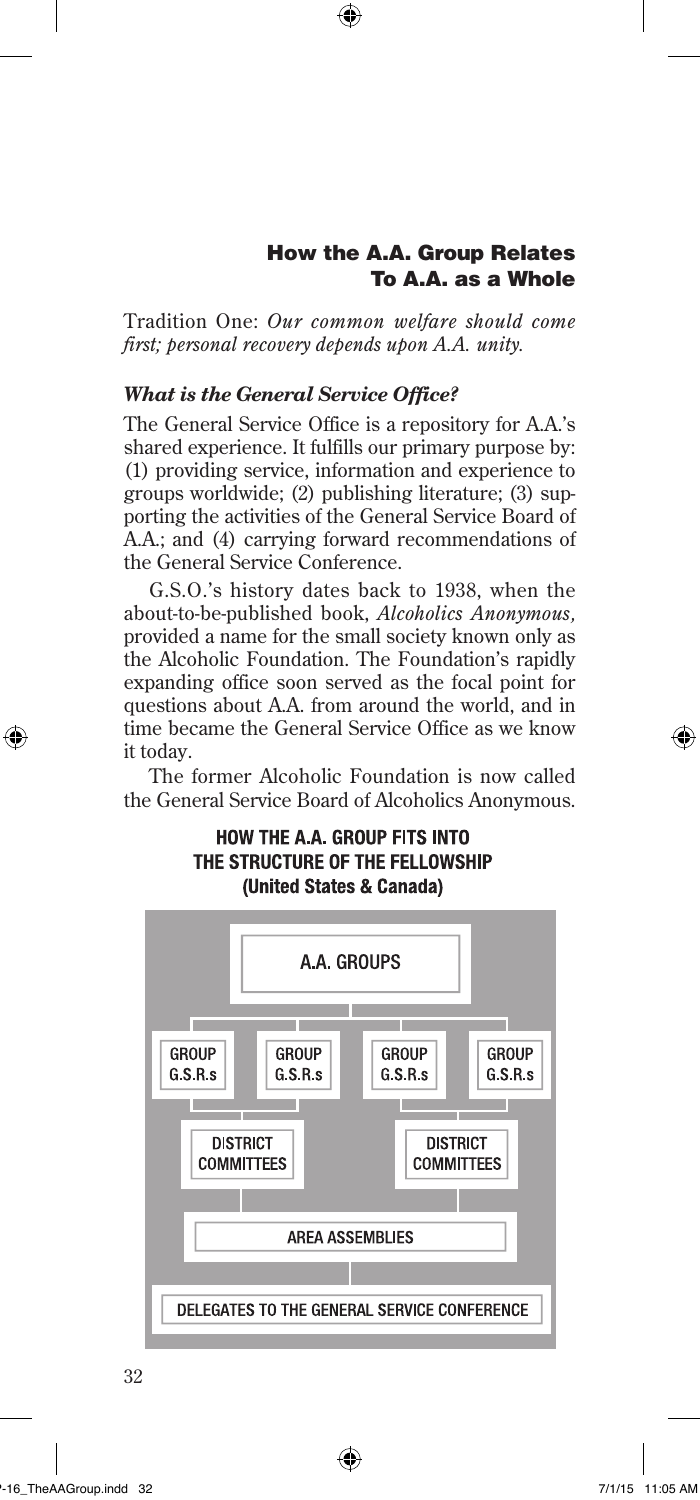Its trustees, alcoholic and nonalcoholic alike, and directors are entrusted with the supervision of the two service agencies—Alcoholics Anonymous World Services, Inc. and A.A. Grapevine, Inc. and are the custodians of funds contributed by the groups.

#### *What Gets Done At Your General Service Office?*

Working closely with committees of A.A.'s General Service Board, your General Service Office has broad responsibilities to its member groups. They include the following:

- 1. Collect, organize and pass along to A.A. groups and members throughout the U.S. and Canada the shared experiences on group challenges and solutions, when asked.
- 2. Work with alcoholics overseas, as well as Loners (A.A.s living in areas with no meetings); Homers (housebound or disabled members); Internationalists (seagoing A.A.s); A.A.s in the armed forces; and A.A.s in treatment and correctional facilities.
- 3. Answer numerous letters requesting information about A.A. and the help it provides for alcoholics.
- 4. Publish the A.A. newsletter, *Box 4-5-9*, and other bulletins.
- 5. Distribute A.A. books and pamphlets approved by the General Service Conference and published by A.A. World Services (see list on inside back cover).
- 6. Provide complimentary literature and a Group Handbook to each new group that registers with G.S.O.
- 7. Coordinate and support the work of our General Service Conference committees.
- 8. Publish group Directories to help A.A. groups and individuals with Twelfth Step work.
- 9. Disseminate public information at the national and international levels for A.A. as a whole cooperating with the print and electronic media as well as with organizations concerned with the treatment of alcoholism.
- 10. Produce and distribute audiovisual materials.
- 11. Maintain A.A. Archives.
- 12. Maintain the General Service Office website.

### *Who is in Charge at G.S.O.?*

No one person or group of persons is "in charge," although the general manager carries out primary responsibility for day-to-day operations and is assist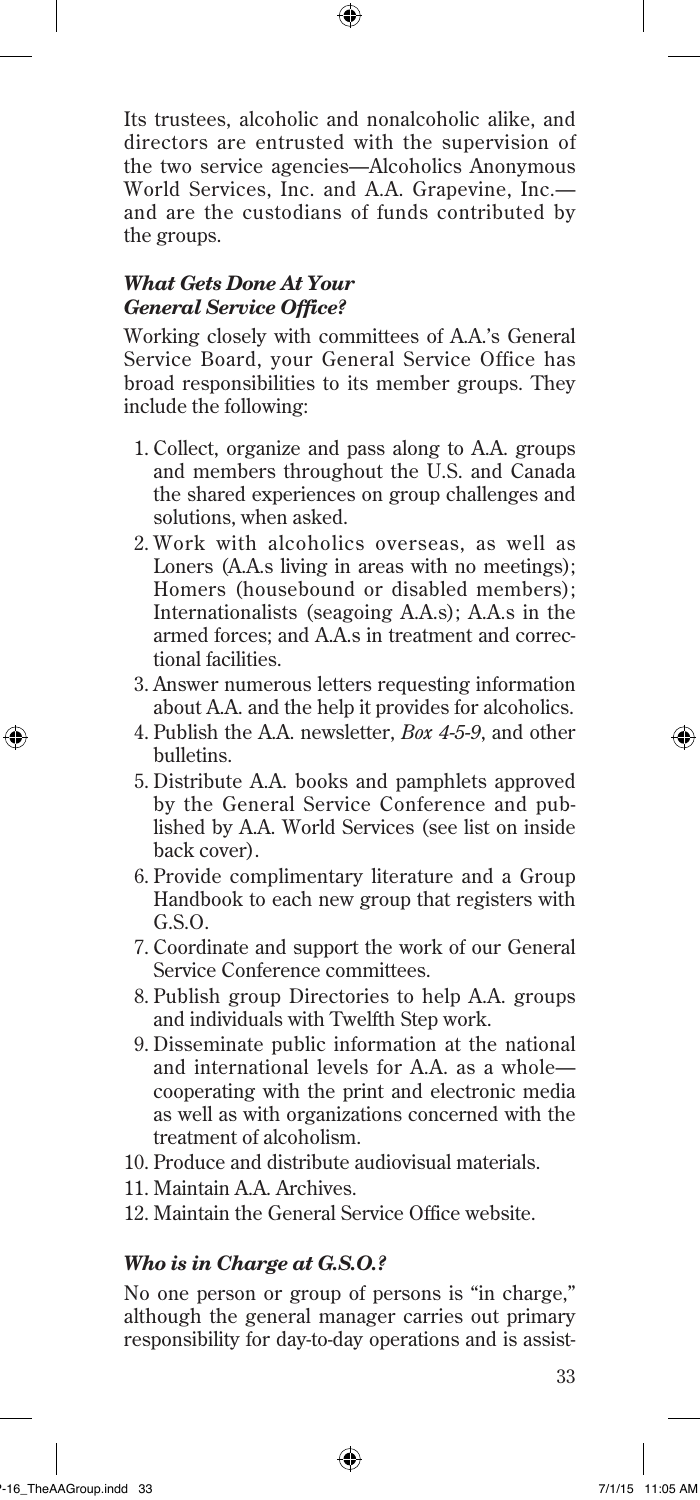ed by other administrative officers and the General Service Office staff. Staff members at each service desk are themselves recovering alcoholics. Other employees may or may not be recovering alcoholics.

#### *Who is in Charge at the A.A. Grapevine?*

At the Grapevine, the executive editor oversees the publication of the magazine, circulation, customer service, and the day-to-day operation of the office.

#### *How Decisions Affecting A.A. Are Made*

The trustees of the General Service Board (14 alcoholics and 7 nonalcoholics) are responsible to A.A. groups through the General Service Conference. Annually, groups from the U.S. and Canada elect delegates (serving two-year terms) from their areas to the yearly meeting of the Conference in New York—to hear the reports of the board's committees, G.S.O. and Grapevine staffs, and to recommend future directions, mainly in the form of Advisory Actions. It is the responsibility of the Conference to work toward a consensus, or informed group conscience, on matters vital to A.A. as a whole. The Conference delegates report back to the groups in their areas.

Each area committee is responsible to—and is chosen by—an assembly of the groups' general service representatives (G.S.R.s—see p. 22).

Essential links between G.S.R.s and area delegates to the General Service Conference are the district committee members (D.C.M.s) and their alternates, who are generally elected at the same time. As trusted servants of the district committees, composed of all the G.S.R.s in that district, the D.C.M.s are exposed to the entire group conscience of their districts. As members of the area committees, they are able to share this group conscience with the area delegate and committees.

Were it not for the link provided by D.C.M.s in communicating with new groups as A.A. expands, the General Service Conference might soon become unwieldy. As the number of A.A. groups climbs, more districts may be added. For more information, see *The A.A. Service Manual.*

#### *How Are A.A. World Services Supported?*

Like the expenses of other A.A. activities, those of the General Service Office are met generally by group and individual contributions. Since these contributions do not completely cover the cost of A.A.'s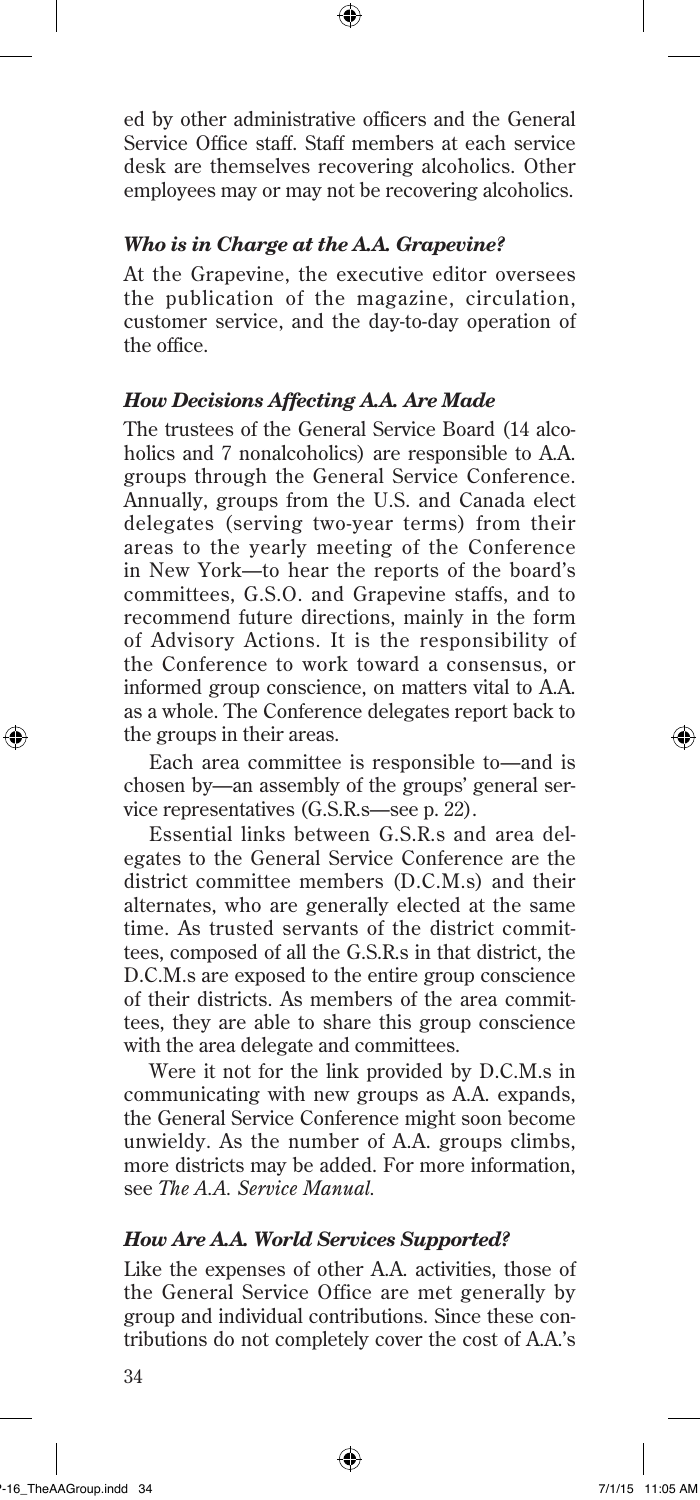#### YOUR A.A. DOLLAR: THE SERVICES IT PAYS FOR



world services, publishing income is used to help offset the deficit.

For ways your group can give support, read the suggestions below.

#### *How Can A.A. Groups Help G.S.O.?*

The final responsibility for, and the benefits of, what gets done by G.S.O. depends very much on each and every group.

If groups want A.A. to be available to the newcomer today and in the future, their participation in the work of G.S.O. is needed. Here are a few of the things groups can do to help:

1. Stay informed about what goes on at G.S.O, because your group may be affected. And ask ques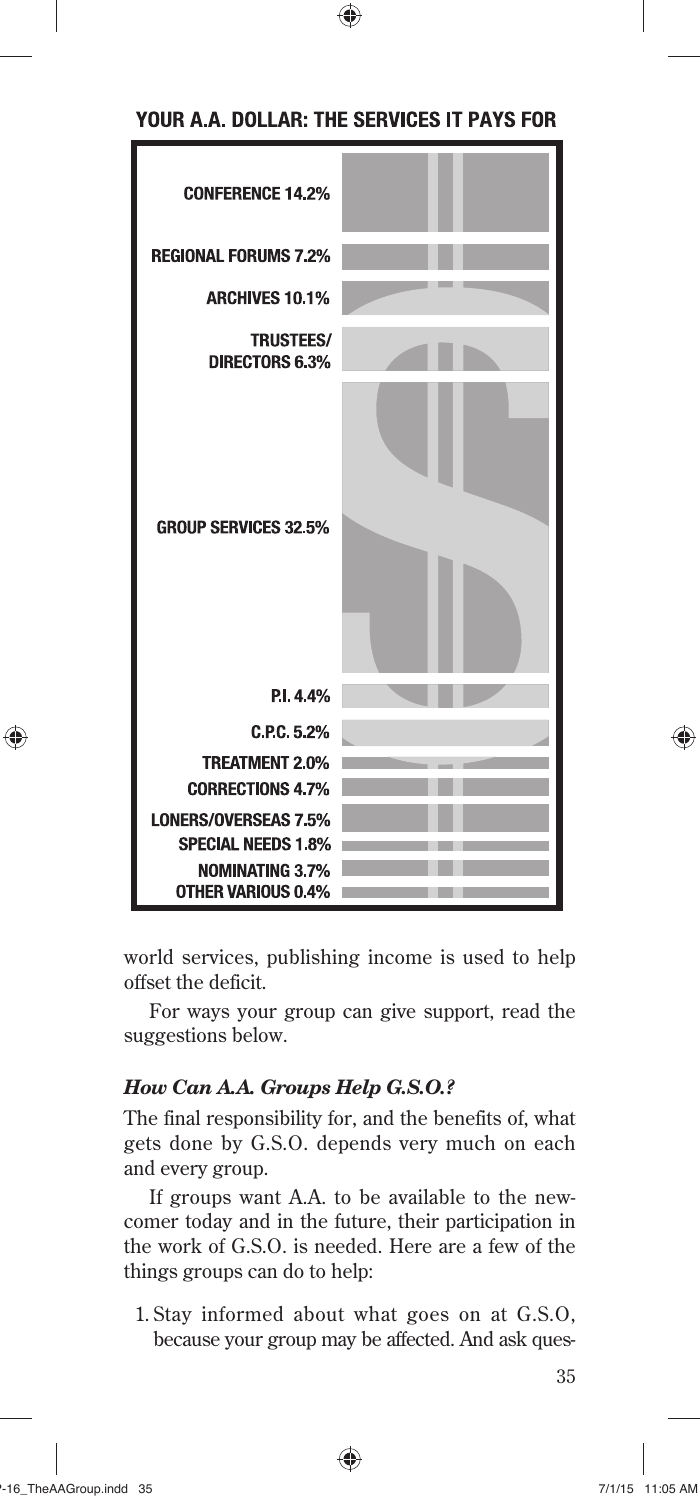tions. The more you know about A.A., the more useful you can be in carrying the message.

- 2. Choose a qualified general service representative. The G.S.R. acts as the important liaison between the group and A.A. as a whole —carrying the group's voice to the general service structure, and reporting news of the greater Fellowship back to the home group.
- 3. It is important to inform G.S.O. of any group changes—such as information concerning a new G.S.R. or a change in address or group name. This is the only way to keep information coming to your group without interruption.

Once your group service number has been assigned by G.S.O., it should be used on all communications from your group to G.S.O., to ensure faster processing and greater accuracy.

G.S.O. furnishes a form specifically for the purpose of recording changes in existing group information ("For Use in Changing Group Information"—not to be confused with the "New Group Form" for startup groups— see p. 17). You can request the form by mail at: Group Services, Box 459, Grand Central Station, New York, NY 10163; or download the form from our Web site at www.aa.org.

#### *What is Available from Your G.S.O.?*

The General Service Office makes available a storehouse of service material to assist groups with nearly every phase of A.A. life.

Unlike A.A. Conference-approved books, pamphlets and audiovisual materials, which are produced as the result of General Service Conference Advisory Actions, service material is created in response to members' expressed needs for clear, concise, experiential information on subjects ranging from the A.A. Birthday Plan and Shared Experience on Self-Support to a map of A.A. regions in the U.S. and Canada.

Other service pieces provide information on such frequently asked questions as: What is the origin of the Serenity Prayer? What is an A.A. group? How is the Fellowship structured? How is a sharing session conducted? Why is sponsorship important? Included in each piece are some suggested topics for discussion meetings.

G.S.O. also offers suggested A.A. Guidelines sharing experience on many topics of concern to members, groups and committees. Some topics these Guidelines cover include: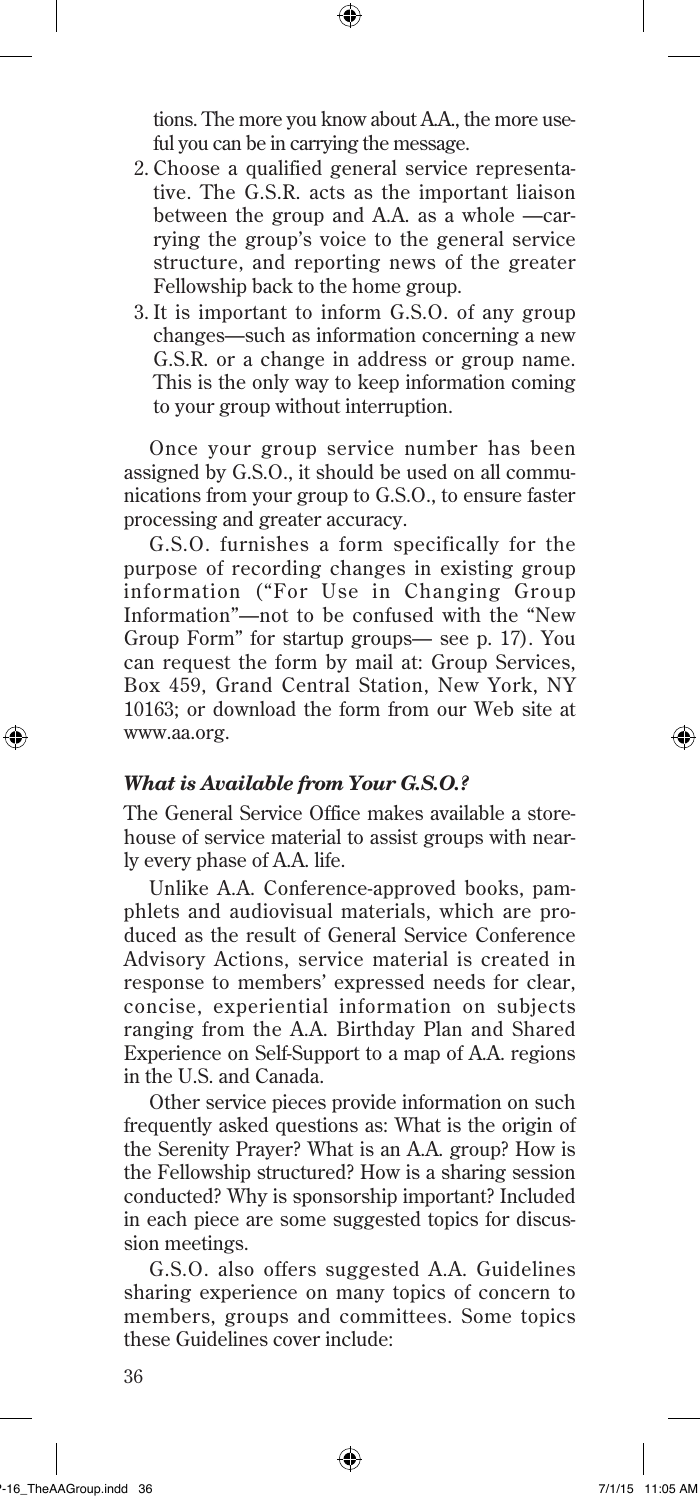- Carrying the A.A. Message to the Deaf Alcoholic.
- Serving Alcoholics With Special Needs.
- Central or Intergroup Offices.
- A.A. Answering Services.
- Clubs.
- Relationship Between A.A. and Al-Anon.
- Cooperating with Court, D.W.I., and Similar Programs.
- Literature Committees.
- Corrections Committees
- Treatment Committees.
- Public Information Committees.
- Cooperation With the Professional Community Committees.

Some of the more frequently requested service pieces have been printed in large type to accommodate the visually impaired. Others, including a number of the Guidelines, are available in French and Spanish.

For a listing of all service pieces available, write: the General Service Office, Box 459, Grand Central Station, New York, NY 10163; or find the listing on the website at www.aa.org.

#### *What is an Intergroup (Central Office)? How Does It Function?*

Your intergroup, or central office, is often where the still-suffering alcoholic first calls or shows up for A.A. help.

Although local intergroups operate independently of A.A.'s worldwide service structure, they are a vital part of the Fellowship. In most areas, any group that so wishes can belong to the local intergroup, which is supported by contributions from its member groups. These contributions are purely voluntary.

In areas where it may not be practical to open a service office as such, groups sometimes set up joint committees for their Twelfth-Step efforts and activities, and use a carefully briefed central telephone answering service to take calls. Due to workload, a local service system of this type seems to work better if it is handled separately from the work of the area general service committee.

Most intergroups function with only one or two paid workers (some have none) and so rely heavily on A.A. volunteers for help. Many A.A.s have found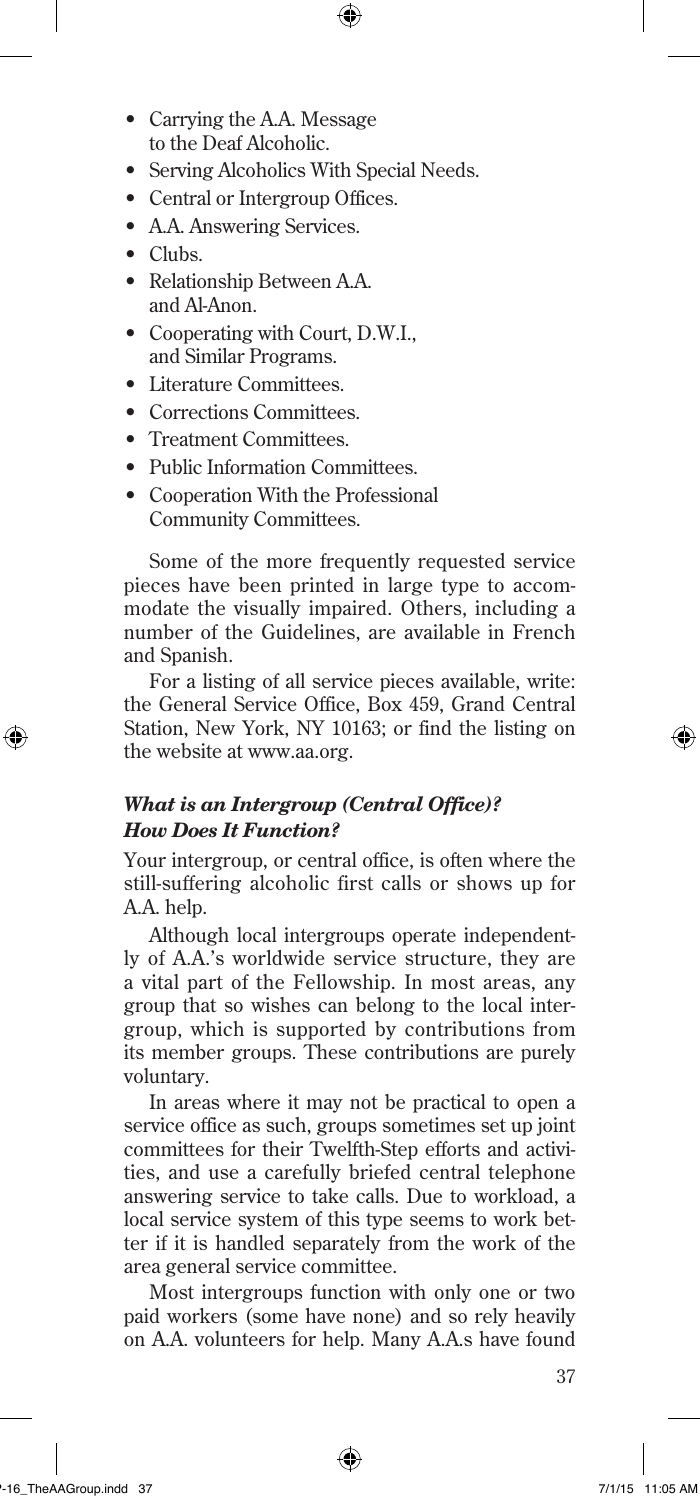that serving at intergroup—answering calls from alcoholics and doing what else needs to be done greatly enriches their sobriety and broadens their circle of friends.

#### *What Does an Intergroup (Central Office) Do?*

An Intergroup or Central office is a vital A.A. service office that represents a partnership among groups in a community – just as A.A. groups themselves are a partnership of individuals. These offices are established to carry out common functions that are best handled by a centralized office, and it is usually maintained, supervised, and supported by these groups for their common interest. The office exists to aid the groups in carrying the A.A. message to the alcoholic who still suffers. Methods and goals vary from one area to another, but generally the intergroup or central office responsibility is to:

- 1. Respond to phone or walk-in requests for help from alcoholics and, when appropriate, arrange for A.A. volunteers (listed with the office) to meet with and accompany them to an A.A. meeting.
- 2. Maintain A.A. listings in local phone directories, handle phone and mail inquiries, and route them to local groups, thus distributing Twelfth-Step work on a geographical basis so that newcomers are assured of help.
- 3. Distribute up-to-date meeting lists.
- 4. Stock and sell A.A. literature.
- 5. Serve as a communications center for participating groups—often issuing regular newsletters or bulletins to keep groups informed about one another.
- 6. Arrange systems for groups to exchange speakers.
- 7. Coordinate the efforts of intergroup committees.
- 8. Sometimes provide information on treatment facilities, hospitals and halfway houses.
- 9. Through P.I. and C.P.C. committees, handle requests for information about A.A. from local news media, arrange local radio or TV programs about A.A., and furnish speakers for schools and non-A.A. organizations.
- 10. Cooperate with local, district and area committees. (Some intergroups elect members to serve as area liaisons and welcome their participation in intergroup meetings.)
- 11. Maintain communication and cooperation— but not affiliation—with the community and helpingprofessionals in the field of alcoholism.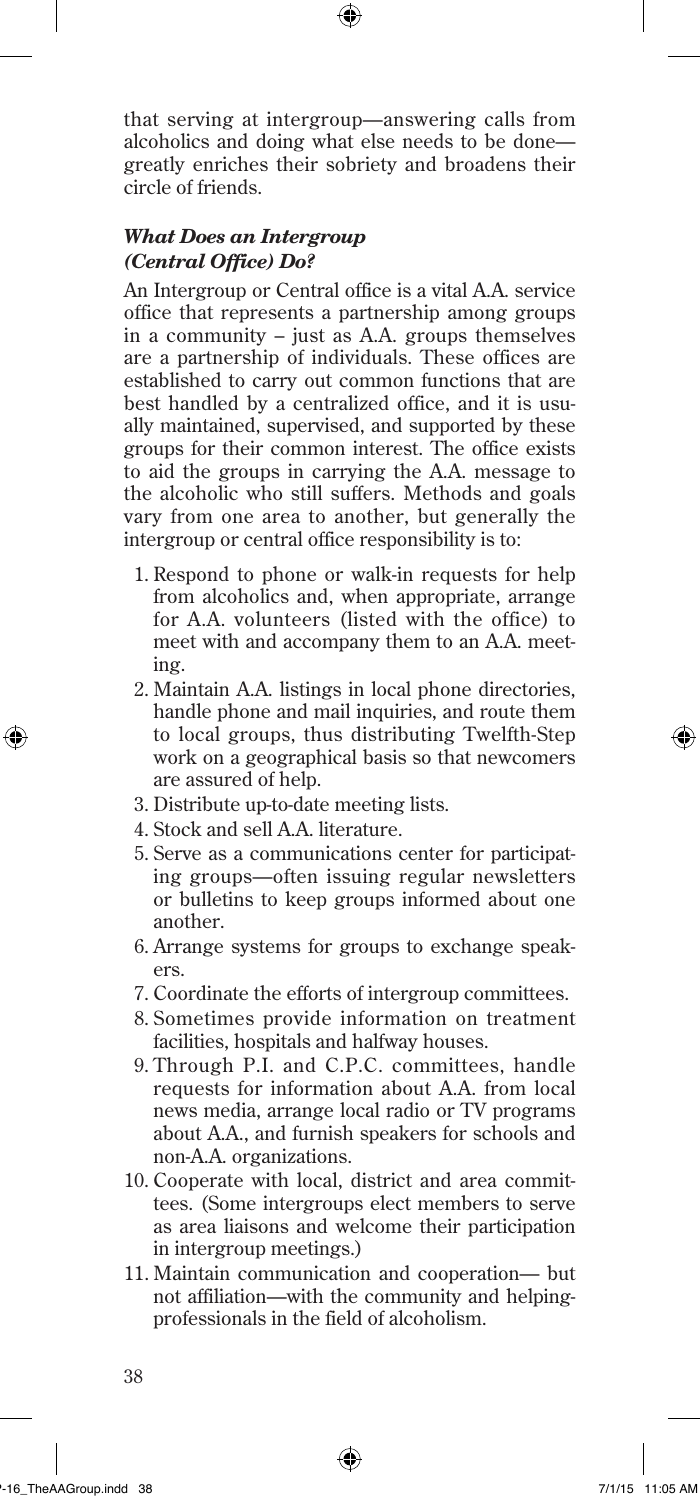### **What A.A. Does** *Not* **Do**

Tradition Ten: *Alcoholics Anonymous has no opinion on outside issues; hence the A.A. name ought never be drawn into public controversy.*

- 1. Recruit members or furnish initial motivation for alcoholics to recover.
- 2. Keep membership records or case histories.
- 3. Follow up or try to control its members.
- 4. Make medical or psychological diagnoses or prognoses.
- 5. Provide hospitalization, drugs, or medical or psychiatric treatment.
- 6. Provide housing, food, clothing, jobs, money or other such services.
- 7. Provide domestic or vocational counseling.
- 8. Engage in or sponsor research.
- 9. Affiliate with social agencies (though many members and service offices do cooperate with them).
- 10. Offer religious services.
- 11. Engage in any controversy about alcohol or other matters.
- 12. Accept money for its services or contributions from non-A.A. sources.
- 13. Provide letters of reference to parole boards, attorneys, court officials, schools, businesses, social agencies, or any other organization or institution.

#### **A.A. and Alcoholism**

Tradition Six: *An A.A. group ought never endorse, finance, or lend the A.A. name to any related facility or outside enterprise, lest problems of money, property and prestige divert us from our primary purpose.*

#### *Cooperation but not Affiliation*

Alcoholics Anonymous is a worldwide fellowship of alcoholics who help each other to stay sober and who offer to share their recovery experience freely with others who may have a drinking problem. A.A. members are distinctive in their acceptance of a suggested program of Twelve Steps designed for personal recovery from alcoholism.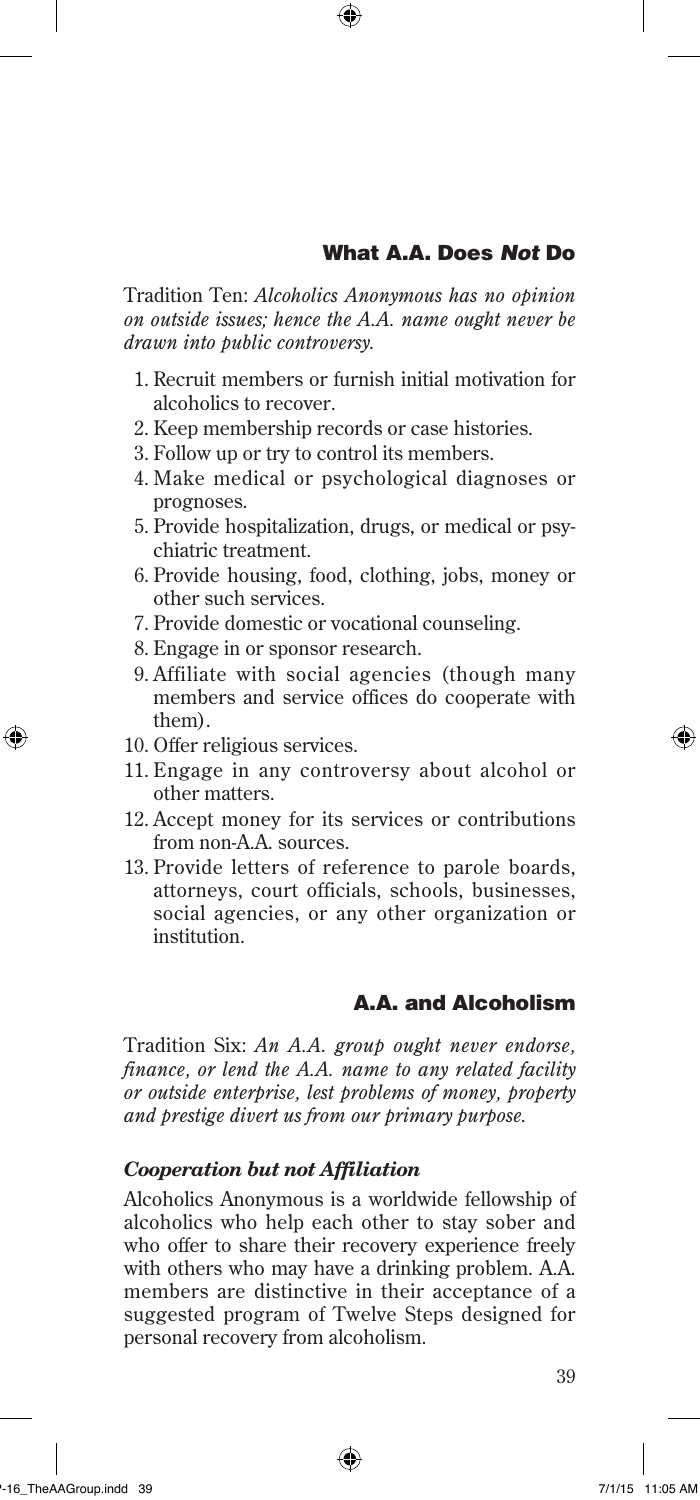The Fellowship functions through more than 64,000 local groups in the U.S. and Canada and there is A.A. activity in more than 170 countries. It is estimated that there are now more than 2,000,000 members.

A.A. is concerned solely with the personal recovery and continuing sobriety of individual alcoholics who turn to the Fellowship for help. A.A. does not engage in the field of alcoholism research, medical or psychiatric treatment, education, or propaganda in any form, although members may participate in such activities as individuals.

A.A. has adopted a policy of cooperation but not affiliation with other organizations concerned with the treatment of alcoholism.

Traditionally, Alcoholics Anonymous does not accept nor seek financial support from outside sources, and members preserve personal anonymity at the level of press, television, radio, the Internet and films.

#### *A.A. and Other Organizations*

A.A. is not affiliated with any other organization or institution. Our Traditions encourage cooperation but not affiliation.

#### **More Questions and Answers About A.A.**

#### *What are the Three Legacies of A.A.?*

Recovery, Unity, and Service. These are derived from the accumulated experience of A.A.'s earliest members that has been passed on and shared with us: the suggestions for Recovery are the Twelve Steps; the suggestions for achieving Unity are the Twelve Traditions; and A.A. Service is described in *The A.A. Service Manual/Twelve Concepts for World Service,* and *Alcoholics Anonymous Comes of Age.*

#### *Who Runs Clubhouses for A.A.s?*

Owning and managing real estate are not a part of the functions of an A.A. group or of combined groups. So, technically, there is no such thing as an "A.A. club."

However, some members—acting as private individuals, not as A.A. members—have formed nonprofit corporations—entirely separate and apart from their A.A. groups—to maintain clubs for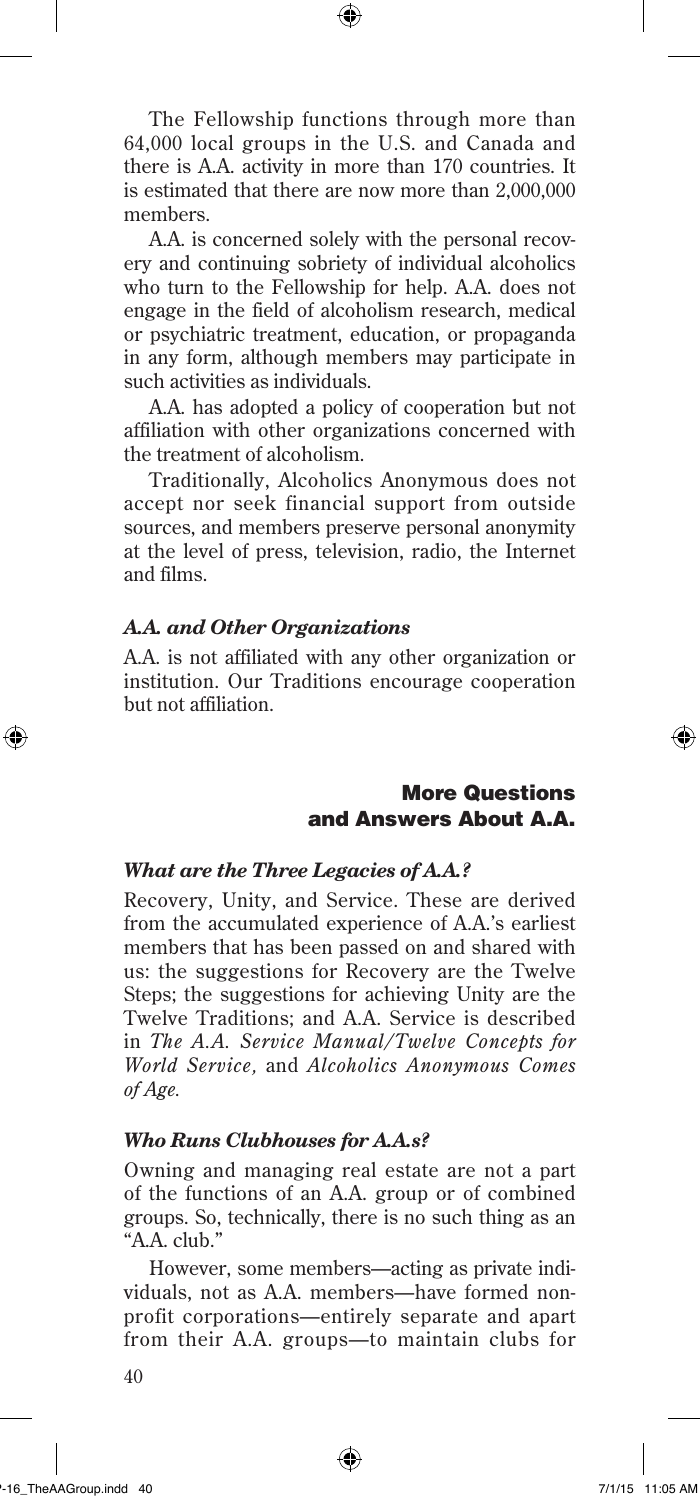A.A. members and groups, who usually pay rent to the club.

To avoid problems of money, property, and prestige, most groups have learned to stick to their primary purpose and leave club-running to separate corporations outside A.A. itself. For that reason, the General Service Office does not accept contributions from clubs. Of course, G.S.O. does accept contributions directly from groups that rent meeting space in clubs. (For more information, see "A.A. Guidelines on Clubs.")

#### *Who Runs Halfway Houses and Other Treatment Settings?*

A.A. does not provide medical and social services. As a Fellowship, we are not qualified to render such aid.

However, many A.A. members serve as valuable employees in hospitals and treatment settings. There is no such thing as an "A.A. hospital" or an "A.A. halfway house"—although A.A. meetings and fellowship, sponsored by A.A. members, are available at many of these facilities.

In accordance with Tradition Six, A.A. members and groups make certain that neither the name of the institution nor its promotional literature or letterheads bear the A.A. name. Neither should any other name (such as "Twelfth-Step House") be used that erroneously implies endorsement by A.A.

#### *What Types of A.A. Meetings Are Held in Treatment Settings?*

Regular A.A. Group Meetings: Some A.A. groups rent space in treatment settings. These meetings have the advantage of making the meeting more accessible to clients in the facility.

Treatment Setting A.A. meetings: Attendance is primarily limited to clients in the facility and A.A.s on a treatment committee who chair the meeting and arrange for outside A.A. speakers.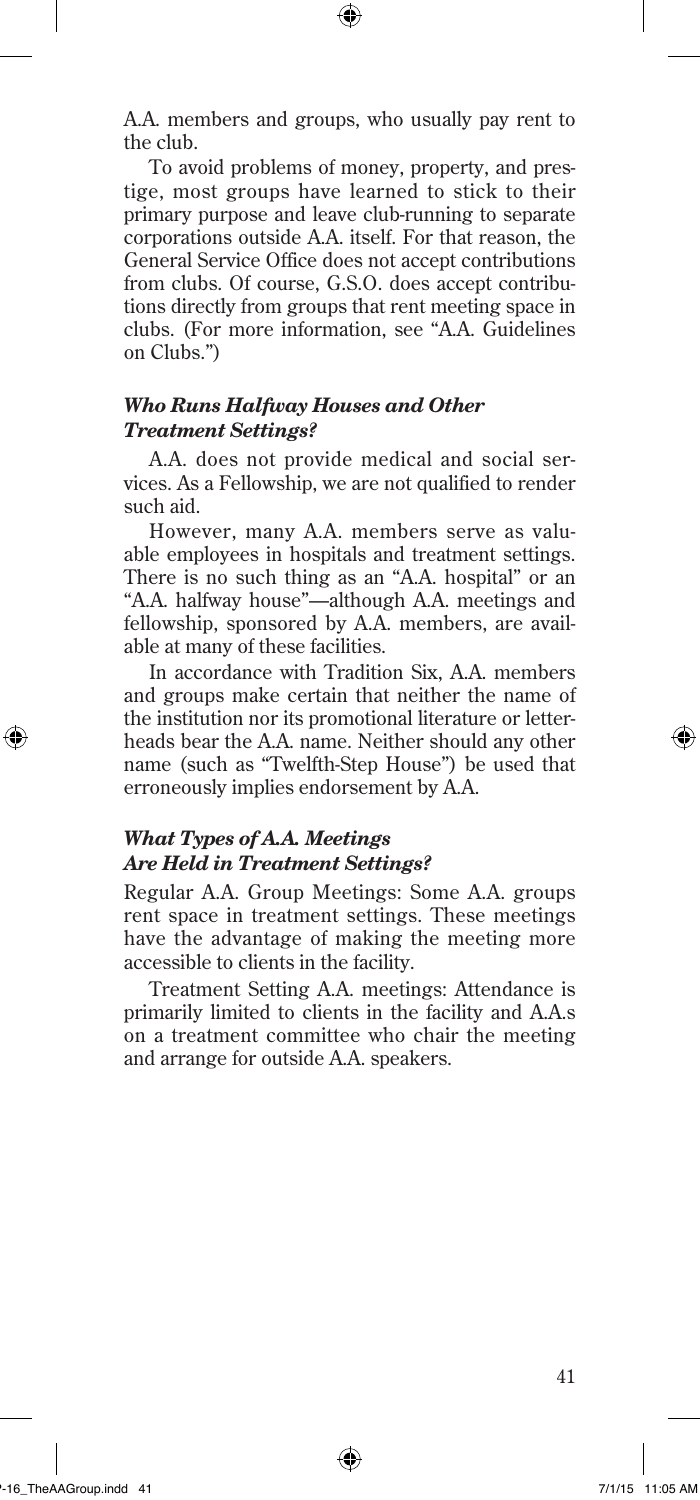#### **THE TWELVE STEPS OF ALCOHOLICS ANONYMOUS**

- 1. We admitted we were powerless over alcohol that our lives had become unmanageable.
- 2. Came to believe that a Power greater than ourselves could restore us to sanity.
- 3. Made a decision to turn our will and our lives over to the care of God *as we understood Him.*
- 4. Made a searching and fearless moral inventory of ourselves.
- 5. Admitted to God, to ourselves and to another human being the exact nature of our wrongs.
- 6. Were entirely ready to have God remove all these defects of character.
- 7. Humbly asked Him to remove our shortcomings.
- 8. Made a list of all persons we had harmed, and became willing to make amends to them all.
- 9. Made direct amends to such people wherever possible, except when to do so would injure them or others.
- 10. Continued to take personal inventory and when we were wrong promptly admitted it.
- 11. Sought through prayer and meditation to improve our conscious contact with God, *as we understood Him,* praying only for knowledge of His will for us and the power to carry that out.
- 12. Having had a spiritual awakening as the result of these steps, we tried to carry this message to alcoholics, and to practice these principles in all our affairs.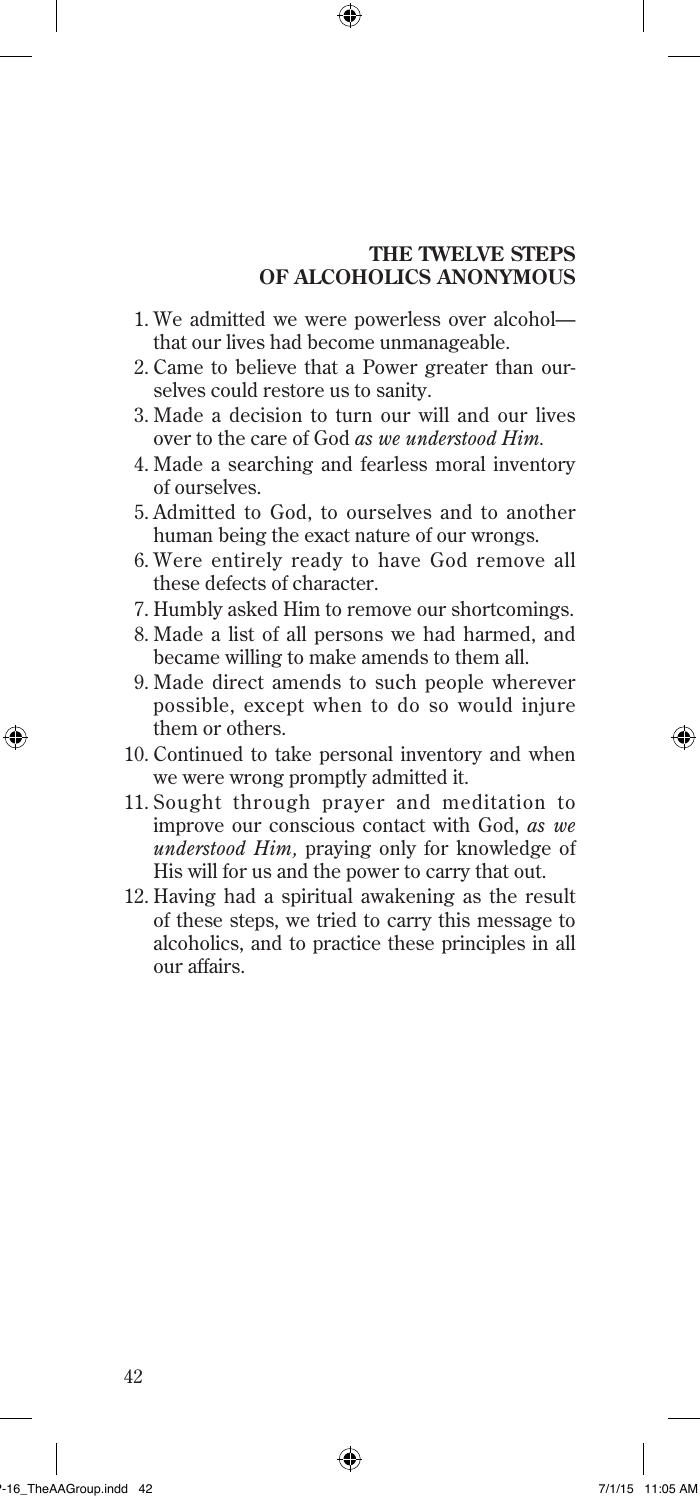#### **THE TWELVE TRADITIONS OF ALCOHOLICS ANONYMOUS**

- 1. Our common welfare should come first; personal recovery depends upon A.A. unity.
- 2. For our group purpose there is but one ultimate authority—a loving God as He may express Himself in our group conscience. Our leaders are but trusted servants; they do not govern.
- 3. The only requirement for A.A. membership is a desire to stop drinking.
- 4. Each group should be autonomous except in matters affecting other groups or A.A. as a whole.
- 5. Each group has but one primary purpose to carry its message to the alcoholic who still suffers.
- 6. An A.A. group ought never endorse, finance, or lend the A.A. name to any related facility or outside enterprise, lest problems of money, property, and prestige divert us from our primary purpose.
- 7. Every A.A. group ought to be fully self-supporting, declining outside contributions.
- 8. Alcoholics Anonymous should remain forever non-professional, but our service centers may employ special workers.
- 9. A.A., as such, ought never be organized; but we may create service boards or committees directly responsible to those they serve.
- 10. Alcoholics Anonymous has no opinion on outside issues; hence the A.A. name ought never be drawn into public controversy.
- 11. Our public relations policy is based on attraction rather than promotion; we need always maintain personal anonymity at the level of press, radio, and films.
- 12. Anonymity is the spiritual foundation of all our traditions, ever reminding us to place principles before personalities.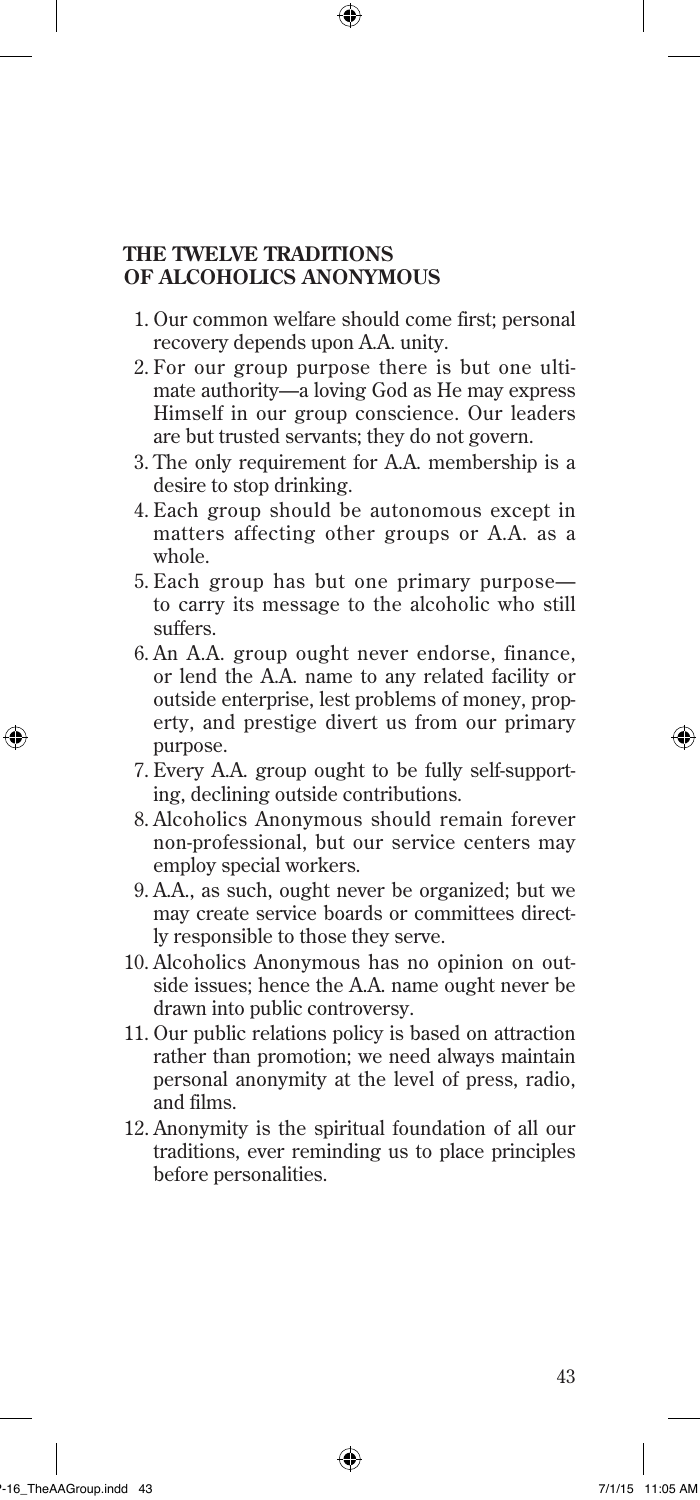#### **THE TWELVE TRADITIONS (The Long Form)**

#### *Our A.A. experience has taught us that:*

- 1. Each member of Alcoholics Anonymous is but a small part of a great whole. A.A. must continue to live or most of us will surely die. Hence our common welfare comes first. But individual welfare follows close afterward.
- 2. For our group purpose there is but one ultimate authority—a loving God as He may express Himself in our group conscience.
- 3. Our membership ought to include all who suffer from alcoholism. Hence we may refuse none who wish to recover. Nor ought A.A. membership ever depend upon money or conformity. Any two or three alcoholics gathered together for sobriety may call themselves an A.A. group, provided that, as a group, they have no other affiliation.
- 4. With respect to its own affairs, each A.A. group should be responsible to no other authority than its own conscience. But when its plans concern the welfare of neighboring groups also, those groups ought to be consulted. And no group, regional committee, or individual should ever take any action that might greatly affect A.A. as a whole without conferring with the trustees of the General Service Board. On such issues our common welfare is paramount.
- 5. Each Alcoholics Anonymous group ought to be a spiritual entity *having but one primary purpose* that of carrying its message to the alcoholic who still suffers.
- 6. Problems of money, property, and authority may easily divert us from our primary spiritual aim. We think, therefore, that any considerable property of genuine use to A.A. should be separately incorporated and managed, thus dividing the material from the spiritual. An A.A. group, as such, should never go into business. Secondary aids to A.A., such as clubs or hospitals which require much property or administration, ought to be incorporated and so set apart that, if necessary, they can be freely discarded by the groups. Hence such facilities ought not to use the A.A name. Their management should be the sole responsibility of those people who financially support them. For clubs, A.A. managers are usually preferred. But hospitals, as well as other places of recuperation, ought to be well outside A.A.—and medically supervised. While an A.A.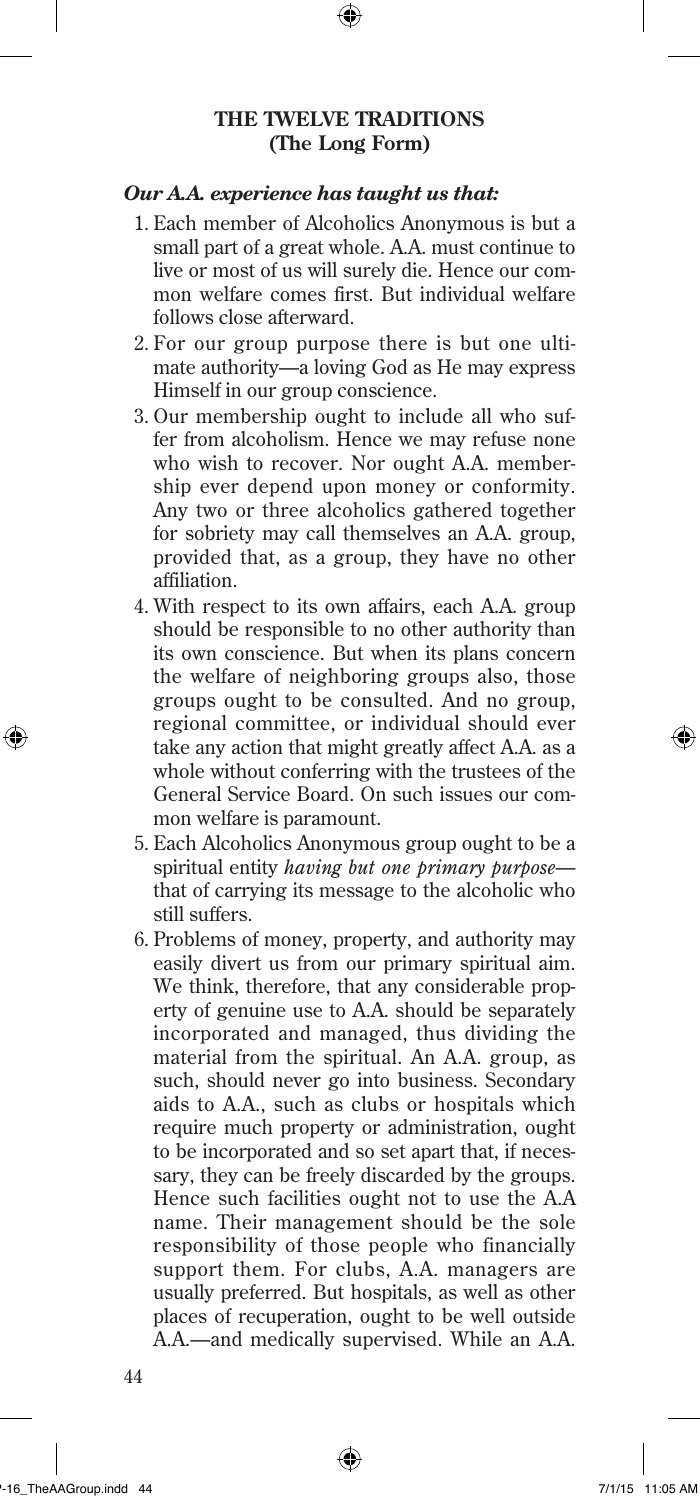group may cooperate with anyone, such cooperation ought never to go so far as affiliation or endorsement, actual or implied. An A.A. group can bind itself to no one.

- 7. The A.A. groups themselves ought to be fully supported by the voluntary contributions of their own members. We think that each group should soon achieve this ideal; that any public solicitation of funds using the name of Alcoholics Anonymous is highly dangerous, whether by groups, clubs, hospitals, or other outside agencies; that acceptance of large gifts from any source, or of contributions carrying any obligations whatever, is unwise. Then, too, we view with much concern those A.A. treasuries which continue, beyond prudent reserves, to accumulate funds for no stated A.A. purpose. Experience has often warned us that nothing can so surely destroy our spiritual heritage as futile disputes over property, money, and authority.
- 8. Alcoholics Anonymous should remain forever non-professional. We define professionalism as the occupation of counseling alcoholics for fees or hire. But we may employ alcoholics where they are going to perform those services for which we might otherwise have to engage nonalcoholics. Such special services may be well recompensed. But our usual A.A. Twelfth Step work is never to be paid for.
- 9. Each A.A. group needs the least possible organization. Rotating leadership is the best. The small group may elect its secretary, the large group its rotating committee, and the groups of a large metropolitan area their central or intergroup committee, which often employs a full-time secretary. The trustees of the General Service Board are, in effect, our A.A. General Service Committee. They are the custodians of our A.A. Tradition and the receivers of voluntary A.A. contributions by which we maintain our A.A. General Service Office at New York. They are authorized by the groups to handle our overall public relations and they guarantee the integrity of our principal newspaper, the A.A. Grapevine. All such representatives are to be guided in the spirit of service, for true leaders in A.A. are but trusted and experienced servants of the whole. They derive no real authority from their titles; they do not govern. Universal respect is the key to their usefulness.
- 10. No A.A. group or member should ever, in such a way as to implicate A.A., express any opinion on outside controversial issues—particularly those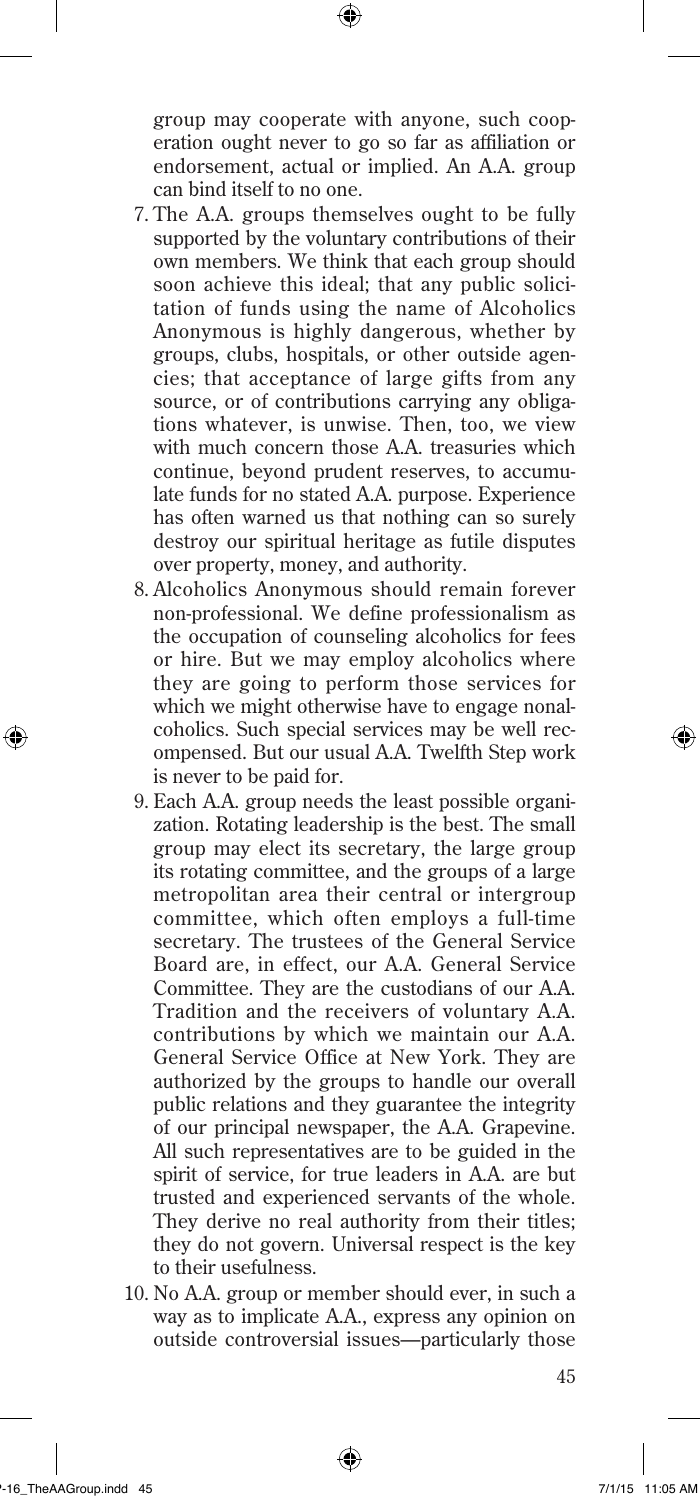of politics, alcohol reform, or sectarian religion. The Alcoholics Anonymous groups oppose no one. Concerning such matters they can express no views whatever.

- 11. Our relations with the general public should be characterized by personal anonymity. We think A.A. ought to avoid sensational advertising. Our names and pictures as A.A. members ought not be broadcast, filmed, or publicly printed. Our public relations should be guided by the principle of attraction rather than promotion. There is never need to praise ourselves. We feel it better to let our friends recommend us.
- 12. And finally, we of Alcoholics Anonymous believe that the principle of anonymity has an immense spiritual significance. It reminds us that we are to place principles before personalities; that we are actually to practice a genuine humility. This to the end that our great blessings may never spoil us; that we shall forever live in thankful contemplation of Him who presides over us all.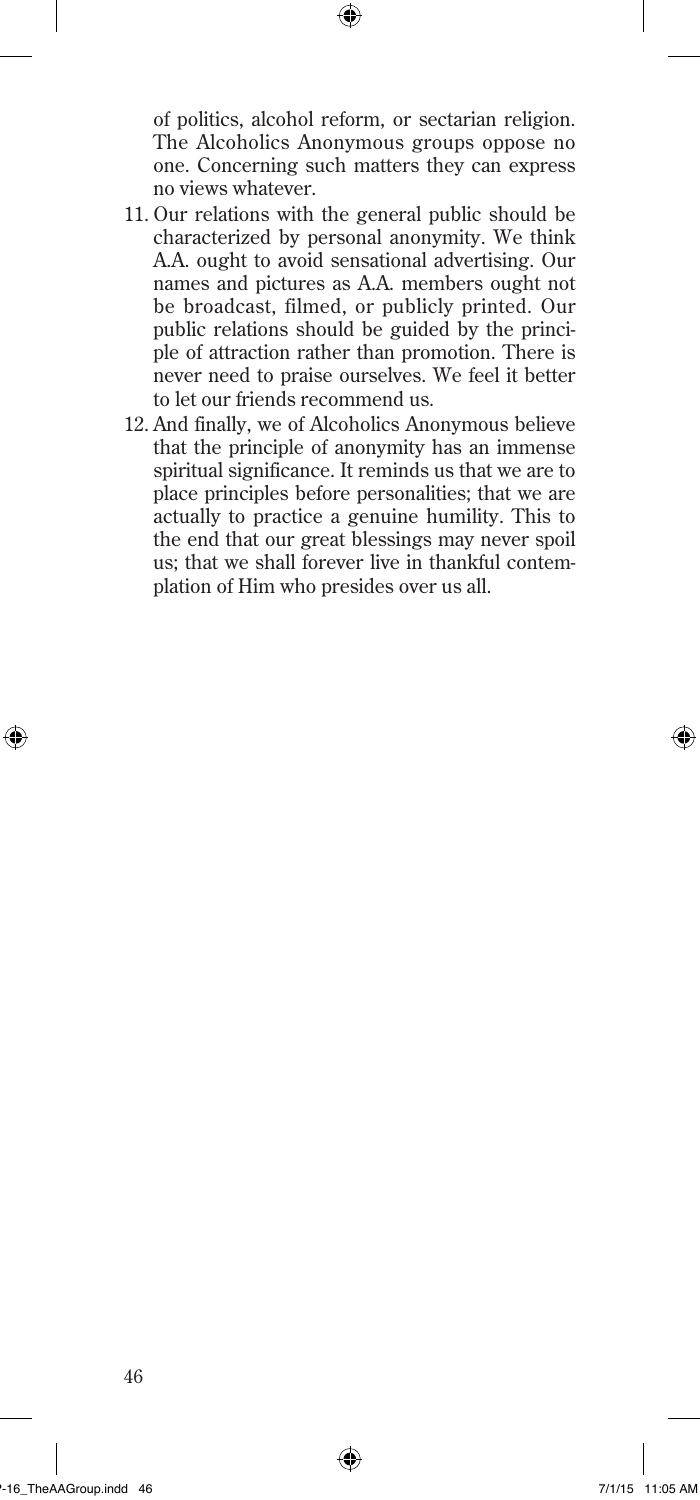#### **THE TWELVE CONCEPTS FOR WORLD SERVICE**

- 1. The final responsibility and the ultimate authority for A.A. world services should always reside in the collective conscience of our whole Fellowship.
- 2. When, in 1955, the A.A. groups confirmed the permanent charter for their General Service Conference, they thereby delegated to the Conference complete authority for the active maintenance of our world services and thereby made the Conference—excepting for any change in the Twelve Traditions or in Article 12 of the Conference Charter—the actual voice and the effective conscience for our whole Society.
- 3. As a traditional means of creating and maintaining a clearly defined working relation between the groups, the Conference, the A.A. General Service Board and its several service corporations, staffs, committees, and executives, and of thus insuring their effective leadership, it is here suggested that we endow each of these elements of world service with a traditional "Right of Decision."
- 4. Throughout our Conference structure, we ought to maintain at all responsible levels a traditional "Right of Participation," taking care that each classification or group of our world servants shall be allowed a voting representation in reasonable proportion to the responsibility that each must discharge.
- 5. Throughout our world service structure, a traditional "Right of Appeal" ought to prevail, thus assuring us that minority opinion will be heard and that petitions for the redress of personal grievances will be carefully considered.
- 6. On behalf of A.A. as a whole, our General Service Conference has the principal responsibility for the maintenance of our world services, and it traditionally has the final decision respecting large matters of general policy and finance. But the Conference also recognizes that the chief initiative and the active responsibility in most of these matters should be exercised primarily by the trustee members of the Conference when they act among themselves as the General Service Board of Alcoholics Anonymous.
- 7. The Conference recognizes that the Charter and the Bylaws of the General Service Board are legal instruments: that the trustees are thereby fully empowered to manage and conduct all of the world service affairs of Alcoholics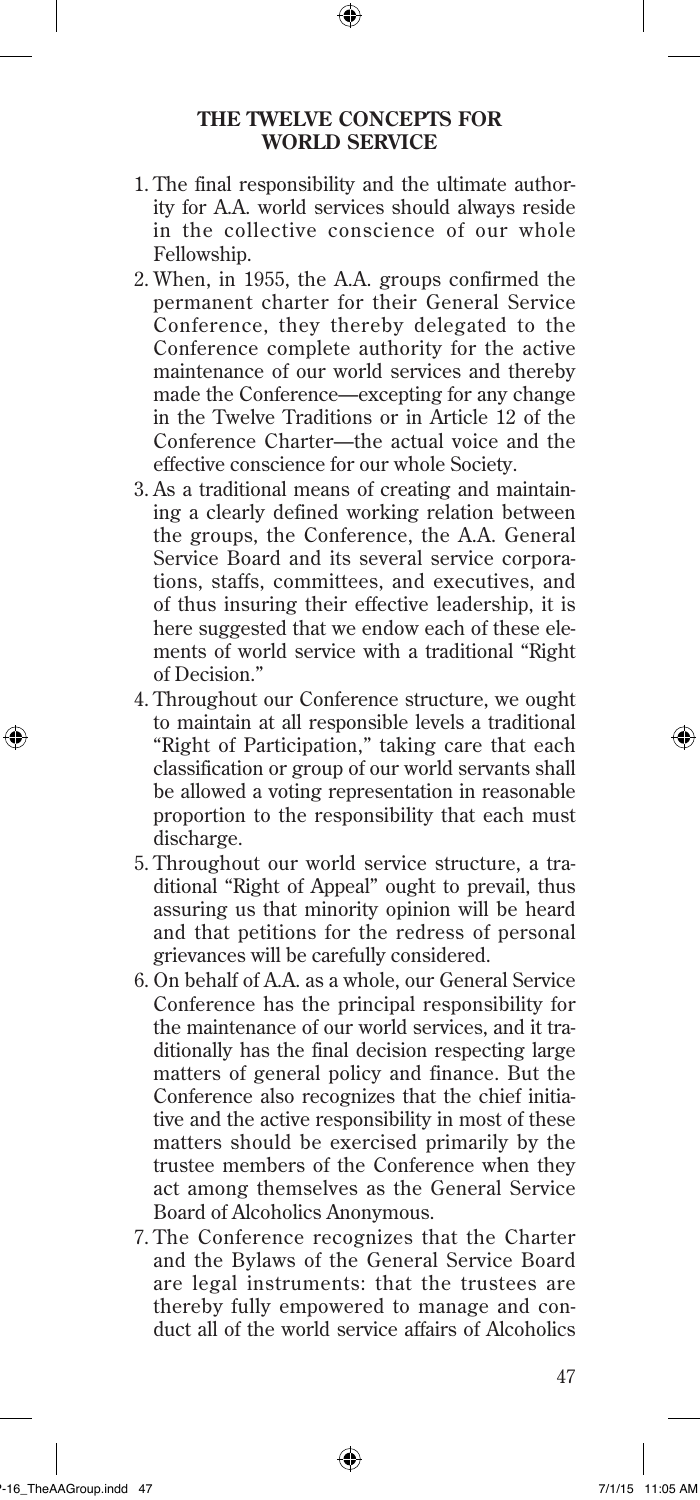Anonymous. It is further understood that the Conference Charter itself is not a legal document: that it relies instead upon the force of tradition and the power of the A.A. purse for its final effectiveness.

- 8. The trustees of the General Service Board act in two primary capacities: (a) With respect to the larger matters of overall policy and finance, they are the principal planners and administrators. They and their primary committees directly manage these affairs. (b) But with respect to our separately incorporated and constantly active services, the relation of the trustees is mainly that of full stock ownership and of custodial oversight which they exercise through their ability to elect all directors of these entities.
- 9. Good service leaders, together with sound and appropriate methods of choosing them, are at all levels indispensable for our future functioning and safety. The primary world service leadership once exercised by the founders of A.A. must necessarily be assumed by the trustees of the General Service Board of Alcoholics Anonymous.
- 10. Every service responsibility should be matched by an equal service authority—the scope of such authority to be always well defined whether by tradition, by resolution, by specific job description, or by appropriate charters and bylaws.
- 11. While the trustees hold final responsibility for A.A.'s world service administration, they should always have the assistance of the best possible standing committees, corporate service directors, executives, staffs, and consultants. Therefore, the composition of these underlying committees and service boards, the personal qualifications of their members, the manner of their induction into service, the systems of their rotation, the way in which they are related to each other, the special rights and duties of our executives, staffs, and consultants, together with a proper basis for the financial compensation of these special workers, will always be matters for serious care and concern.
- 12. General Warranties of the Conference: In all its proceedings, the General Service Conference shall observe the spirit of the A.A. Tradition, taking great care that the Conference never becomes the seat of perilous wealth or power; that sufficient operating funds, plus an ample reserve, be its prudent financial principle; that none of the Conference members shall ever be placed in a position of unqualified authority over any of the others; that all important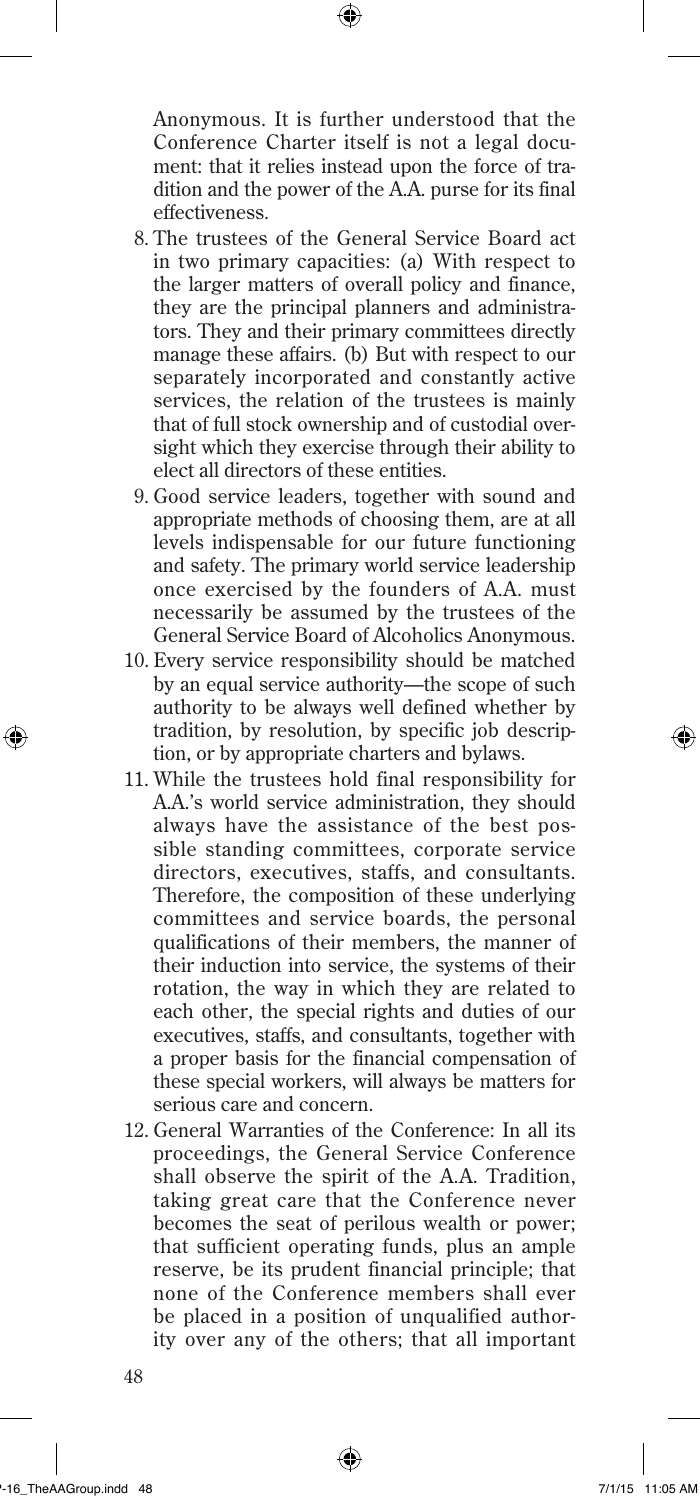decisions be reached by discussion, vote, and, wherever possible, by substantial unanimity; that no Conference action ever be personally punitive or an incitement to public controversy; that, though the Conference may act for the service of Alcoholics Anonymous, it shall never perform any acts of government; and that, like the Society of Alcoholics Anonymous which it serves, the Conference itself will always remain democratic in thought and action.

Note: *The A.A. General Service Conference has recommended that the "long form" of the Concepts be studied in detail.* Twelve Concepts for World Service, *in which A.A. co-founder Bill W. closely examines all these principles of A.A. service, may be ordered from G.S.O.*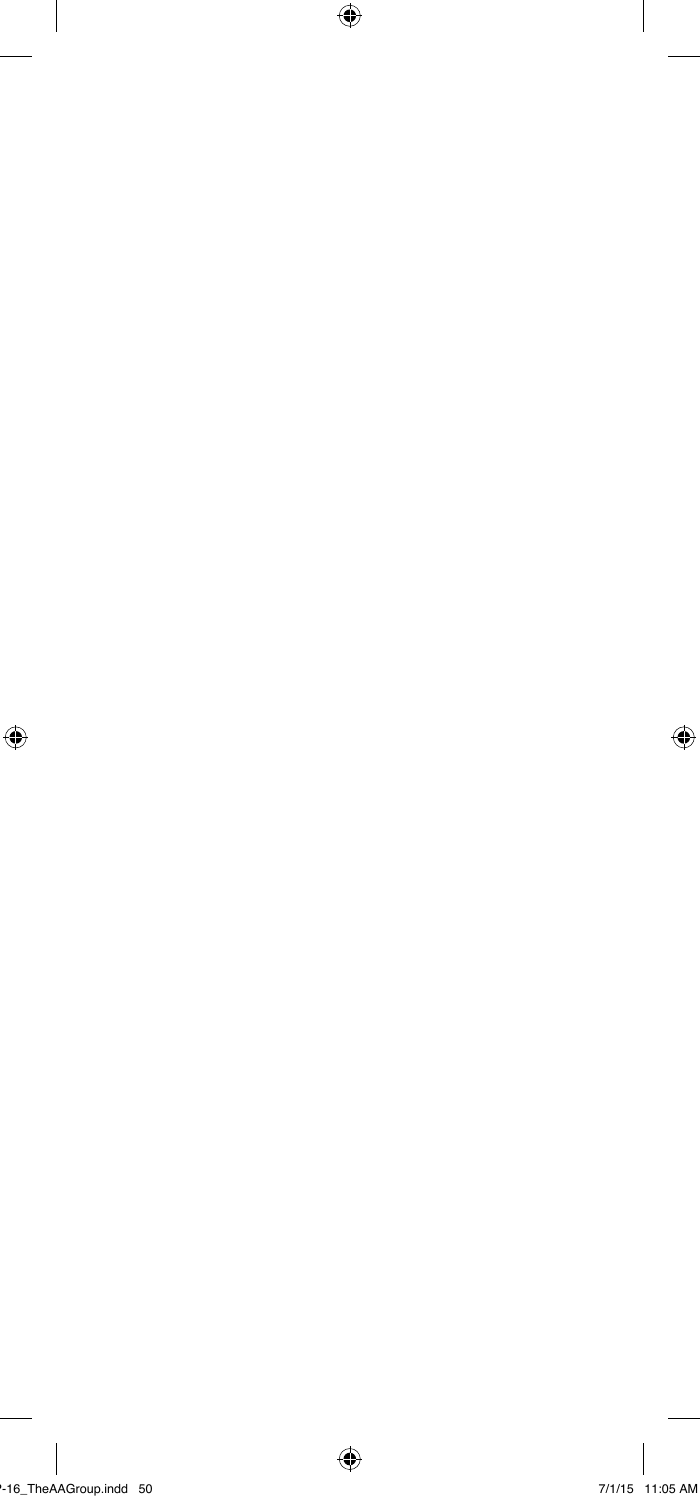**A.A. PUBLICATIONS** Complete order forms available from General Service Office of ALCOHOLICS ANONYMOUS, Box 459, Grand Central Station, New York, NY 10163

**BOOKS \_\_\_\_\_\_\_\_\_\_\_\_\_\_\_\_\_\_\_\_\_\_\_\_\_\_\_\_\_\_\_\_\_\_\_\_\_\_\_\_\_\_\_\_\_\_\_\_\_\_\_\_\_\_\_\_\_\_\_** ALCOHOLICS ANONYMOUS (regular, portable, large-print and abridged pocket editions) ALCOHOLICS ANONYMOUS COMES OF AGE TWELVE STEPS AND TWELVE TRADITIONS (regular, soft-cover, large-print, pocket and gift editions) EXPERIENCE, STRENGTH AND HOPE AS BILL SEES IT (regular & soft cover editions) DR. BOB AND THE GOOD OLDTIMERS "PASS IT ON" DAILY REFLECTIONS

#### **BOOKLETS \_\_\_\_\_\_\_\_\_\_\_\_\_\_\_\_\_\_\_\_\_\_\_\_\_\_\_\_\_\_\_\_\_\_\_\_\_\_\_\_\_\_\_\_\_\_\_\_\_\_\_\_\_\_**

CAME TO BELIEVE LIVING SOBER A.A. IN PRISON: INMATE TO INMATE

#### **PAMPHLETS**

FREQUENTLY ASKED QUESTIONS ABOUT A.A. A.A. TRADITION—HOW IT DEVELOPED MEMBERS OF THE CLERGY ASK ABOUT A A. THREE TALKS TO MEDICAL SOCIETIES BY BILL W. ALCOHOLICS ANONYMOUS AS A RESOURCE FOR THE HEALTH CARE PROFESSIONAL A.A. IN YOUR COMMUNITY IS A.A. FOR YOU? IS A.A. FOR ME? THIS IS A.A. IS THERE AN ALCOHOLIC IN THE WORKPLACE? DO YOU THINK YOU'RE DIFFERENT? MANY PATHS TO SPIRITUALITY A.A. FOR THE BLACK AND AFRICAN AMERICAN ALCOHOLIC QUESTIONS AND ANSWERS ON SPONSORSHIP A.A. FOR THE WOMAN A.A. FOR THE NATIVE NORTH AMERICAN A.A. AND THE GAY/LESBIAN ALCOHOLIC A.A. FOR THE OLDER ALCOHOLIC—NEVER TOO LATE THE JACK ALEXANDER ARTICLE YOUNG PEOPLE AND A.A. A.A. AND THE ARMED SERVICES THE A.A. MEMBER—MEDICATIONS AND OTHER DRUGS IS THERE AN ALCOHOLIC IN YOUR LIFE? INSIDE A.A. THE A.A. GROUP G.S.R. MEMO TO AN INMATE THE TWELVE CONCEPTS ILLUSTRATED THE TWELVE TRADITIONS ILLUSTRATED LET'S BE FRIENDLY WITH OUR FRIENDS HOW A.A. MEMBERS COOPERATE A.A. IN CORRECTIONAL FACILITIES A MESSAGE TO CORRECTIONAL PROFESSIONALS A.A. IN TREATMENT SETTINGS BRIDGING THE GAP IF YOU ARE A PROFESSIONAL A.A. MEMBERSHIP SURVEY A MEMBER'S-EYE VIEW OF ALCOHOLICS ANONYMOUS PROBLEMS OTHER THAN ALCOHOL UNDERSTANDING ANONYMITY THE CO-FOUNDERS OF ALCOHOLICS ANONYMOUS SPEAKING AT NON-A.A. MEETINGS A BRIEF GUIDE TO A.A. A NEWCOMER ASKS WHAT HAPPENED TO JOE; IT HAPPENED TO ALICE (Two full-color, comic-book style pamphlets) TOO YOUNG? (A cartoon pamphlet for teenagers) IT SURE BEATS SITTING IN A CELL (An Illustrated pamphlet for inmates)

#### **VIDEOS \_\_\_\_\_\_\_\_\_\_\_\_\_\_\_\_\_\_\_\_\_\_\_\_\_\_\_\_\_\_\_\_\_\_\_\_\_\_\_\_\_\_\_\_\_\_\_\_\_\_\_\_\_\_\_\_\_**

A.A.—AN INSIDE VIEW A.A. VIDEOS FOR YOUNG PEOPLE HOPE: ALCOHOLICS ANONYMOUS IT SURE BEATS SITTING IN A CELL CARRYING THE MESSAGE BEHIND THESE WALLS YOUR A.A. GENERAL SERVICE OFFICE. THE GRAPEVINE AND THE GENERAL SERVICE STRUCTURE

#### **PERIODICALS \_\_\_\_\_\_\_\_\_\_\_\_\_\_\_\_\_\_\_\_\_\_\_\_\_\_\_\_\_\_\_\_\_\_\_\_\_\_\_\_\_\_\_\_\_\_\_\_\_\_\_**

A.A. GRAPEVINE (monthly) LA VIÑA (bimonthly)